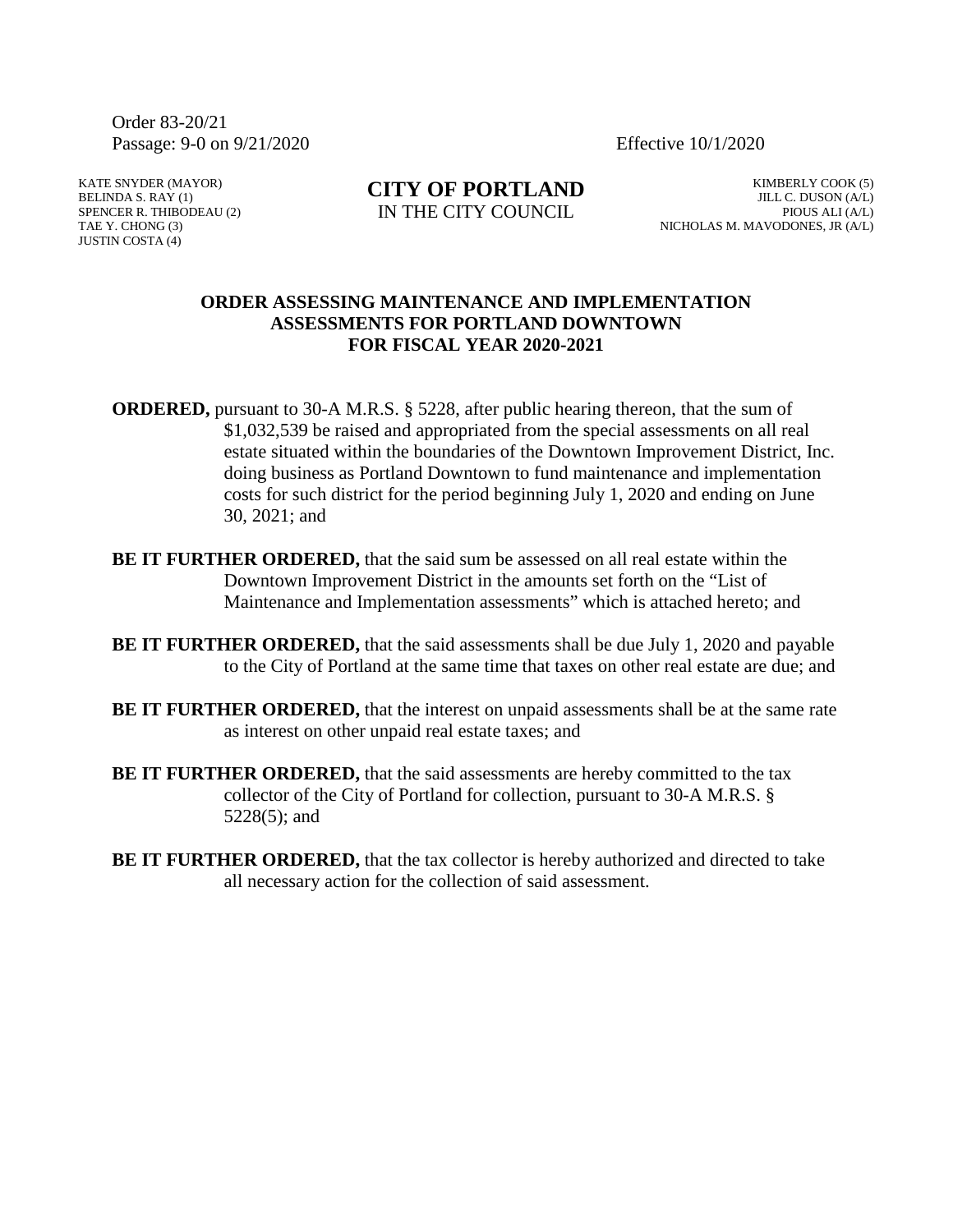| <b>PARCEL ID</b>           | <b>NUM</b>  | <b>STREET</b>                            | <b>LAND USE CODE</b>                           | <b>OWNER</b>                              |          | <b>NET ASMT</b>                  | FEE $@1.05$ Rate       |
|----------------------------|-------------|------------------------------------------|------------------------------------------------|-------------------------------------------|----------|----------------------------------|------------------------|
| 021 A001001                | 119         | <b>PEARL ST</b>                          | <b>25:PARKING LOTS</b>                         | PEARL CUMBERLAND LLC                      | S        | $4,265,900$   \$                 | 4,479.20               |
| 021 A012001                | 214         | <b>CUMBERLAND AVE</b>                    | 56:GOVERNMENTAL                                | <b>CITY OF PORTLAND</b>                   | \$       |                                  | Ş                      |
| 027 A001001                | 320         | <b>CUMBERLAND AVE</b>                    | <b>22:OFFICE BUSINESS</b>                      | <b>EAST END CORP</b>                      | \$       | $6,259,500$ \$                   | 6,572.48               |
| 027 A012001                | 5           | <b>MONUMENT SQ</b>                       | 56:GOVERNMENTAL                                | <b>CITY OF PORTLAND</b>                   | \$       |                                  | \$                     |
| 027 A015001                | 465         | <b>CONGRESS ST</b>                       | <b>22:OFFICE BUSINESS</b>                      | <b>CTR CONGRESS LLC</b>                   | \$       | 3,866,300 \$                     | 4,059.62               |
| 027 B001001                | 284         | <b>CUMBERLAND AVE</b>                    | 56:GOVERNMENTAL                                | <b>CITY OF PORTLAND</b>                   | \$       |                                  | \$                     |
| 027 B002001                | 443         | <b>CONGRESS ST</b>                       | <b>22:OFFICE BUSINESS</b>                      | JJR 443 CONGRESS LLC                      | \$       | $3,796,600$ \$                   | 3,986.43               |
| 027 B003001                | 9           | <b>ELM ST</b>                            | 56:GOVERNMENTAL                                | <b>CITY OF PORTLAND</b>                   | \$       |                                  | \$                     |
| 027 B004001                | 439         | <b>CONGRESS ST</b>                       | 27: MULTI-USE COMMERCIAL                       | METROPOLITAN APARTMENTS LLC               | Ŝ        | 3,734,300 \$                     | 3,921.02               |
| 027 B005001                | 425         | <b>CONGRESS ST</b>                       | 53:RELIGIOUS                                   | FIRST PARISH IN PORTLAND                  | \$       |                                  | \$                     |
| 027 B007001                | 415<br>21   | <b>CONGRESS ST</b>                       | <b>22:OFFICE BUSINESS</b>                      | ASHBY TEAM LLC<br><b>CITY OF PORTLAND</b> | \$       | 1,769,100 \$<br>$\blacksquare$   | 1,857.56               |
| 027 B008001<br>027 B009001 | 8           | <b>ELM ST</b><br><b>CHESTNUT ST</b>      | 56:GOVERNMENTAL<br>57:OTHERS EXEMPT BY LAW     | <b>MASONIC TRUSTEES OF PORTLAND</b>       | \$<br>Ś  | $\blacksquare$                   | \$<br>Ŝ                |
| 027 C002001                | 17          | <b>CHESTNUT ST</b>                       | 27: MULTI-USE COMMERCIAL                       | 17 CHESTNUT STREET LLC                    | \$       | $226,400$ \$                     | 237.72                 |
| 027 C010001                | 21          | <b>CHESTNUT ST</b>                       | 20:COMMERCIAL CONDOS                           | <b>HAIR ETC LLC</b>                       | \$       | $163,800$ \$                     | 171.99                 |
| 027 C010002                | 21          | <b>CHESTNUT ST</b>                       | 20:COMMERCIAL CONDOS                           | CHESTNUT STREET LOFTS LLC                 | \$       | 199,000 \$                       | 208.95                 |
| 027 C01002E                | 21          | <b>CHESTNUT ST</b>                       | 10:CONDOMINIUMS                                | <b>JORDAN CARA A</b>                      | \$       | $141,850$ \$                     | 148.94                 |
| 027 C01002N                | 21          | <b>CHESTNUT ST</b>                       | 10:CONDOMINIUMS                                | <b>SMITH DOUGLAS A &amp;</b>              | \$       | $169,500$ \$                     | 177.98                 |
| 027 C01002S                | 21          | <b>CHESTNUT ST</b>                       | 10:CONDOMINIUMS                                | <b>MORREL VICTOR &amp;</b>                | \$       | $141,850$ \$                     | 148.94                 |
| 027 C01002W                | 21          | <b>CHESTNUT ST</b>                       | 10:CONDOMINIUMS                                | TISZENKEL KEITH                           | \$       | $169,500$ \$                     | 177.98                 |
| 027 C01003E                | 21          | <b>CHESTNUT ST</b>                       | 10:CONDOMINIUMS                                | <b>CASTANEA PRIME LLC</b>                 | \$       | 164,400 \$                       | 172.62                 |
| 027 C01003N                | 21          | <b>CHESTNUT ST</b>                       | 10:CONDOMINIUMS                                | TILTON GARRETT K &                        | \$       | $166,250$ \$                     | 174.56                 |
| 027 C01003S                | 21          | <b>CHESTNUT ST</b>                       | 10:CONDOMINIUMS                                | <b>VELJI REALTY LLC</b>                   | \$       | $145,150$   \$                   | 152.41                 |
| 027 C01003W                | 21          | <b>CHESTNUT ST</b>                       | 10:CONDOMINIUMS                                | VANHOEWYK JOHN VN VET &                   | \$       | $161,630$ \$                     | 169.71                 |
| 027 C01004E                | 21          | <b>CHESTNUT ST</b>                       | 10:CONDOMINIUMS                                | SMITH MICHAEL SARGENT                     | \$       | $180,500$   \$                   | 189.53                 |
| 027 C01004N                | 21          | <b>CHESTNUT ST</b>                       | 10:CONDOMINIUMS                                | <b>SEARS STEPHEN D &amp;</b>              | \$       | $201,600$ \$                     | 211.68                 |
| 027 C01004S                | 21          | <b>CHESTNUT ST</b>                       | 10:CONDOMINIUMS                                | KAUFMANN CHARLES L                        | \$       | $180,500$   \$                   | 189.53                 |
| 027 C01004W                | 21          | <b>CHESTNUT ST</b>                       | 10:CONDOMINIUMS                                | NYGAARD DANTON D &                        | \$       | $182,350$ \$                     | 191.47                 |
| 027 C01005E                | 21          | <b>CHESTNUT ST</b>                       | 10:CONDOMINIUMS                                | <b>GRAF JENNIFER</b>                      | \$       | $193,400$ \$                     | 203.07                 |
| 027 C01005N                | 21          | <b>CHESTNUT ST</b>                       | 10:CONDOMINIUMS                                | YINDRA SARA R                             | \$       | $203,750$ \$                     | 213.94                 |
| 027 C01005S                | 21          | <b>CHESTNUT ST</b>                       | 10:CONDOMINIUMS                                | NAQUI MUNIRA Z                            | Ś        | $193,400$ \$                     | 203.07                 |
| 027 C01005W                | 21          | <b>CHESTNUT ST</b>                       | 10:CONDOMINIUMS                                | <b>CURTIN TERESA ANN</b>                  | \$       | $223,000$   \$                   | 234.15                 |
| 027 C01006E                | 21          | <b>CHESTNUT ST</b>                       | 10:CONDOMINIUMS                                | <b>HAMM LARRY F &amp;</b>                 | \$       | $206,300$ \$                     | 216.62                 |
| 027 C01006N                | 21          | <b>CHESTNUT ST</b>                       | 10:CONDOMINIUMS                                | SCOTT AURELIA C WID WWII VET              | \$       | $202,730$ \$                     | 212.87                 |
| 027 C01006S                | 21          | <b>CHESTNUT ST</b>                       | 10:CONDOMINIUMS                                | <b>SCHWELLENBACH JAMES C &amp;</b>        | Ś        | 187,050 \$                       | 196.40                 |
| 027 C01006W                | 21          | <b>CHESTNUT ST</b>                       | 10:CONDOMINIUMS                                | <b>BARRY PRUDENCE B</b>                   | \$       | $207,350$ \$                     | 217.72                 |
| 027 C01007E                | 21          | <b>CHESTNUT ST</b>                       | 10:CONDOMINIUMS                                | <b>HARDING ALICIA &amp;</b>               | \$       | $251,400$ \$                     | 263.97                 |
| 027 C01007N                | 21          | <b>CHESTNUT ST</b>                       | 10:CONDOMINIUMS                                | POLLASTRI MICHAEL P &                     | \$       | $226,500$ \$                     | 237.83                 |
| 027 C01007S                | 21          | <b>CHESTNUT ST</b>                       | 10:CONDOMINIUMS                                | <b>KELLY MARILYN E TRUSTEE</b>            | \$       | $246,300$ \$                     | 258.62                 |
| 027 C01007W                | 21          | <b>CHESTNUT ST</b>                       | 10:CONDOMINIUMS                                | <b>GUIGLI MICHAEL</b>                     | \$       | $266,600$ \$                     | 279.93                 |
| 027 C01008N                | 21          | <b>CHESTNUT ST</b>                       | 10:CONDOMINIUMS                                | <b>COTSIRILOS STEPHANIE G</b>             | \$       | $315,850$   \$                   | 331.64                 |
| 027 C01008S<br>027 C01008W | 21<br>21    | <b>CHESTNUT ST</b>                       | 10:CONDOMINIUMS<br>10:CONDOMINIUMS             | WILLIAMS JAN &<br><b>BUSQUE PETER J</b>   | \$<br>\$ | $325,000$   \$                   | 341.25<br>328.55       |
| 027 C0102NW                | 21          | <b>CHESTNUT ST</b><br><b>CHESTNUT ST</b> | 10:CONDOMINIUMS                                | <b>DUNDAR ERGUN</b>                       | \$       | $312,900$   \$<br>$164,300$   \$ | 172.52                 |
| 027 C0102SE                | 21          | <b>CHESTNUT ST</b>                       | 10:CONDOMINIUMS                                | DEVAN WILLIAM JOSEPH                      | \$       | $137,550$   \$                   | 144.43                 |
| 027 C0103NW                | 21          | <b>CHESTNUT ST</b>                       | 10:CONDOMINIUMS                                | <b>AVIGNON PIERRE &amp;</b>               | \$       | $181,400$ \$                     | 190.47                 |
| 027 C0103SE                | 21          | <b>CHESTNUT ST</b>                       | 10:CONDOMINIUMS                                | <b>CASTANEA PRIME LLC</b>                 |          | $164,500$ \$                     | 172.73                 |
| 027 C0104NW                | 21          | <b>CHESTNUT ST</b>                       | 10:CONDOMINIUMS                                | FRAZER LORINDA JANE TRUSTEE               | \$       | 196,800 \$                       | 206.64                 |
| 027 C0104SE                | 21          | <b>CHESTNUT ST</b>                       | 10:CONDOMINIUMS                                | MCEACHERN LAURIE A                        |          | $169,300$ \$                     | 177.77                 |
| 027 C0105NW                | 21          | <b>CHESTNUT ST</b>                       | 10:CONDOMINIUMS                                | <b>MACAVOY FRANCIS E &amp;</b>            | \$       | $219,000$ \$                     | 229.95                 |
| 027 C0105SE                | 21          | <b>CHESTNUT ST</b>                       | 10:CONDOMINIUMS                                | MASON PHILIP C JR &                       | \$       | 181,800 \$                       | 190.89                 |
| 027 C0106NW                | 21          | <b>CHESTNUT ST</b>                       | 10:CONDOMINIUMS                                | 141 PLEASANT STREET LLC                   | \$       | $222,400$ \$                     | 233.52                 |
| 027 C0106SE                | 21          | <b>CHESTNUT ST</b>                       | 10:CONDOMINIUMS                                | <b>EISENBERG AVNER &amp;</b>              | \$       | 189,600 \$                       | 199.08                 |
| 027 C011001                | 15          | <b>CHESTNUT ST</b>                       | 27: MULTI-USE COMMERCIAL                       | <b>BOODILLY LL(</b>                       | \$       | $1,809,800$ \$                   | 1,900.29               |
| 027 C012001                | 389         | <b>CONGRESS ST</b>                       | 56:GOVERNMENTAL                                | <b>CITY OF PORTLAND</b>                   | \$       | $\sim$                           | \$ ا<br>$\blacksquare$ |
| 027 D001001                | 385         | <b>CONGRESS ST</b>                       | 32: WAREHOUSE & STORAGE                        | 385 CONGRESS LLC                          | \$       | $2,349,540$ \$                   | 2,467.02               |
| 027 F001001                | 50          | <b>MONUMENT SQ</b>                       | <b>22:OFFICE BUSINESS</b>                      | THE LANCASTER GROUP LLC                   | \$       | $3,601,300$ \$                   | 3,781.37               |
| 027 F002001                | 28          | <b>MONUMENT SQ</b>                       | 10:CONDOMINIUMS                                | DONNELLY JON PATRICK                      | \$       | 770,900 \$                       | 809.45                 |
| 027 F002002                | 28          | <b>MONUMENT SQ</b>                       | 10:CONDOMINIUMS                                | STODDARD ROBERT B &                       | \$       | $547,350$ \$                     | 574.72                 |
| 027 F002003                | 28          | <b>MONUMENT SQ</b>                       | 20:COMMERCIAL CONDOS                           | 28 MSQ LLC                                | \$       | $232,300$ \$                     | 243.92                 |
| 027 F002004                | 28          | <b>MONUMENT SQ</b>                       | 20:COMMERCIAL CONDOS                           | 28 MSQ LLC                                | Ś        | $246,300$ \$                     | 258.62                 |
| 027 F002005                | 28          | <b>MONUMENT SQ</b>                       | 20:COMMERCIAL CONDOS                           | 28 MSQ LLC                                | \$       | $116,300$ \$                     | 122.12                 |
| 027 F003001                | 22          | <b>MONUMENT SQ</b>                       | 21:RETAIL SERVICES                             | STORREY INDUSTRIES LLC                    | \$       | 1,679,700 \$                     | 1,763.69               |
| 027 F004001                | 6           | <b>MONUMENT SQ</b>                       | 25: PARKING LOTS                               | PARCHEGGIO LLC                            | \$       | 187,000 \$                       | 196.35                 |
| 027 F005001                | 18          | MONUMENT SQ                              | 27: MULTI-USE COMMERCIAL                       | 18 MONUMENT PLACE LLC                     | Ś        | 574,700 \$                       | 603.44                 |
| 027 F006001                | 16          | <b>MONUMENT SQ</b>                       | 21: RETAIL SERVICES                            | <b>15 MONUMENT SQUARE LLC</b>             | \$       | 706,700 \$                       | 742.04                 |
| 027 F009001                | 121         | <b>CENTER ST</b>                         | 21: RETAIL SERVICES                            | TEDLUM ASSOCIATES LLC                     | \$       | $3,820,000$ \$                   | 4,011.00               |
| 027 F011001                | 1           | MONUMENT WAY                             | 21:RETAIL SERVICES                             | CF OMW LLC                                | \$       | $3,465,500$   \$                 | 3,638.78               |
| 027 F014001                | $\mathbf 0$ | <b>MONUMENT SQ</b>                       | 19: AUXILIARY BUILDINGS                        | TWO MONUMENT WAY ASSOCIATES               | -\$      | $31,700$ \$                      | 33.29                  |
| 027 F023001<br>027 F024001 | 30<br>28    | CITY CTR<br><b>CITY CTR</b>              | 27: MULTI-USE COMMERCIAL<br>21:RETAIL SERVICES | RODWAY PETER E &<br>BROWN J B & SONS      | \$<br>\$ | $329,900$   \$<br>$323,600$ \$   | 346.40<br>339.78       |
| 027 F026001                | 26          | CITY CTR                                 | 21: RETAIL SERVICES                            | BROWN J B & SONS                          | \$       | $627,700$ \$                     | 659.09                 |
| 027 F027001                | 24          | <b>CITY CTR</b>                          | 22:OFFICE BUSINESS                             | BROWN J B & SONS                          | Ś        | $906,800$ \$                     | 952.14                 |
| 027 F028001                | 41          | <b>FREE ST</b>                           | 25: PARKING LOTS                               | TEDLUM ASSOCIATES LLC                     | \$       | $117,920$ \$                     | 123.82                 |
| 027 F029001                | 23          | <b>FREE ST</b>                           | 25: PARKING LOTS                               | ONE CITY CENTER ASSOCIATES LLC            | ۱Ş       | $6,584,700$ \$                   | 6,913.94               |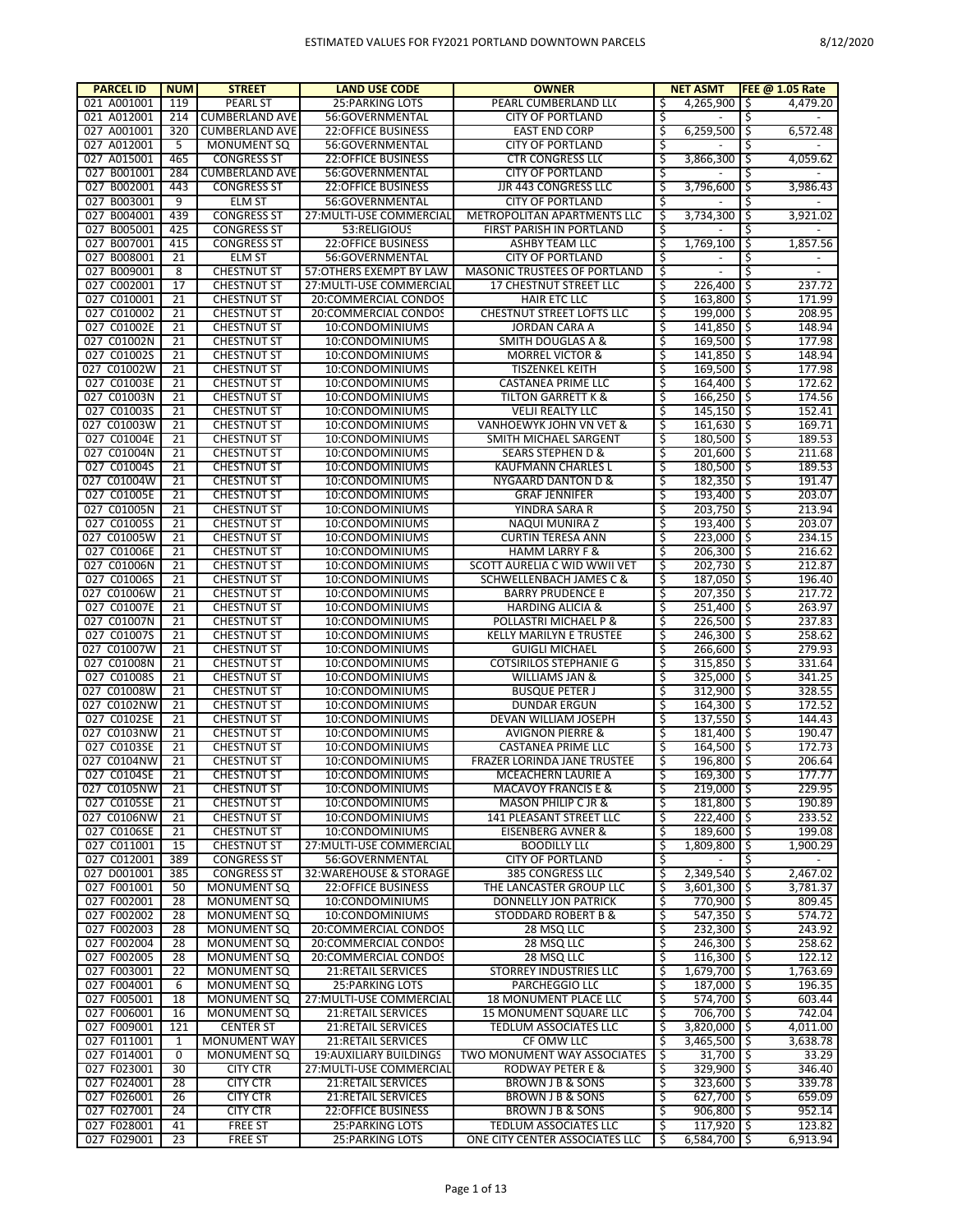| <b>PARCEL ID</b> | <b>NUM</b> | <b>STREET</b>      | <b>LAND USE CODE</b>               | <b>OWNER</b>                         |     | <b>NET ASMT</b>          | <b>FEE @ 1.05 Rate</b>         |
|------------------|------------|--------------------|------------------------------------|--------------------------------------|-----|--------------------------|--------------------------------|
| 027 G001001      | 456        | <b>CONGRESS ST</b> | 58:LAND BANKS                      | <b>CITY OF PORTLAND</b>              | \$  | $\overline{\phantom{a}}$ | \$                             |
| 028 A001001      | 380        | <b>CONGRESS ST</b> | 56:GOVERNMENTAL                    | <b>CITY OF PORTLAND</b>              | \$  |                          | \$                             |
| 028 B001001      | 350        | <b>CONGRESS ST</b> | <b>58:LAND BANKS</b>               | <b>CITY OF PORTLAND</b>              | \$  | $\blacksquare$           | \$<br>$\overline{\phantom{a}}$ |
| 028 E001001      | 168        | <b>FEDERAL ST</b>  | 56:GOVERNMENTAL                    | <b>UNITED STATES</b>                 | \$  | $\overline{\phantom{a}}$ | \$<br>$\overline{\phantom{a}}$ |
| 028 F001001      | 142        | <b>FEDERAL ST</b>  | 56:GOVERNMENTAL                    | <b>CUMBERLAND COUNTY OF</b>          | \$  | $\overline{\phantom{a}}$ | 5<br>$\overline{\phantom{a}}$  |
| 028 K001001      | 77         | <b>MARKET ST</b>   | 21:RETAIL SERVICES                 | 85 MARKET STREET LLC                 | \$  | $1,647,500$ \$           | 1,729.88                       |
| 028 K002001      | 66         | <b>PEARL ST</b>    | <b>22:OFFICE BUSINESS</b>          | <b>LEADER PROPERTIES LLC</b>         | Ś   | 4.394.900 \$             | 4.614.65                       |
| 028 K003001      | 75         | <b>MARKET ST</b>   | 22:OFFICE BUSINESS                 | <b>WHOLLY COW LL(</b>                | \$  | $3,643,900$ \$           | 3,826.10                       |
| 028 L002001      | 0          | <b>NEWBURY ST</b>  | 56:GOVERNMENTAL                    | <b>CUMBERLAND COUNTY INHABITANTS</b> | \$  |                          | \$                             |
| 028 L005001      | 75         | <b>PEARL ST</b>    | 20:COMMERCIAL CONDOS               | <b>WBFM LLC</b>                      | \$  | $1,020,700$ \$           | 1,071.74                       |
| 028 L00502A      | 75         | <b>PEARL ST</b>    | 20:COMMERCIAL CONDOS               | WOODMAN BUILDING                     | \$  | 571.300 \$               | 599.87                         |
| 028 L00502B      | 75         | <b>PEARL ST</b>    | 20:COMMERCIAL CONDOS               | WOODMAN BUILDING                     | \$  | 449,000 \$               | 471.45                         |
| 028 L00503A      | 75         | <b>PEARL ST</b>    | 20:COMMERCIAL CONDOS               | WOODMAN BUILDING                     | \$  | 352,000 \$               | 369.60                         |
| 028 L00503B      | 75         | <b>PEARL ST</b>    | 20:COMMERCIAL CONDOS               | WOODMAN BUILDING                     | \$  | 461,900 \$               | 485.00                         |
| 028 L00504A      | 75         | <b>PEARL ST</b>    | 20:COMMERCIAL CONDOS               | WOODMAN BUILDING                     | \$  | 352.000 \$               | 369.60                         |
| 028 L00504B      | 75         | <b>PEARL ST</b>    | 20:COMMERCIAL CONDOS               | WOODMAN BUILDING                     | \$. | 571,300 \$               | 599.87                         |
| 028 L007001      | 131        | <b>MIDDLE ST</b>   | 24: WHOLESALE                      | RACKLEFF BLOCK LLC                   | Ś   | $2,168,800$ \$           | 2,277.24                       |
| 028 M001001      | 192        | <b>NEWBURY ST</b>  | 56:GOVERNMENTAL                    | <b>CUMBERLAND COUNTY OF</b>          | \$  |                          | \$                             |
| 028 M005001      | 121        | <b>MIDDLE ST</b>   | 21:RETAIL SERVICES                 | 123 LLC                              | ॱऽ  | $3,048,200$ \$           | 3,200.61                       |
| 028 N001001      | 109        | <b>MIDDLE ST</b>   | 56:GOVERNMENTAL                    | <b>CITY OF PORTLAND</b>              | \$  |                          | \$<br>$\overline{\phantom{a}}$ |
| 028 N009001      | 115        | <b>MIDDLE ST</b>   | 21:RETAIL SERVICES                 | <b>BROTHERS THREE LLC</b>            | \$  | 648.300 \$               | 680.72                         |
| 028 N010001      | 111        | <b>MIDDLE ST</b>   | 21:RETAIL SERVICES                 | VENTURE III HOLDINGS LLC             | \$  | $200,100$ \$             | 210.11                         |
| 029 A00101A      | 150        | <b>MIDDLE ST</b>   | 20:COMMERCIAL CONDOS               | PROSPERITA LLC                       | \$  | 433,000 \$               | 454.65                         |
| 029 A00101B      | 150        | <b>MIDDLE ST</b>   | 20:COMMERCIAL CONDOS               | PEG REALTY LLC                       | \$  | 329,700 \$               | 346.19                         |
| 029 A00101C      | 150        | <b>MIDDLE ST</b>   | 20:COMMERCIAL CONDOS               | IN FIRM GROUP THE                    | \$  | 290.700 \$               | 305.24                         |
| 029 A00101D      | 150        | <b>MIDDLE ST</b>   | 20:COMMERCIAL CONDOS               | IN FIRM GROUP THE                    | \$  | 290,700 \$               | 305.24                         |
|                  |            |                    |                                    |                                      |     |                          |                                |
| 029 A00102A      | 150        | <b>MIDDLE ST</b>   | 10:CONDOMINIUMS<br>10:CONDOMINIUMS | <b>FRANK PATRICK J JR</b>            | \$  | $159,150$ \$             | 167.11                         |
| 029 A00102B      | 150        | <b>MIDDLE ST</b>   |                                    | SAVATTERI SALVATORE JR &             | \$  | 150,800 \$               | 158.34                         |
| 029 A00102C      | 150        | <b>MIDDLE ST</b>   | 10:CONDOMINIUMS                    | MEIL JOAN F &                        | \$  | 158,900 \$               | 166.85                         |
| 029 A00102D      | 150        | <b>MIDDLE ST</b>   | 10:CONDOMINIUMS                    | <b>TREGONING DAVID C TRUSTEE</b>     | \$  | 153,400 \$               | 161.07                         |
| 029 A00102E      | 150        | <b>MIDDLE ST</b>   | 10:CONDOMINIUMS                    | <b>ERNEST PAUL W &amp;</b>           | Ś   | 167,400 \$               | 175.77                         |
| 029 A00102F      | 150        | <b>MIDDLE ST</b>   | 10:CONDOMINIUMS                    | BOEPPLE ELIZABETH ANN                | \$  | $155,950$ \$             | 163.75                         |
| 029 A00102G      | 150        | <b>MIDDLE ST</b>   | 10:CONDOMINIUMS                    | <b>KIRK CHARLES M</b>                | \$  | 124,050 \$               | 130.25                         |
| 029 A00102H      | 150        | <b>MIDDLE ST</b>   | 10:CONDOMINIUMS                    | <b>JOHNS F ARTHUR T</b>              | \$  | $159,150$ \$             | 167.11                         |
| 029 A00102I      | 150        | <b>MIDDLE ST</b>   | 10:CONDOMINIUMS                    | STERLING JANN D &                    | \$  | 149,600 \$               | 157.08                         |
| 029 A00102J      | 150        | <b>MIDDLE ST</b>   | 10:CONDOMINIUMS                    | MILLS S PETER                        | \$  | $137,100$ \$             | 143.96                         |
| 029 A00102K      | 150        | <b>MIDDLE ST</b>   | 10:CONDOMINIUMS                    | <b>MILLS S PETER</b>                 | \$  | $160,900$ \$             | 168.95                         |
| 029 A00103A      | 150        | <b>MIDDLE ST</b>   | 10:CONDOMINIUMS                    | <b>WEINBERG DIANE L TRUSTEE</b>      | \$  | 178,400 \$               | 187.32                         |
| 029 A00103B      | 150        | <b>MIDDLE ST</b>   | 10:CONDOMINIUMS                    | ROBERTS MATTHEW                      | \$  | 150,800 \$               | 158.34                         |
| 029 A00103C      | 150        | <b>MIDDLE ST</b>   | 10:CONDOMINIUMS                    | AHP CAMDEN LLC                       | \$  | 158,900 \$               | 166.85                         |
| 029 A00103D      | 150        | <b>MIDDLE ST</b>   | 10:CONDOMINIUMS                    | AHP CAMDEN LLC                       | \$  | 153,400 \$               | 161.07                         |
| 029 A00103E      | 150        | <b>MIDDLE ST</b>   | 10:CONDOMINIUMS                    | ROBERTS MATTHEW                      | \$  | 200,900 \$               | 210.95                         |
| 029 A00103F      | 150        | <b>MIDDLE ST</b>   | 10:CONDOMINIUMS                    | M & B 101 INC                        | \$  | 166,800 \$               | 175.14                         |
| 029 A00103G      | 150        | <b>MIDDLE ST</b>   | 10:CONDOMINIUMS                    | M & B 101 INC                        | \$  | $143,300$ \$             | 150.47                         |
| 029 A00103H      | 150        | MIDDLE ST          | 10:CONDOMINIUMS                    | <b>HENDERSON HAROLD L &amp;</b>      | Ś   | $136,550$ \$             | 143.38                         |
| 029 A00103I      | 150        | <b>MIDDLE ST</b>   | 10:CONDOMINIUMS                    | HARDING WILLIAM TRUSTEE              | \$  | $130,350$ \$             | 136.87                         |
| 029 A00103J      | 150        | <b>MIDDLE ST</b>   | 10:CONDOMINIUMS                    | <b>WALTER MARIA L TRUSTEE</b>        | Ś   | $137,100$ \$             | 143.96                         |
| 029 A00103K      | 150        | <b>MIDDLE ST</b>   | 10:CONDOMINIUMS                    | MACBRIDE JENNIFER L                  | \$  | 160,900 \$               | 168.95                         |
| 029 A00104A      | 150        | <b>MIDDLE ST</b>   | 10:CONDOMINIUMS                    | <b>BIXBY DOUGLAS B &amp;</b>         | ्   | $159.150$ \$             | 167.11                         |
| 029 A00104B      | 150        | <b>MIDDLE ST</b>   | 10:CONDOMINIUMS                    | TURNER SCOTT H &                     | \$  | 150,800 \$               | 158.34                         |
| 029 A00104C      | 150        | MIDDLE ST          | 10:CONDOMINIUMS                    | <b>CAMP PETER S</b>                  | \$  | 158,900 \$               | 166.85                         |
| 029 A00104D      | 150        | MIDDLE ST          | 10:CONDOMINIUMS                    | <b>GUTWIN JOHN D &amp;</b>           | \$  | $134,150$ \$             | 140.86                         |
| 029 A00104E      | 150        | <b>MIDDLE ST</b>   | 10:CONDOMINIUMS                    | <b>GIUSTRA PETER E TRUSTEE</b>       | \$  | 167,400 \$               | 175.77                         |
| 029 A00104F      | 150        | MIDDLE ST          | 10:CONDOMINIUMS                    | WINSLOW DARREN R &                   | \$  | 166,800 \$               | 175.14                         |
| 029 A00104G      | 150        | <b>MIDDLE ST</b>   | 10:CONDOMINIUMS                    | <b>GIARRAPUTO CYNTHIA R &amp;</b>    | \$  | $143,300$ \$             | 150.47                         |
| 029 A00104H      | 150        | <b>MIDDLE ST</b>   | 10:CONDOMINIUMS                    | 150 MIDDLE LLC                       | \$  | 155,800 \$               | 163.59                         |
| 029 A00104I      | 150        | <b>MIDDLE ST</b>   | 10:CONDOMINIUMS                    | KOSTA KATHERINE C                    | \$  | 149,600 \$               | 157.08                         |
| 029 A00104J      | 150        | MIDDLE ST          | 10:CONDOMINIUMS                    | <b>GREENZWEIG NEIL TRUSTEE</b>       | \$  | $137,100$ \$             | 143.96                         |
| 029 A00104K      | 150        | MIDDLE ST          | 10:CONDOMINIUMS                    | ZANARDI MARIAGRAZIA                  | \$  | $160,900$ \$             | 168.95                         |
| 029 A00105A      | 150        | <b>MIDDLE ST</b>   | 20:COMMERCIAL CONDOS               | MIRS PROPERTIES LLC                  | \$  | 799.300 \$               | 839.27                         |
| 029 A00105B      | 150        | <b>MIDDLE ST</b>   | 10:CONDOMINIUMS                    | DUNKERLY ALLAN S TRUSTEE             | \$  | 402,900 \$               | 423.05                         |
| 029 A0010BA      | 150        | <b>MIDDLE ST</b>   | 20:COMMERCIAL CONDOS               | <b>242 NEWRY PARTNERS</b>            | \$  | 188,500 \$               | 197.93                         |
| 029 A0010BB      | 150        | <b>MIDDLE ST</b>   | 20:COMMERCIAL CONDOS               | <b>242 NEWRY PARTNERS</b>            | Ŝ   | 188,500 \$               | 197.93                         |
| 029 A001P01      | 150        | <b>MIDDLE ST</b>   | 10:CONDOMINIUMS                    | DUNKERLY MARY V                      | \$  | $10,100$ \$              | 10.61                          |
| 029 A001P02      | 150        | <b>MIDDLE ST</b>   | 10:CONDOMINIUMS                    | <b>GIUSTRA PETER E TRUSTEE</b>       | \$  | $5,100$   \$             | 5.36                           |
| 029 A001P03      | 150        | MIDDLE ST          | 10:CONDOMINIUMS                    | ROBERTS MATTHEW                      | \$  | $10,400$ \$              | 10.92                          |
| 029 A001P04      | 150        | <b>MIDDLE ST</b>   | 10:CONDOMINIUMS                    | MIRS PROPERTIES LLC                  | Ŝ   | $10,100$ \$              |                                |
| 029 A001P05      |            |                    |                                    |                                      |     |                          | 10.61                          |
|                  | 150        | <b>MIDDLE ST</b>   | 10:CONDOMINIUMS                    | MIRS PROPERTIES LLC                  | \$  | $10,100$ \$              | 10.61                          |
| 029 A001P06      | 150        | <b>MIDDLE ST</b>   | 10:CONDOMINIUMS                    | IN FIRM GROUP THE                    | \$  | $10,100$ \$              | 10.61                          |
| 029 A001P07      | 150        | <b>MIDDLE ST</b>   | 10:CONDOMINIUMS                    | IN FIRM GROUP THE                    | \$  | $10,100$ \$              | 10.61                          |
| 029 A001P08      | 150        | <b>MIDDLE ST</b>   | 10:CONDOMINIUMS                    | <b>GIARRAPUTO CYNTHIA R &amp;</b>    | Ŝ   | $10,100$ \$              | 10.61                          |
| 029 A001P09      | 150        | <b>MIDDLE ST</b>   | 10:CONDOMINIUMS                    | MCGOLDRICK RICHARD J                 | \$  | $10,100$ \$              | 10.61                          |
| 029 A001P10      | 150        | MIDDLE ST          | 10:CONDOMINIUMS                    | <b>FRANK PATRICK J JR</b>            | \$  | $10,100$ \$              | 10.61                          |
| 029 A001P11      | 150        | MIDDLE ST          | 10:CONDOMINIUMS                    | <b>FRANK PATRICK J JR</b>            | \$  | $10,100$ \$              | 10.61                          |
| 029 A001P12      | 150        | <b>MIDDLE ST</b>   | 10:CONDOMINIUMS                    | <b>INFIRM GROUP</b>                  | \$  | $10,100$ \$              | 10.61                          |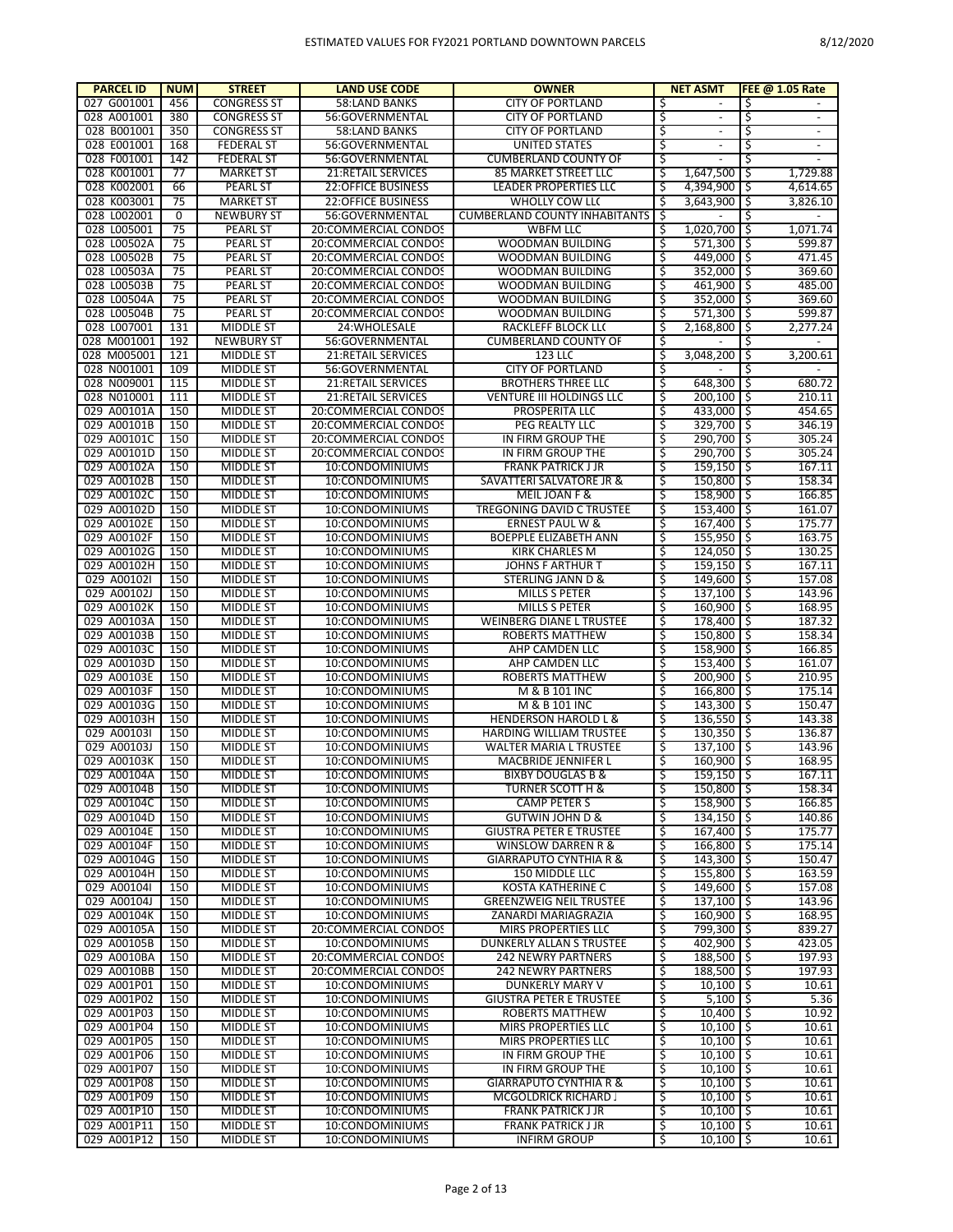| <b>PARCEL ID</b>           | <b>NUM</b>      | <b>STREET</b>                         | <b>LAND USE CODE</b>                         | <b>OWNER</b>                                                      |           | <b>NET ASMT</b>                                                                |            | <b>FEE @ 1.05 Rate</b> |
|----------------------------|-----------------|---------------------------------------|----------------------------------------------|-------------------------------------------------------------------|-----------|--------------------------------------------------------------------------------|------------|------------------------|
| 029 A001P13                | 150             | <b>MIDDLE ST</b>                      | 10:CONDOMINIUMS                              | MILLS S PETER                                                     | \$        | $10,100$   \$                                                                  |            | 10.61                  |
| 029 A001P14                | 150             | <b>MIDDLE ST</b>                      | 10:CONDOMINIUMS                              | <b>ERNEST PAUL W &amp;</b>                                        | \$        | $10,100$   \$                                                                  |            | 10.61                  |
| 029 A001P15                | 150             | <b>MIDDLE ST</b>                      | 10:CONDOMINIUMS                              | <b>BIXBY DOUGLAS B &amp;</b>                                      | \$        | $10,100$   \$                                                                  |            | 10.61                  |
| 029 A001P16                | 150             | <b>MIDDLE ST</b>                      | 10:CONDOMINIUMS                              | MACBRIDE JENNIFER L                                               | \$        | 10,100                                                                         | ۱\$        | 10.61                  |
| 029 A001P17                | 150             | <b>MIDDLE ST</b>                      | 10:CONDOMINIUMS                              | <b>CAMP PETER S</b>                                               | Ś         | 10,100                                                                         | I\$        | 10.61                  |
| 029 A001P18                | 150             | <b>MIDDLE ST</b>                      | 10:CONDOMINIUMS                              | PROSPERITA LLC                                                    | \$        | 10,100                                                                         | I\$        | 10.61                  |
| 029 A001P19                | 150             | <b>MIDDLE ST</b>                      | 10:CONDOMINIUMS                              | <b>CEDRONE RONALD M</b>                                           | \$        | 10,100                                                                         | I\$        | 10.61                  |
| 029 A001P20                | 150             | <b>MIDDLE ST</b>                      | 10:CONDOMINIUMS                              | AHP CAMDEN LLC                                                    | \$        | 10,100                                                                         | I\$        | 10.61                  |
| 029 A001P21<br>029 A001P22 | 150<br>150      | <b>MIDDLE ST</b><br><b>MIDDLE ST</b>  | 10:CONDOMINIUMS<br>10:CONDOMINIUMS           | <b>DUNKERLY ALLAN S &amp;</b>                                     | \$<br>\$  | 10,100                                                                         | I\$<br>I\$ | 10.61                  |
| 029 A001P23                | 150             | <b>MIDDLE ST</b>                      | 10:CONDOMINIUMS                              | MIRS PROPERTIES LLC<br>MIRS PROPERTIES LLC                        | \$        | 10,100<br>10.100                                                               | I\$        | 10.61<br>10.61         |
| 029 A001P24                | 150             | <b>MIDDLE ST</b>                      | 10:CONDOMINIUMS                              | MIRS PROPERTIES LLC                                               | \$        | 10,100                                                                         | I\$        | 10.61                  |
| 029 A001P25                | 150             | <b>MIDDLE ST</b>                      | 10:CONDOMINIUMS                              | MIRS PROPERTIES LLC                                               | \$        | 10,100                                                                         | I\$        | 10.61                  |
| 029 A001P26                | 150             | <b>MIDDLE ST</b>                      | 10:CONDOMINIUMS                              | MIRS PROPERTIES LLC                                               | \$        | 10,100                                                                         | I\$        | 10.61                  |
| 029 A001P27                | 150             | <b>MIDDLE ST</b>                      | 10:CONDOMINIUMS                              | HARDING WILLIAM TRUSTEE                                           | Ś         | 10,100                                                                         | l\$        | 10.61                  |
| 029 A001P28                | 150             | <b>MIDDLE ST</b>                      | 10:CONDOMINIUMS                              | <b>SHIPYARD INC</b>                                               | \$        | 10,100                                                                         | ۱\$        | 10.61                  |
| 029 A001P29                | 150             | <b>MIDDLE ST</b>                      | 10:CONDOMINIUMS                              | SHIPYARD INC                                                      | \$        | 10,100                                                                         | l\$        | 10.61                  |
| 029 A003001                | 5               | <b>MILK ST</b>                        | <b>22:OFFICE BUSINESS</b>                    | 5 MILK STREET LLC                                                 | \$        | $2,561,900$ \$                                                                 |            | 2,690.00               |
| 029 B001001                | $\overline{37}$ | <b>SILVER ST</b>                      | 21:RETAIL SERVICES                           | WITT-T LLC                                                        | \$        | $520,400$ \$                                                                   |            | 546.42                 |
| 029 B002001                | 4               | MILK ST                               | 22:OFFICE BUSINESS                           | 4 MILK MHR LLC                                                    | \$        | $1,502,300$ \$                                                                 |            | 1,577.42               |
| 029 B003001                | $\overline{25}$ | <b>SILVER ST</b>                      | <b>25: PARKING LOTS</b>                      | PORTLAND REGENCY INC                                              | \$        | $600.550$ \$                                                                   |            | 630.58                 |
| 029 B004001                | 341             | <b>FORE ST</b>                        | 10:CONDOMINIUMS                              | <b>JACKSON MICHAEL</b>                                            | \$        | 140,700 \$                                                                     |            | 147.74                 |
| 029 B004002                | 341             | <b>FORE ST</b>                        | 10:CONDOMINIUMS                              | O'CONNOR DENNIS R III &                                           | \$        | 127,400 \$                                                                     |            | 133.77                 |
| 029 B004003                | 341             | <b>FORE ST</b>                        | 10:CONDOMINIUMS                              | ROSE JOHN &                                                       | \$        | 146,800 \$                                                                     |            | 154.14                 |
| 029 B004004<br>029 B004005 | 341<br>341      | <b>FORE ST</b><br>FORE ST             | 10:CONDOMINIUMS<br>10:CONDOMINIUMS           | CHILDS DONNA W<br>PENDERS JOHN F IV                               | \$<br>\$  | 140,700 \$<br>128,600 \$                                                       |            | 147.74<br>135.03       |
| 029 B004006                | 341             | <b>FORE ST</b>                        |                                              |                                                                   | \$        | 149,100 \$                                                                     |            | 156.56                 |
| 029 B004007                | 341             | <b>FORE ST</b>                        | 10:CONDOMINIUMS<br>10:CONDOMINIUMS           | STEPHENSON CHRISTOPHER J<br><b>ALAGIC SUAD</b>                    | \$        | $121,450$ \$                                                                   |            | 127.52                 |
| 029 B004008                | 341             | <b>FORE ST</b>                        | 10:CONDOMINIUMS                              | <b>DALTON JENNIFER L</b>                                          | \$        | 129,900 \$                                                                     |            | 136.40                 |
| 029 B004009                | 341             | <b>FORE ST</b>                        | 10:CONDOMINIUMS                              | <b>HAAPALA BRIAN R &amp;</b>                                      | \$        | 397,500 \$                                                                     |            | 417.38                 |
| 029 B004010                | 341             | <b>FORE ST</b>                        | 20:COMMERCIAL CONDOS                         | <b>BOOTHBY SQUARE PROPERTIES LLC</b>                              | \$        | 180,000 \$                                                                     |            | 189.00                 |
| 029 B004011                | 341             | <b>FORE ST</b>                        | 20:COMMERCIAL CONDOS                         | <b>BOOTHBY SQUARE PROPERTIES LLC</b>                              | \$        | $118,100$ \$                                                                   |            | 124.01                 |
| 029 C001001                | 340             | <b>FORE ST</b>                        | 10:CONDOMINIUMS                              | ADB REATLY LLC                                                    | \$        | $120,000$ \$                                                                   |            | 126.00                 |
| 029 C001002                | 340             | <b>FORE ST</b>                        | 10:CONDOMINIUMS                              | HAYEK LEE-ANN COLLINS TRUSTEE                                     | \$        | 128,000 \$                                                                     |            | 134.40                 |
| 029 C001003                | 340             | <b>FORE ST</b>                        | 10:CONDOMINIUMS                              | 207 INVESTS LLC                                                   | \$        | 220,000 \$                                                                     |            | 231.00                 |
| 029 C001004                | 340             | <b>FORE ST</b>                        | 20:COMMERCIAL CONDOS                         | ABD REALTY LLC                                                    | \$        | $141,500$ \$                                                                   |            | 148.58                 |
| 029 C001005                | 340             | <b>FORE ST</b>                        | 20:COMMERCIAL CONDOS                         | ADB REALTY LLC                                                    | \$        | $65,900$   \$                                                                  |            | 69.20                  |
| 029 C002001                | 336             | <b>FORE ST</b>                        | 21: RETAIL SERVICES                          | DOCK FORE INC                                                     | \$        | 348,000 \$                                                                     |            | 365.40                 |
| 029 C003001                | 334             | <b>FORE ST</b>                        | 21:RETAIL SERVICES                           | PORT CITY APARTMENTS                                              | \$        | $401,100$ \$                                                                   |            | 421.16                 |
| 029 C005001                | 330             | <b>FORE ST</b>                        | 21:RETAIL SERVICES                           | <b>J &amp; R VENTURES LLC</b>                                     | \$        | 445,700 \$                                                                     |            | 467.99                 |
| 029 C006001<br>029 C006002 | 3<br>1          | <b>GOLD ST</b><br><b>GOLD ST</b>      | 20:COMMERCIAL CONDOS<br>20:COMMERCIAL CONDOS | <b>GOLD STREET PROPERTIES LLC</b><br><b>ADNERB PROPERTIES LLC</b> | \$        | 157,000 \$<br>154,800 \$                                                       |            | 164.85<br>162.54       |
| 029 C006003                | 320             | <b>FORE ST</b>                        | 20:COMMERCIAL CONDOS                         | FORE STREET INVESTMENTS LLC                                       | \$<br>\$  | $162,100$ $\overline{\phantom{1}}\overline{\phantom{1}}\overline{\phantom{1}}$ |            | 170.21                 |
| 029 C006004                | 320             | <b>FORE ST</b>                        | 20:COMMERCIAL CONDOS                         | FORE STREET INVESTMENTS LLC                                       | \$        | 167,700 \$                                                                     |            | 176.09                 |
| 029 C006005                | 320             | <b>FORE ST</b>                        | 20:COMMERCIAL CONDOS                         | FORE STREET INVESTMENTS LLC                                       | \$        | $122,100$ \$                                                                   |            | 128.21                 |
| 029 C006006                | 320             | <b>FORE ST</b>                        | 20:COMMERCIAL CONDOS                         | FORE STREET INVESTMENTS LLC                                       | \$.       | $138,200$ \$                                                                   |            | 145.11                 |
| 029 C006007                | 320             | <b>FORE ST</b>                        | 20:COMMERCIAL CONDOS                         | FORE STREET INVESTMENTS LLC                                       | Ś         | 392,100 \$                                                                     |            | 411.71                 |
| 029 D001001                | 129             | <b>COMMERCIAL ST</b>                  | <b>21:RETAIL SERVICES</b>                    | RSB LIMITED LIABILITY COMPANY                                     | \$        | 781,200 \$                                                                     |            | 820.26                 |
| 029 D002001                | 121             | <b>COMMERCIAL ST</b>                  | 22:OFFICE BUSINESS                           | MAD COW LLC                                                       |           | $401,200$ \$                                                                   |            | 421.26                 |
| 029 D003001                | 111             | <b>COMMERCIAL ST</b>                  | 22:OFFICE BUSINESS                           | <b>BLANCHARD BLOCK LL(</b>                                        | \$        | $1,773,500$ \$                                                                 |            | 1,862.18               |
| 029 E001001                | 130             | MIDDLE ST                             | <b>22:OFFICE BUSINESS</b>                    | ELC LIMITED LIABILITY COMPANY                                     | -\$       | $5,763,200$ \$                                                                 |            | 6,051.36               |
| 029 E006001                | 100             | MIDDLE ST                             | <b>22:OFFICE BUSINESS</b>                    | ALBANY ROAD-PORTLAND LLC                                          | -\$       | 17,438,600 \$                                                                  |            | 18,310.53              |
| 029 E007001                | 291             | <b>FORE ST</b>                        | 21:RETAIL SERVICES                           | 291 FORE STREET LLC                                               | \$        | $812,000$ \$                                                                   |            | 852.60                 |
| 029 E009001                | 25              | PEARL ST                              | 27: MULTI-USE COMMERCIAL                     | 25 PEARL MHR LLC                                                  | \$        | 14,588,600 \$                                                                  |            | 15,318.03              |
| 029 E012001                | 277             | <b>FORE ST</b>                        | 25: PARKING LOTS                             | 287 FORE STREET LLC<br>130 LIMITED LIABILITY COMPAMY              | \$        | $321,580$ \$<br>4,790,700 \$                                                   |            | 337.66<br>5,030.24     |
| 029 E016001<br>029 E019001 | 31<br>0         | <b>PEARL ST</b><br><b>FRANKLIN ST</b> | <b>22:OFFICE BUSINESS</b><br>56:GOVERNMENTAL | <b>CITY OF PORTLAND</b>                                           | \$<br>\$  |                                                                                | -\$        |                        |
| 029 E026001                | 100             | <b>MIDDLE ST</b>                      | <b>22:OFFICE BUSINESS</b>                    | ALBANY ROAD-PORTLAND LL(                                          | \$        | 16,469,500 \$                                                                  |            | 17,292.98              |
| 029 G001001                | 99              | <b>COMMERCIAL ST</b>                  | 56:GOVERNMENTAL                              | UNITED STATES                                                     | \$        |                                                                                | -\$        |                        |
| 029 K001001                | 7               | <b>CUSTOM HOUSE ST</b>                | <b>22:OFFICE BUSINESS</b>                    | <b>OLYMPIA EQUITY</b>                                             | \$        | $5,902,300$ \$                                                                 |            | 6,197.42               |
| 029 K002001                | 288             | <b>FORE ST</b>                        | 21:RETAIL SERVICES                           | EAST BROWN COW LIMITED                                            | -\$       | $1,103,000$ \$                                                                 |            | 1,158.15               |
| 029 K003001                | 57              | <b>COMMERCIAL ST</b>                  | 23:HOTEL & MOTEL                             | <b>OLYMPIA EQUITY INVESTORS V LLC</b>                             | -\$       | 10,717,000 \$                                                                  |            | 11,252.85              |
| 029 K005001                | 280             | <b>FORE ST</b>                        | <b>22:OFFICE BUSINESS</b>                    | <b>BANGOR SAVINGS BANK</b>                                        | \$        | 13,235,600 \$                                                                  |            | 13,897.38              |
| 029 K006001                | 300             | <b>FORE ST</b>                        | 40: VACANT LAND                              | <b>OLYMPIA EQUITY</b>                                             | \$        | 497,800 \$                                                                     |            | 522.69                 |
| 029 K006002                | 300             | <b>FORE ST</b>                        | 55: LITERARY & SCIENTIFIC                    | COUNCIL INTERNATIONAL STUDY                                       | \$        | $\blacksquare$                                                                 | \$         | $\blacksquare$         |
| 029 K00601A                | 300             | <b>FORE ST</b>                        | 55: LITERARY & SCIENTIFIC                    | COUNCIL INTERNATIONAL STUDY                                       | \$        | $\sim$                                                                         | د<br>ڊ     | $\sim$                 |
| 029 K00601B                | 300             | <b>FORE ST</b>                        | 55:LITERARY & SCIENTIFIC                     | <b>CIEE INC</b>                                                   | \$        | $\sim$                                                                         | \$ ا       | $\sim$                 |
| 029 K0060B2                | 300             | <b>FORE ST</b>                        | 20:COMMERCIAL CONDOS                         | <b>OLYMPIA EQUITY</b>                                             | \$        | 98,000 \$                                                                      |            | 102.90                 |
| 029 K0060B3                | 300             | <b>FORE ST</b>                        | 20:COMMERCIAL CONDOS                         | <b>OLYMPIA EQUITY</b>                                             | \$        | 70,000 \$                                                                      |            | 73.50                  |
| 029 0001011                | 99              | <b>SILVER ST</b>                      | 10:CONDOMINIUMS                              | ARENSBERG LEE C TRUSTEE                                           | \$        | 120,400 \$                                                                     |            | 126.42                 |
| 029 0001012                | 99              | <b>SILVER ST</b>                      | 10:CONDOMINIUMS                              | TOZESKI DAVID P                                                   | \$        | $111,350$   \$                                                                 |            | 116.92                 |
| 029 0001013<br>029 0001021 | 99<br>99        | <b>SILVER ST</b>                      | 10:CONDOMINIUMS<br>10:CONDOMINIUMS           | <b>HOLSTEIN ERIC B</b>                                            | \$        | $121,100$ \$                                                                   |            | 127.16<br>114.29       |
| 029 0001023                | 99              | <b>SILVER ST</b><br><b>SILVER ST</b>  | 10:CONDOMINIUMS                              | THOMS DEBORAH L<br>ANYA ROSE LLC                                  | \$<br>-\$ | $108,850$   \$<br>$140,200$   \$                                               |            | 147.21                 |
| 029 0001024                | 99              | <b>SILVER ST</b>                      | 10:CONDOMINIUMS                              | ARNDT CHANNING P                                                  | 5         | 114,700 \$                                                                     |            | 120.44                 |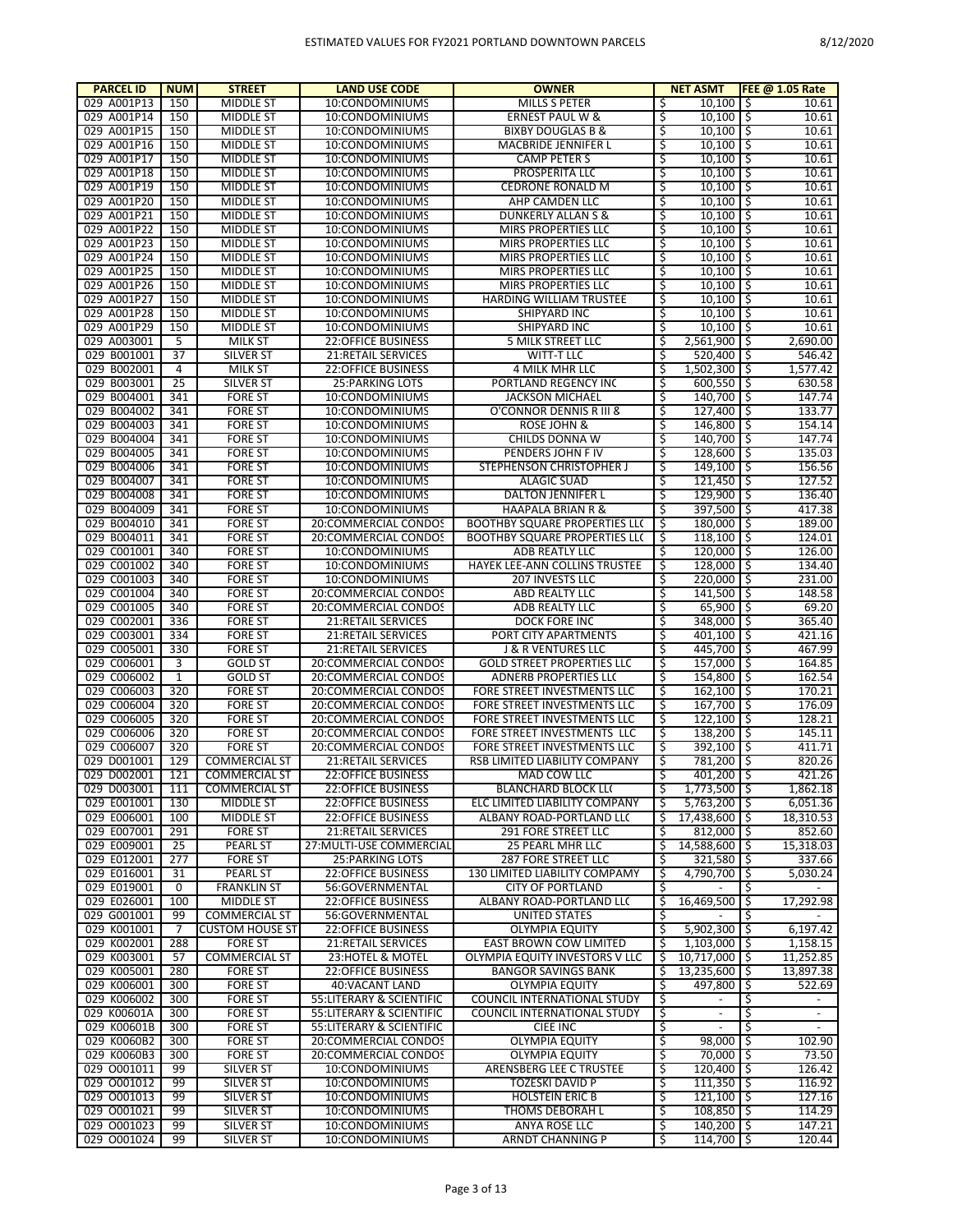| <b>PARCEL ID</b> | <b>NUM</b>   | <b>STREET</b>                        | <b>LAND USE CODE</b>               | <b>OWNER</b>                                     |          | <b>NET ASMT</b>               | FEE @ 1.05 Rate  |
|------------------|--------------|--------------------------------------|------------------------------------|--------------------------------------------------|----------|-------------------------------|------------------|
| 029 0001025      | 99           | <b>SILVER ST</b>                     | 10:CONDOMINIUMS                    | LINCOLN STREET PROERTIES LLC                     | \$.      | 106,800 \$                    | 112.14           |
| 029 0001026      | 99           | <b>SILVER ST</b>                     | 10:CONDOMINIUMS                    | <b>FISCHER CHRISTOPHER E</b>                     | \$       | $110,000$ \$                  | 115.50           |
| 029 0001028      | 99           | <b>SILVER ST</b>                     | 10:CONDOMINIUMS                    | <b>GOODMAN ISAAC D &amp;</b>                     | \$       | $130,500$ \$                  | 137.03           |
| 029 0001029      | 99           | <b>SILVER ST</b>                     | 10:CONDOMINIUMS                    | COUSINS DAVID A                                  | \$       | $127,900$   \$                | 134.30           |
| 029 0001031      | 99           | <b>SILVER ST</b>                     | 10:CONDOMINIUMS                    | JAMESON PAUL G &                                 | \$       | $123,800$   \$                | 129.99           |
| 029 0001032      | 99           | <b>SILVER ST</b>                     | 10:CONDOMINIUMS                    | <b>BOROWSKI ROBERT I</b>                         | \$       | $125,500$ \$                  | 131.78           |
| 029 0001033      | 99           | <b>SILVER ST</b>                     | 10:CONDOMINIUMS                    | ARTISTWANNABE LLC                                | \$       | $125,500$ \$                  | 131.78           |
| 029 0001034      | 99           | <b>SILVER ST</b>                     | 10:CONDOMINIUMS                    | <b>BERG HENRY T TRUSTEE</b>                      | \$       | $125,500$   \$                | 131.78           |
| 029 0001035      | 99           | <b>SILVER ST</b>                     | 10:CONDOMINIUMS                    | HIGGINS HELENA C &                               | Ś        | $125,500$   \$                | 131.78           |
| 029 0001036      | 99           | <b>SILVER ST</b>                     | 10:CONDOMINIUMS                    | <b>FINCH ANNIE &amp;</b>                         | \$       | $117,900$   \$                | 123.80           |
| 029 0001037      | 99           | <b>SILVER ST</b>                     | 10:CONDOMINIUMS                    | KINSMAN JESSICA A                                | Ś        | $90,650$ \$                   | 95.18            |
| 029 0001038      | 99           | <b>SILVER ST</b>                     | 10:CONDOMINIUMS                    | ZURKAN WILLIAM K                                 | \$       | 99,850 \$                     | 104.84           |
| 029 0001039      | 99           | <b>SILVER ST</b>                     | 10:CONDOMINIUMS                    | LEDUC SANDRA J & SOREL &                         | \$       | $112,600$   \$                | 118.23           |
| 029 0001041      | 99           | <b>SILVER ST</b>                     | 10:CONDOMINIUMS                    | LINCOLN STREET PROPERTIES LLC                    | \$       | $129,100$ \$                  | 135.56           |
| 029 0001042      | 99           | <b>SILVER ST</b>                     | 10:CONDOMINIUMS                    | <b>STEBBINS BRADY</b>                            | \$       | $129,100$ \$                  | 135.56           |
| 029 0001043      | 99           | <b>SILVER ST</b>                     | 10:CONDOMINIUMS                    | BHANDARI AMEESH M &                              | \$       | $138,400$   \$                | 145.32           |
| 029 0001044      | 99           | <b>SILVER ST</b>                     | 10:CONDOMINIUMS                    | LITTLEJOHN CLIFTON T                             | Ś        | $107,650$ \$                  | 113.03           |
| 029 0001045      | 99           | <b>SILVER ST</b>                     | 10:CONDOMINIUMS                    | DG CONDO 4 LLC                                   | \$       | $125,500$   \$                | 131.78           |
| 029 0001046      | 99           | <b>SILVER ST</b>                     | 10:CONDOMINIUMS                    | VAN PEURSEM CORINNE M                            | Ŝ        | $125,500$   \$                | 131.78           |
| 029 0001047      | 99           | <b>SILVER ST</b>                     | 10:CONDOMINIUMS                    | <b>KASSEL GRANT D</b>                            | \$       | $91,900$ \$                   | 96.50            |
| 029 0001048      | 99           | <b>SILVER ST</b>                     | 10:CONDOMINIUMS                    | PEEL BRUCE H                                     | \$       | $102,700$ \$                  | 107.84           |
| 029 0001049      |              |                                      |                                    |                                                  |          |                               |                  |
| 029 0001210      | 99<br>99     | <b>SILVER ST</b><br><b>SILVER ST</b> | 10:CONDOMINIUMS<br>10:CONDOMINIUMS | CHISHOLM ADAM C<br>LINCOLN STREET PROPERTIES LLC | \$<br>Ŝ. | $97,500$ \$<br>$105,500$   \$ | 102.38<br>110.78 |
| 029 0001211      |              |                                      | 10:CONDOMINIUMS                    |                                                  |          |                               |                  |
|                  | 99           | <b>SILVER ST</b>                     |                                    | <b>GINTER DAVID R</b>                            | \$       | $101,600$   \$                | 106.68           |
| 029 0001212      | 99           | <b>SILVER ST</b>                     | 10:CONDOMINIUMS                    | SILVER VICTORIA J                                | \$       | $96,100$ \$                   | 100.91           |
| 029 0001213      | 99           | <b>SILVER ST</b>                     | 10:CONDOMINIUMS                    | PROSSER JAMES G                                  | \$       | 105,600 \$                    | 110.88           |
| 029 0001310      | 99           | <b>SILVER ST</b>                     | 10:CONDOMINIUMS                    | <b>HEALY ROBERT E &amp;</b>                      | \$       | $115,100$   \$                | 120.86           |
| 029 0001410      | 99           | <b>SILVER ST</b>                     | 10:CONDOMINIUMS                    | <b>SMITH GARY R &amp;</b>                        | \$       | $124,000$   \$                | 130.20           |
| 029 0001501      | 99           | <b>SILVER ST</b>                     | 10:CONDOMINIUMS                    | KATZ JAMES &                                     | \$       | 389,600 \$                    | 409.08           |
| 029 0001502      | 99           | <b>SILVER ST</b>                     | 20:COMMERCIAL CONDOS               | PEAK 5 EQUITIES LLC                              | \$       | $406,200$ \$                  | 426.51           |
| 029 0001B01      | 99           | <b>SILVER ST</b>                     | 10:CONDOMINIUMS                    | CHANDLER BENJAMIN P                              | Ś        | $100.000$ \$                  | 105.00           |
| 029 0001B02      | 99           | <b>SILVER ST</b>                     | 10:CONDOMINIUMS                    | JOHNSON BEN A                                    | \$       | $100,000$   \$                | 105.00           |
| 029 0002001      | 164          | <b>MIDDLE ST</b>                     | <b>21:RETAIL SERVICES</b>          | NDA 164 MIDDLE STREET LLC                        | Ŝ        | $1,535,100$ \$                | 1,611.86         |
| 029 0003001      | 43           | <b>MARKET ST</b>                     | <b>25: PARKING LOTS</b>            | PORTLAND REGENCY INC                             | \$       | $285,520$ \$                  | 299.80           |
| 029 0004001      | 11           | <b>MILK ST</b>                       | 25: PARKING LOTS                   | PORTLAND REGENCY INC                             | \$       | $112,080$ \$                  | 117.68           |
| 029 R001001      | 20           | <b>MILK ST</b>                       | 23:HOTEL & MOTEL                   | PORTLAND REGENCY INC                             | \$       | $8,120,800$ \$                | 8,526.84         |
| 029 S001001      | 145          | <b>COMMERCIAL ST</b>                 | <b>22:OFFICE BUSINESS</b>          | FLEMING CREEK LLC ETALS                          | \$       | 6,509,400 \$                  | 6,834.87         |
| 029 S002001      | 145          | <b>COMMERCIAL ST</b>                 | 56:GOVERNMENTAL                    | <b>CITY OF PORTLAND</b>                          | \$       |                               | S.               |
| 030 A005001      | 94           | <b>COMMERCIAL ST</b>                 | 21:RETAIL SERVICES                 | <b>BMC INC</b>                                   | \$       | $1,127,400$ \$                | 1,183.77         |
| 030 A101001      | 90           | <b>COMMERCIAL ST</b>                 | 21:RETAIL SERVICES                 | PROPRIETORS OF CUSTOM HOUSE                      | \$       | $269,400$ \$                  | 282.87           |
| 030 C001001      | 100          | <b>COMMERCIAL ST</b>                 | 27: MULTI-USE COMMERCIAL           | <b>SOLEY WHARF LLC</b>                           | Ŝ.       | $5,557,100$ \$                | 5,834.96         |
| 030 D001001      | 68           | <b>COMMERCIAL ST</b>                 | <b>22:OFFICE BUSINESS</b>          | MAINE WHARF LLC                                  | \$       | $4,041,100$ \$                | 4,243.16         |
| 030 D003001      | 70           | <b>COMMERCIAL ST</b>                 | <b>22:OFFICE BUSINESS</b>          | FLATBREAD WHARF LLC                              | Ŝ.       | 1,857,800 \$                  | 1,950.69         |
| 030 D005001      | 84           | <b>COMMERCIAL ST</b>                 | 21:RETAIL SERVICES                 | 84 COMMERCIAL STREET LLC                         | \$       | $537,500$   \$                | 564.38           |
| 030 H001001      | 180          | <b>COMMERCIAL ST</b>                 | 27: MULTI-USE COMMERCIAL           | DIMILLO ARLENE ETALS TRUSTEES                    | Ŝ.       | $2,160,500$ \$                | 2.268.53         |
| 030 H004001      | 136          | <b>COMMERCIAL ST</b>                 | 24: WHOLESALE                      | CARROLL BLOCK LL                                 | \$       | $2,345,100$ \$                | 2,462.36         |
| 030 H011001      | 9            | <b>PORTLAND PIER</b>                 | <b>25: PARKING LOTS</b>            | CARROLL BLOCK LL                                 | Ŝ.       | 26,880 \$                     | 28.22            |
| 031 H001001      | 158          | <b>COMMERCIAL ST</b>                 | <b>25: PARKING LOTS</b>            | <b>DIMILLO STEVEN ETALTRUSTEES</b>               | \$       | 595,300 \$                    | 625.07           |
| 031 H003001      | 144          | <b>COMMERCIAL ST</b>                 | 25: PARKING LOTS                   | DIMILLO STEVEN ETAL TRUSTEES                     | ें       |                               | 596.19           |
| 031 H004001      | 164          | <b>COMMERCIAL ST</b>                 | 27: MULTI-USE COMMERCIAL           |                                                  |          |                               |                  |
| 031 J030001      | 184          |                                      |                                    |                                                  |          | 567,800 \$                    |                  |
| 031 K103001      |              |                                      |                                    | DIMILLO ARLENE ETALS TRUSTEES                    | \$       | $1,014,800$ \$                | 1,065.54         |
|                  |              | <b>COMMERCIAL ST</b>                 | 21:RETAIL SERVICES                 | <b>GEF LLC</b>                                   | S.       | $1,340,370$ \$                | 1,407.39         |
|                  | 218          | <b>COMMERCIAL ST</b>                 | 25: PARKING LOTS                   | PROPRIETORS OF UNION WHARF                       | S.       | $239,080$ \$                  | 251.03           |
| 031 L034001      | 250          | <b>COMMERCIAL ST</b>                 | 31:MANUFACTURING                   | CM WATERFRONT PROPERTIES LLC                     | \$       | $2,156,800$ \$                | 2,264.64         |
| 031 L038001      | 230          | <b>COMMERCIAL ST</b>                 | 25: PARKING LOTS                   | PROPRIETORS OF UNION WHARF                       | S.       | 45,130 \$                     | 47.39            |
| 031 L135001      | $\mathbf{1}$ | <b>UNION WHARF</b>                   | 24: WHOLESALE                      | PROPRIETORS OF UNION WHARF                       | \$       | $1,351,100$ \$                | 1,418.66         |
| 032 C001001      | 390          | <b>CONGRESS ST</b>                   | 23: HOTEL & MOTEL                  | PRESS HOTEL LLC                                  | \$       | 10,929,700 \$                 | 11,476.19        |
| 032 D001001      | 107          | <b>EXCHANGE ST</b>                   | <b>22:OFFICE BUSINESS</b>          | TOP OF EXCHANGE LLC                              | \$       | $918,700$ \$                  | 964.64           |
| 032 D002001      | 97           | <b>EXCHANGE ST</b>                   | <b>22:OFFICE BUSINESS</b>          | TOP OF EXCHANGE LLC                              | \$       | $1,959,500$ \$                | 2,057.48         |
| 032 D003001      | 93           | <b>EXCHANGE ST</b>                   | <b>22:OFFICE BUSINESS</b>          | <b>TOP OF EXCHANGE LLC</b>                       | \$       | $1,430,600$ \$                | 1,502.13         |
| 032 D004001      | 85           | <b>EXCHANGE ST</b>                   | <b>22:OFFICE BUSINESS</b>          | <b>TOP OF EXCHANGE LLC</b>                       | \$       | $2,548,400$ \$                | 2,675.82         |
| 032 D005001      | 167          | MIDDLE ST                            | 58:LAND BANKS                      | <b>CITY OF PORTLAND</b>                          | \$       |                               | \$               |
| 032 E001001      | 57           | <b>EXCHANGE ST</b>                   | <b>22:OFFICE BUSINESS</b>          | <b>57 EXCHANGE STREET LLC</b>                    | \$       | $2,906,700$ \$                | 3,052.04         |
| 032 E002001      | 53           | <b>EXCHANGE ST</b>                   | 21:RETAIL SERVICES                 | PALACCI JOSEPH A TRUSTEE                         | \$       | $1,176,800$ \$                | 1,235.64         |
| 032 E004001      | 49           | <b>EXCHANGE ST</b>                   | 21:RETAIL SERVICES                 | PALACCI JOSEPH A TRUSTEE                         | \$       | 567,400 \$                    | 595.77           |
| 032 E005001      | 45           | <b>EXCHANGE ST</b>                   | <b>22:OFFICE BUSINESS</b>          | 45 EXCHANGE STREET LLC                           | \$       | $2,130,900$ \$                | 2,237.45         |
| 032 E008001      | 39           | <b>EXCHANGE ST</b>                   | <b>22:OFFICE BUSINESS</b>          | PALACCI JOSEPH A TRUSTEE                         | \$       | $949,600$ \$                  | 997.08           |
| 032 E009001      | 31           | <b>EXCHANGE ST</b>                   | 21:RETAIL SERVICES                 | <b>B &amp; C LIMITED</b>                         | \$       | $1,027,000$   \$              | 1,078.35         |
| 032 E010001      | 46           | <b>MARKET ST</b>                     | 21:RETAIL SERVICES                 | MARKET MILK PARTNERS LLC                         | \$       | 888,400 \$                    | 932.82           |
| 032 F001001      | 42           | <b>MARKET ST</b>                     | 21:RETAIL SERVICES                 | OCEAN BLOCK ASSOCIATES                           | Ŝ        | 809,900 \$                    | 850.40           |
| 032 F002001      | 36           | <b>MARKET ST</b>                     | 24: WHOLESALE                      | 36 MARKET ST                                     | \$       | 661,600 \$                    | 694.68           |
| 032 F003001      | 30           | <b>MARKET ST</b>                     | 21:RETAIL SERVICES                 | <b>ELCINC</b>                                    | Ŝ        | $511,600$ \$                  | 537.18           |
| 032 F005001      | 363          | <b>FORE ST</b>                       | <b>22:OFFICE BUSINESS</b>          | ELEVEN EXCHANGE LLC                              | \$       | $912,600$ \$                  | 958.23           |
| 032 F007001      | 375          | <b>FORE ST</b>                       | 21:RETAIL SERVICES                 | ELEVEN EXCHANGE LLC                              | \$       | 467,200 \$                    | 490.56           |
| 032 F008001      | 375          | <b>FORE ST</b>                       | 21:RETAIL SERVICES                 | <b>ELEVEN EXCHANGE LLC</b>                       | \$       | 451,000 \$                    | 473.55           |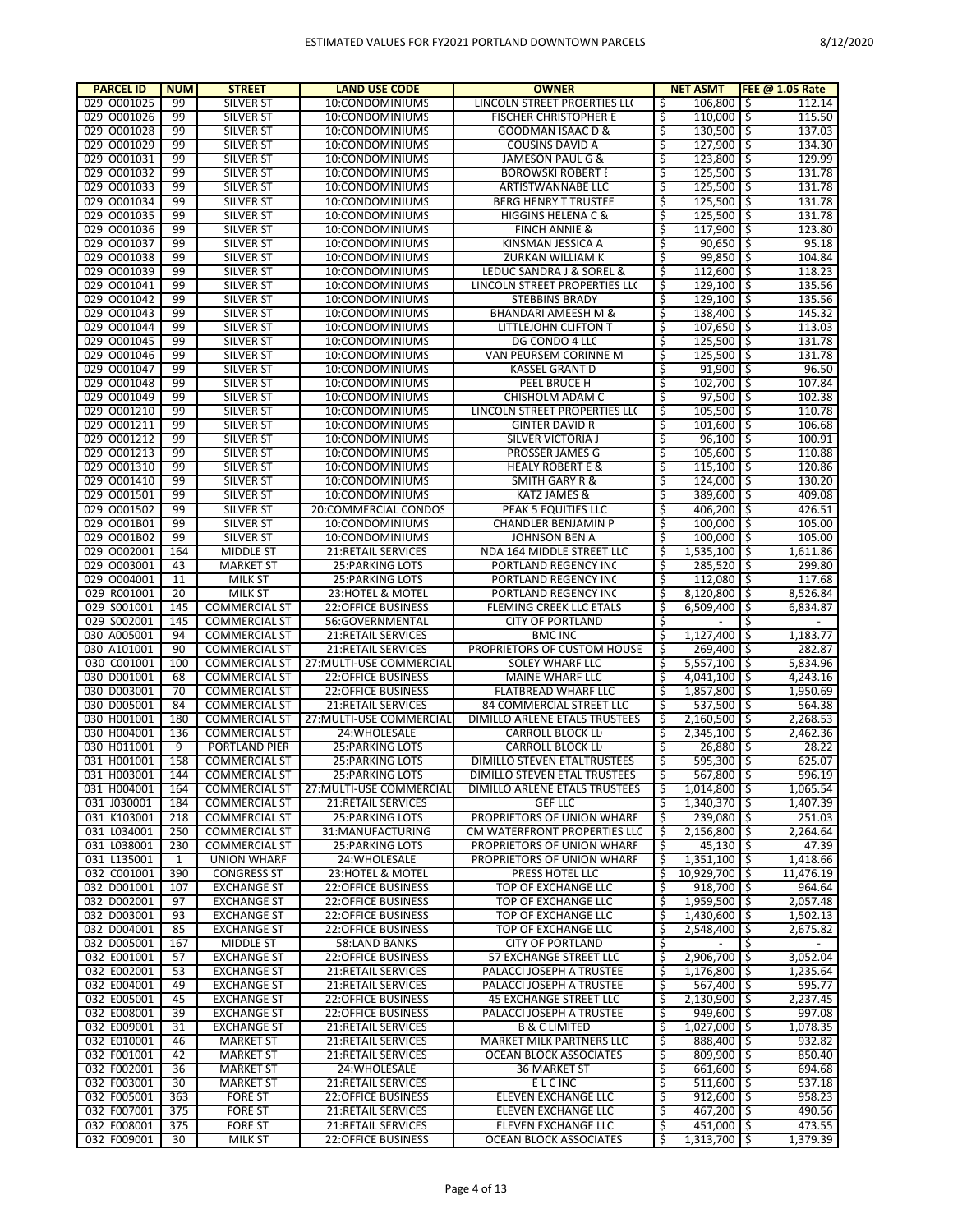| <b>PARCEL ID</b>           | <b>NUM</b>        | <b>STREET</b>                            | <b>LAND USE CODE</b>                            | <b>OWNER</b>                                   |         | <b>NET ASMT</b>               |          | FEE $@1.05$ Rate      |
|----------------------------|-------------------|------------------------------------------|-------------------------------------------------|------------------------------------------------|---------|-------------------------------|----------|-----------------------|
| 032 F010001                | 9                 | <b>EXCHANGE ST</b>                       | 21:RETAIL SERVICES                              | ELEVEN EXCHANGE LLC                            | \$      | 1,421,700                     | l \$     | 1,492.79              |
| 032 F012001                | 5                 | <b>EXCHANGE ST</b>                       | 21:RETAIL SERVICES                              | <b>ELEVEN EXCHANGE LLC</b>                     | \$      | $619,500$ \$                  |          | 650.48                |
| 032 F013001                | 379               | <b>FORE ST</b>                           | <b>22:OFFICE BUSINESS</b>                       | ELEVEN EXCHANGE LLC                            | Ś       | 648,800 \$                    |          | 681.24                |
| 032 F014001                | 1                 | <b>EXCHANGE ST</b>                       | 21:RETAIL SERVICES                              | ELEVEN EXCHANGE LLC                            | \$      | 517,600 \$                    |          | 543.48                |
| 032 G001001                | 396               | <b>CONGRESS ST</b>                       | <b>22:OFFICE BUSINESS</b>                       | PO SQUARE BUILDING LLC                         | Ś       | 9.329.900                     | -\$      | 9,796.40              |
| 032 H001001                | 110               | <b>EXCHANGE ST</b>                       | <b>22:OFFICE BUSINESS</b>                       | <b>ONETEN EXCHANGE LLC</b>                     | \$      | $1,216,300$ \$                |          | 1,277.12              |
| 032 H002001                | 106               | <b>EXCHANGE ST</b>                       | 21:RETAIL SERVICES                              | RICH BUILDING LLO                              | \$      | 721,500                       | ۱\$      | 757.58                |
| 032 H003001                | 102               | <b>EXCHANGE ST</b>                       | 22:OFFICE BUSINESS                              | PALACCI JOSEPH                                 | \$      | 910,800                       | -\$      | 956.34                |
| 032 H004001                | 15                | <b>TEMPLE ST</b>                         | 56:GOVERNMENTAL                                 | <b>CITY OF PORTLAND</b>                        | \$      |                               | \$       | $\blacksquare$        |
| 032 H005001                | 1<br>$\mathbf 1$  | <b>TEMPLE ST</b>                         | 56:GOVERNMENTAL                                 | <b>CITY OF PORTLAND</b>                        | \$<br>Ś | 2,590,200                     | \$<br>\$ |                       |
| 032 H005002<br>032 H006001 | 92                | <b>TEMPLE ST</b><br><b>EXCHANGE ST</b>   | 22:OFFICE BUSINESS<br><b>22:OFFICE BUSINESS</b> | 11 TEMPLE MHR LLC<br>MAINESCAPE PROPERTIES LLC | \$      | 568,300                       | l\$      | 2,719.71<br>596.72    |
| 032 H007001                | 88                | <b>EXCHANGE ST</b>                       | 27: MULTI-USE COMMERCIAL                        | RIVENDELL REAL ESTATE LLC                      | Ś       | 718,200 \$                    |          | 754.11                |
| 032 H008001                | 80                | <b>EXCHANGE ST</b>                       | 22: OFFICE BUSINESS                             | <b>80 EXCHANGE LLC</b>                         | \$      | 1,992,100                     | \$ ا     | 2,091.71              |
| 032 H009001                | 70                | <b>EXCHANGE ST</b>                       | 58:LAND BANKS                                   | <b>CITY OF PORTLAND</b>                        | \$      |                               | \$       | $\blacksquare$        |
| 032 H016001                | 183               | <b>MIDDLE ST</b>                         | 20:COMMERCIAL CONDOS                            | Q STREET REAL ESTATE                           | \$      | 683,900                       | \$ ا     | 718.10                |
| 032 H016002                | 183               | <b>MIDDLE ST</b>                         | 20:COMMERCIAL CONDOS                            | Q STREET REAL ESTATE                           | \$      | 549,700                       | ۱\$      | 577.19                |
| 032 H016003                | 183               | <b>MIDDLE ST</b>                         | 20:COMMERCIAL CONDOS                            | Q STREET REAL ESTATE THIRD                     | \$      | $549,700$ \$                  |          | 577.19                |
| 032 H01604A                | 183               | <b>MIDDLE ST</b>                         | 20:COMMERCIAL CONDOS                            | ITM REALTY II LLC                              | Ś       | $201,500$ \$                  |          | 211.58                |
| 032 H01604B                | 183               | <b>MIDDLE ST</b>                         | 20:COMMERCIAL CONDOS                            | ITM REALTY II LLC                              | \$      | $291,340$ \$                  |          | 305.91                |
| 032 H022001                | 193               | <b>MIDDLE ST</b>                         | <b>22:OFFICE BUSINESS</b>                       | SAVI REALTY LLC                                | Ś       | 2.294.300                     | \$       | 2,409.02              |
| 032 1001001                | 178               | <b>MIDDLE ST</b>                         | <b>22:OFFICE BUSINESS</b>                       | MIDDLE STREET HOLDINGS LLC                     | \$      | $1,963,200$ \$                |          | 2,061.36              |
| 032 1002001                | 52                | <b>EXCHANGE ST</b>                       | 21:RETAIL SERVICES                              | OLD PORT ARMS LLC                              | \$      | 1,557,200                     | -\$      | 1,635.06              |
| 032 1006001                | 50                | <b>EXCHANGE ST</b>                       | <b>22:OFFICE BUSINESS</b>                       | 50 EXCHANGE LLC                                | \$      | 593,000 \$                    |          | 622.65                |
| 032 1007001                | 0                 | <b>CANAL PLAZA</b>                       | 27: MULTI-USE COMMERCIAL                        | COW PLAZA 1 LLC                                | \$      | 381,300                       | l\$      | 400.37                |
| 032 1008001                | 44                | <b>EXCHANGE ST</b>                       | 21:RETAIL SERVICES                              | 44 EXCHANGE STREET LLC                         | \$      | 1,679,900 \$                  |          | 1,763.90              |
| 032 1010001                | 34                | <b>EXCHANGE ST</b>                       | <b>21:RETAIL SERVICES</b>                       | PALACCI SION &                                 | Ś       | 932,000                       | l\$      | 978.60                |
| 032 1011001                | 30                | <b>EXCHANGE ST</b>                       | 21:RETAIL SERVICES                              | MAINELAND REAL ESTATE                          | \$      | $683,100$ \$                  |          | 717.26                |
| 032 1012100                | 10                | <b>EXCHANGE ST</b>                       | 20:COMMERCIAL CONDOS                            | 10 EXCHANGE PROPERTIES LLC                     | Ś       | 1,323,700                     | -\$      | 1,389.89              |
| 032 1012200                | 10                | <b>EXCHANGE ST</b>                       | 20:COMMERCIAL CONDOS                            | <b>10 EXCHANGE PROPERTIES LLC</b>              | \$      | $903,500$ \$                  |          | 948.68                |
| 032 1012301                | 10                | <b>EXCHANGE ST</b>                       | 10:CONDOMINIUMS                                 | PADULA FRANCIS P                               | Ś       | 253,400                       | ى        | 266.07                |
| 032 1012302                | 10                | <b>EXCHANGE ST</b>                       | 10:CONDOMINIUMS                                 | <b>CURRAN JENNIFER A</b>                       | \$      | $241,100$ \$                  |          | 253.16                |
| 032 1012303                | 10                | <b>EXCHANGE ST</b>                       | 10:CONDOMINIUMS                                 | <b>CULPOVICH ANDREW J &amp;</b>                | \$      | 116,800                       | ۱\$      | 122.64                |
| 032 1012304                | 10                | <b>EXCHANGE ST</b>                       | 10:CONDOMINIUMS                                 | LETENDRE JESSICA                               | \$      | $248,100$ \$                  |          | 260.51                |
| 032 1012305                | 10                | <b>EXCHANGE ST</b>                       | 10:CONDOMINIUMS                                 | <b>DRISCOLL ROBERT &amp;</b>                   | \$      | 170,600                       | ۱\$      | 179.13                |
| 032 1012306<br>032 1012307 | 10<br>10          | <b>EXCHANGE ST</b><br><b>EXCHANGE ST</b> | 10:CONDOMINIUMS<br>10:CONDOMINIUMS              | POMROY'S PORTLAND<br>10 EXCHANGE STREET LLC    | \$<br>Ś | $262,900$ \$<br>219,000       | ۱\$      | 276.05<br>229.95      |
| 032 1012308                | 10                | <b>EXCHANGE ST</b>                       | 10:CONDOMINIUMS                                 | EVANS SHERI CHRISTIENNE                        | \$      | $259,000$   \$                |          | 271.95                |
| 032 1012309                | 10                | <b>EXCHANGE ST</b>                       | 10:CONDOMINIUMS                                 | 10 EXCHANGE STREET LLC                         | Ś       | 219,100                       | ى        | 230.06                |
| 032 1012310                | 10                | <b>EXCHANGE ST</b>                       | 10:CONDOMINIUMS                                 | <b>FARIS JOSEPH ROBERT</b>                     | \$      | 255,400 \$                    |          | 268.17                |
| 032 1012311                | 10                | <b>EXCHANGE ST</b>                       | 10:CONDOMINIUMS                                 | SOLEY CORP LLC                                 | \$      | 116,800                       | ۱\$      | 122.64                |
| 032 1012312                | 10                | <b>EXCHANGE ST</b>                       | 10:CONDOMINIUMS                                 | <b>LOMAC SABIN</b>                             | \$      | 277,000 \$                    |          | 290.85                |
| 032 1012313                | 10                | <b>EXCHANGE ST</b>                       | 10:CONDOMINIUMS                                 | <b>HANSON CARL F</b>                           | \$      | 255.900                       | -\$      | 268.70                |
| 032 1012314                | 10                | <b>EXCHANGE ST</b>                       | 10:CONDOMINIUMS                                 | <b>GORDON ABIGAIL</b>                          | \$      | 240,800                       | l\$      | 252.84                |
| 032 1012401                | 10                | <b>EXCHANGE ST</b>                       | 10:CONDOMINIUMS                                 | <b>NOLAN JENNIFER R &amp;</b>                  | Ś       | 292.100                       | ۱\$      | 306.71                |
| 032 1012402                | 10                | <b>EXCHANGE ST</b>                       | 10:CONDOMINIUMS                                 | 10-402 EXCHANGE STREET LLC                     | \$      | 306,100 \$                    |          | 321.41                |
| 032 1012404                | 10                | <b>EXCHANGE ST</b>                       | 10:CONDOMINIUMS                                 | 10 EXCHANGE STREET LLC                         | Ś       | 269.800                       | Ŝ        | 283.29                |
| 032 1012405                | 10                | <b>EXCHANGE ST</b>                       | 10:CONDOMINIUMS                                 | DOYLE KEVIN F &                                | \$      | $168,000$ \$                  |          | 176.40                |
| 032 1012406                | 10                | <b>EXCHANGE ST</b>                       | 10:CONDOMINIUMS                                 | <b>10 EXCHANGE STREET LLC</b>                  | र       | 291.500 \$                    |          | 306.08                |
| 032 1012407                | 10                | <b>EXCHANGE ST</b>                       | 10:CONDOMINIUMS                                 | 10 EXCHANGE STREET LLC                         | \$      | $255,500$ \$                  |          | 268.28                |
| 032 1012408                | 10                | <b>EXCHANGE ST</b>                       | 10:CONDOMINIUMS                                 | 10 EXCHANGE STREET LLC                         | \$      | 270,000 \$                    |          | 283.50                |
| 032 1012409                | 10                | <b>EXCHANGE ST</b>                       | 10:CONDOMINIUMS                                 | 10 EXCHANGE STREET LLC                         | \$      | 284,400 \$                    |          | 298.62                |
| 032 1012410                | 10                | <b>EXCHANGE ST</b>                       | 10:CONDOMINIUMS                                 | <b>GIULIANTI NICHOLAS R</b>                    | \$      | 277,600 \$                    |          | 291.48                |
| 032 1012411                | 10                | <b>EXCHANGE ST</b>                       | 10:CONDOMINIUMS                                 | <b>10 EXCHANGE STREET LLC</b>                  | \$      | 240,800 \$                    |          | 252.84                |
| 032 1012412                | 10                | <b>EXCHANGE ST</b>                       | 10:CONDOMINIUMS                                 | URBANEK NICHOLAS P                             | \$      | $197.100$ S                   |          | 206.96                |
| 032 1012413                | 10                | <b>EXCHANGE ST</b>                       | 10:CONDOMINIUMS                                 | <b>WHEELWRIGHT HENRY J TRUSTEE</b>             | \$      | 278,900 \$                    |          | 292.85                |
| 032 1012414                | 10                | <b>EXCHANGE ST</b>                       | 10:CONDOMINIUMS                                 | DEPALMS CHRISTOPHER R &                        | \$      | $255,100$ \$                  |          | 267.86                |
| 032 1018001                | 395               | <b>FORE ST</b>                           | 21:RETAIL SERVICES                              | <b>395 FORE STREET LLC</b>                     | \$      | $912,300$ \$                  |          | 957.92                |
| 032 1021001                | 182               | <b>MIDDLE ST</b><br><b>CANAL PLAZA</b>   | 21:RETAIL SERVICES                              | MIDDLE STREET HOLDINGS LLC                     | Ś       | $3,508,600$ \$                |          | 3,684.03              |
| 032 1023001<br>032 1033001 | 3                 |                                          | <b>22:OFFICE BUSINESS</b>                       | COW PLAZA 3 LLC                                | \$<br>Ś | 7,027,400 \$                  |          | 7,378.77              |
| 032 1036001                | 2<br>$\mathbf{1}$ | CANAL PLAZA<br>CANAL PLAZA               | 22:OFFICE BUSINESS<br><b>22:OFFICE BUSINESS</b> | COW PLAZA 2 LLC<br>COW PLAZA 1 LLC             | \$      | 4,650,300 \$<br>15,976,800 \$ |          | 4,882.82<br>16,775.64 |
| 032 1038001                | 182               | <b>MIDDLE ST</b>                         | 40: VACANT LAND                                 | MIDDLE STREET HOLDINGS LLC                     | \$      | $53.700$ S                    |          | 56.39                 |
| 032 1039001                | 40                | <b>UNION ST</b>                          | 33:TRANSPORTATION                               | CENTRAL MAINE POWER CO                         | \$      | $1,289,200$ \$                |          | 1,353.66              |
| 032 1040001                | 44                | <b>EXCHANGE ST</b>                       | 25: PARKING LOTS                                | KOWTOWER LLC                                   | \$      | $247,500$ \$                  |          | 259.88                |
| 032 1041001                | 425               | <b>FORE ST</b>                           | 27: MULTI-USE COMMERCIAL                        | COW PLAZA GARAGE LLC                           | \$      | $6,348,800$ \$                |          | 6,666.24              |
| 032 1041002                | 401               | <b>FORE ST</b>                           | 27: MULTI-USE COMMERCIAL                        | <b>BANGOR SAVINGS BANK</b>                     | \$      | 85,000 \$                     |          | 89.25                 |
| 032 1042001                | 433               | <b>FORE ST</b>                           | 23: HOTEL & MOTEL                               | COW PLAZA HOTEL LLC                            | \$      | 11,786,100 \$                 |          | 12,375.41             |
| 032 1043001                | 45                | <b>UNION ST</b>                          | 25: PARKING LOTS                                | COW PLAZA 1 LLC                                | \$      | $54,400$ $\mid$ \$            |          | 57.12                 |
| 032 J001001                | 386               | <b>FORE ST</b>                           | 21:RETAIL SERVICES                              | 386 FORE STREET LLC                            | \$      | $1,197,900$ \$                |          | 1,257.80              |
| 032 J002001                | 392               | <b>FORE ST</b>                           | 21:RETAIL SERVICES                              | <b>BEER GUYS LLC</b>                           | \$      | 864,600 \$                    |          | 907.83                |
| 032 J004001                | 396               | <b>FORE ST</b>                           | 20:COMMERCIAL CONDOS                            | <b>BEER GUYS LLC</b>                           | \$      | $166,400$ \$                  |          | 174.72                |
| 032 J004002                | 396               | <b>FORE ST</b>                           | 20:COMMERCIAL CONDOS                            | <b>BEER GUYS LLC</b>                           | \$      | $180,300$ \$                  |          | 189.32                |
| 032 J004003                | 396               | <b>FORE ST</b>                           | 10:CONDOMINIUMS                                 | <b>BEER GUYS LLC</b>                           | \$      | $228,300$ \$                  |          | 239.72                |
| 032 J00400B                | 396               | <b>FORE ST</b>                           | 20:COMMERCIAL CONDOS                            | <b>BEER GUYS LLC</b>                           | \$      | $151,600$ \$                  |          | 159.18                |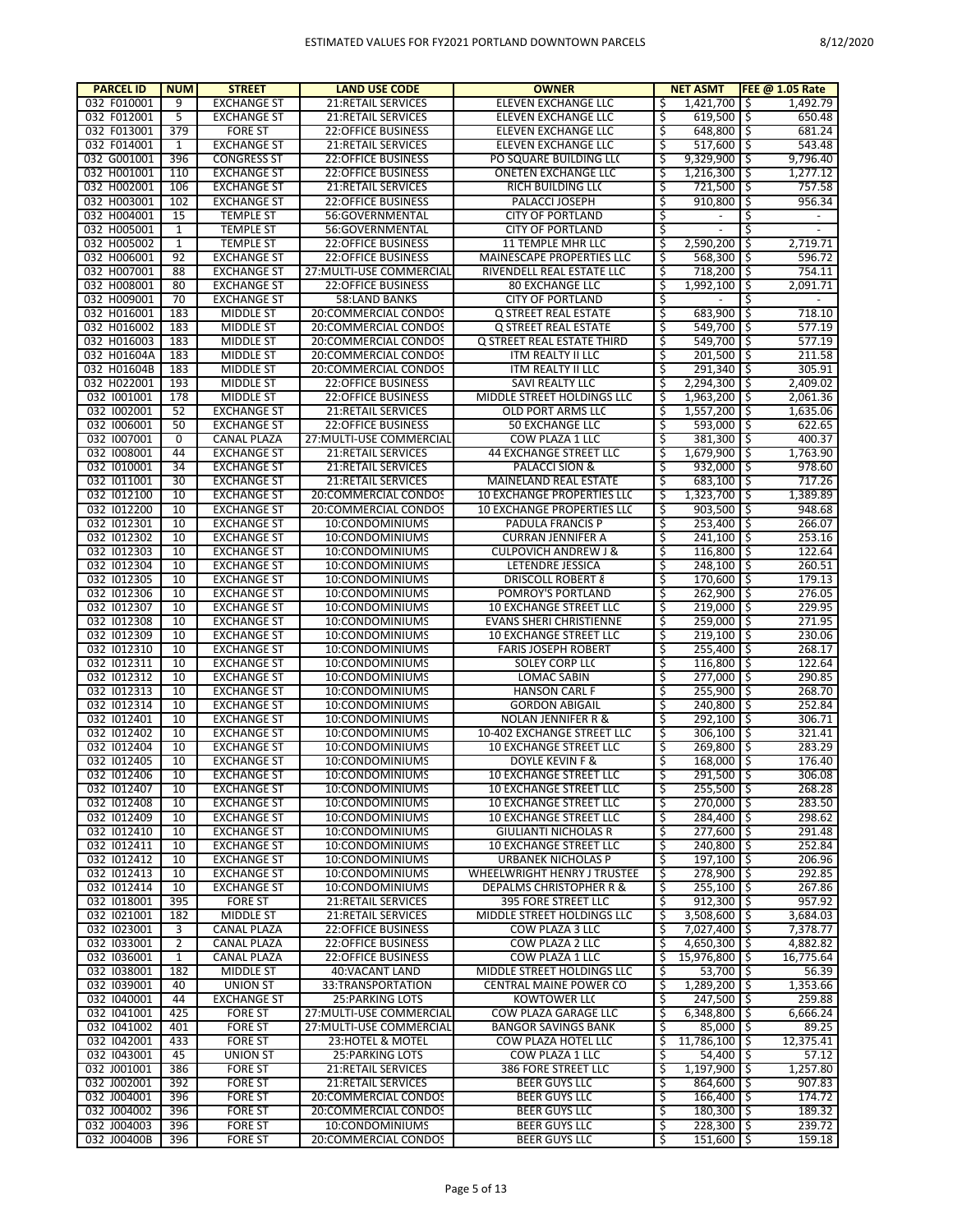| <b>PARCEL ID</b>           | <b>NUM</b> | <b>STREET</b>                                | <b>LAND USE CODE</b>                                   | <b>OWNER</b>                                           |         | <b>NET ASMT</b>                |          | <b>FEE @ 1.05 Rate</b> |
|----------------------------|------------|----------------------------------------------|--------------------------------------------------------|--------------------------------------------------------|---------|--------------------------------|----------|------------------------|
| 032 J005001                | 398        | <b>FORE ST</b>                               | 20:COMMERCIAL CONDOS                                   | <b>FORE STREET PARTNERSHIP</b>                         | Ś       | 375,100                        | Ŝ.       | 393.86                 |
| 032 J005002                | 398        | <b>FORE ST</b>                               | 20:COMMERCIAL CONDOS                                   | <b>FORE STREET PROPERTIES</b>                          | \$      | 300,000                        | .S       | 315.00                 |
| 032 J005003                | 398        | <b>FORE ST</b>                               | 20:COMMERCIAL CONDOS                                   | <b>INGALLS ROGER E</b>                                 | Ś       | 271,600                        | Ŝ.       | 285.18                 |
| 032 J005004                | 398        | <b>FORE ST</b>                               | 20:COMMERCIAL CONDOS                                   | <b>INGALLS ROGER E</b>                                 | \$      | 271,600                        | Ŝ.       | 285.18                 |
| 032 K001001                | 2          | <b>MONUMENT SQ</b>                           | <b>22:OFFICE BUSINESS</b>                              | 800 NORTHERN CORF                                      | Ś       | 15.107.800                     | Ś        | 15,863.19              |
| 032 K012001                | 1          | <b>MONUMENT SQ</b>                           | <b>22:OFFICE BUSINESS</b>                              | <b>FINARD MURRAY W TR</b>                              | Ś       | 13,301,000                     | Ś        | 13,966.05              |
| 032 L001001                | 234        | <b>FEDERAL ST W</b>                          | 56:GOVERNMENTAL                                        | <b>CITY OF PORTLAND</b>                                |         |                                | Ś        |                        |
| 032 L002001                | 1          | <b>CITY CTR</b>                              | <b>22:OFFICE BUSINESS</b>                              | ONE CITY CENTER ASSOCIATES LLC                         | Ś<br>Ś  | 29,070,000                     | Ŝ        | 30,523.50              |
| 032 N009001<br>032 N010001 | 414<br>416 | <b>FORE ST</b><br><b>FORE ST</b>             | 21:RETAIL SERVICES<br>21:RETAIL SERVICES               | <b>GOULD COMPANY LLC</b><br><b>416 FORE STREET LLC</b> | \$      | 601,300<br>845,300             | Ś<br>۱Ś  | 631.37<br>887.57       |
| 032 N011001                | 422        | <b>FORE ST</b>                               | <b>21:RETAIL SERVICES</b>                              | <b>HARDING RICHARD B ETAL</b>                          | Ś       | 450,400                        | Ŝ.       | 472.92                 |
| 032 N012001                | 424        | <b>FORE ST</b>                               | <b>21:RETAIL SERVICES</b>                              | SOLETSKY LIMITED LIABILITY CO                          | Ś       | 828,700                        | .S       | 870.14                 |
| 032 P001001                | 2          | <b>CITY CTR</b>                              | <b>22:OFFICE BUSINESS</b>                              | TWO CITY CENTER LLC                                    |         | 3,327,900                      | Ŝ.       | 3.494.30               |
| 032 P003001                | 4          | <b>CITY CTR</b>                              | 21:RETAIL SERVICES                                     | <b>WIRELESS PARTNERS II LLC ETAL</b>                   | Ś       | 1,010,400                      | .S       | 1,060.92               |
| 032 P004001                | 6          | <b>CITY CTR</b>                              | 20:COMMERCIAL CONDOS                                   | SIX CITY CENTER LLC                                    | Ś       | 2,088,600                      | Ŝ.       | 2,193.03               |
| 032 P004002                | 6          | <b>CITY CTR</b>                              | 20:COMMERCIAL CONDOS                                   | <b>H &amp; A PROPERTY GROUP LL(</b>                    | Ś       | 368,000                        | Ś        | 386.40                 |
| 032 P005001                | 0          | <b>SPRING ST ARTERIAL</b>                    | 56:GOVERNMENTAL                                        | <b>CITY OF PORTLAND</b>                                | Ś       |                                | Ś        |                        |
| 032 P017001                | 10         | <b>CITY CTR</b>                              | <b>22:OFFICE BUSINESS</b>                              | MINA BUILDING LLC                                      | Ś       | 977,400                        | Ŝ        | 1,026.27               |
| 032 R001001                | 428        | <b>FORE ST</b>                               | 21:RETAIL SERVICES                                     | <b>428 FORE STREET LLC</b>                             | Ś       | 756,200                        | Ŝ.       | 794.01                 |
| 032 R003001                | 432        | <b>FORE ST</b>                               | 21:RETAIL SERVICES                                     | <b>TERRAPIN PROPERTIES LLC</b>                         | Ś       | 430,000                        | ۱\$      | 451.50                 |
| 032 R004001                | 434        | <b>FORE ST</b>                               | 21:RETAIL SERVICES                                     | <b>TERRAPIN PROPERTIES LLC</b>                         |         | 493,300                        | Ŝ.       | 517.97                 |
| 032 R007001                | 436        | <b>FORE ST</b>                               | <b>21:RETAIL SERVICES</b>                              | <b>FORE STREET PARTNERS LLC</b>                        | \$      | 1,326,200                      | .S       | 1,392.51               |
| 032 R008001                | 446        | <b>FORE ST</b>                               | <b>21:RETAIL SERVICES</b>                              | ORANGE CRUSH LLC                                       | Ś       | 1.000.500                      | Ŝ.       | 1.050.53               |
| 032 S001001                | 366        | <b>FORE ST</b>                               | 21:RETAIL SERVICES                                     | <b>MCGEE CHARLES T &amp;</b>                           | \$      | 2,321,400                      | Ŝ        | 2,437.47               |
| 032 S003001                | 7          | <b>MOULTON ST</b>                            | 21:RETAIL SERVICES                                     | 7-9 MOULTON LL(                                        | Ś       | 283,300                        | Ŝ.       | 297.47                 |
| 032 S004001                | 161        | <b>COMMERCIAL ST</b>                         | 21:RETAIL SERVICES                                     | ROB DOG REALTY LLC                                     | \$      | 1,265,900                      | Ŝ.       | 1,329.20               |
| 032 S005001                | 5          | <b>MOULTON ST</b>                            | <b>22:OFFICE BUSINESS</b>                              | <b>MOULTON STREET REALTY LLC</b>                       | Ś       | 1,924,200                      | Ŝ        | 2.020.41               |
| 032 T004001                | 4          | <b>MOULTON ST</b>                            | 21:RETAIL SERVICES                                     | ADRIENNE-JANE INCORPORATED                             | \$      | 3,521,700                      | ۱Ś       | 3,697.79               |
| 032 U003001                | 185        | <b>COMMERCIAL ST</b>                         | <b>25: PARKING LOTS</b>                                | <b>COMPARK LLC</b>                                     | Ś       | 217,280                        | Ŝ.       | 228.14                 |
| 032 U004001                | 1          | DANA ST                                      | <b>22:OFFICE BUSINESS</b>                              | ONE DANA LLC                                           | Ś       | 902,700                        | ۱\$      | 947.84                 |
| 032 U005001                | 7          | <b>DANA ST</b>                               | 21:RETAIL SERVICES                                     | <b>TRANSMAINE</b>                                      | Ś       | 665,700                        | Ŝ.       | 698.99                 |
| 032 V001001                | 10         | <b>DANA ST</b>                               | 21:RETAIL SERVICES                                     | 10 DANA STREET LLC                                     | \$      | 1,254,500                      | \$       | 1,317.23               |
| 032 V002001                | 205        | <b>COMMERCIAL ST</b>                         | 21:RETAIL SERVICES                                     | <b>LANDFALL LLC</b>                                    | Ś       | 695,800                        | Ś        | 730.59                 |
| 032 V004001<br>032 V005001 | 211<br>217 | <b>COMMERCIAL ST</b><br><b>COMMERCIAL ST</b> | <b>22:OFFICE BUSINESS</b><br><b>22:OFFICE BUSINESS</b> | <b>GRANITE FACE LLC</b><br><b>CHASE BLOCK LLC</b>      | \$<br>Ś | 2,205,900<br>2,637,500         | .S<br>Ŝ. | 2,316.20<br>2,769.38   |
| 032 V008001                | 225        | <b>COMMERCIAL ST</b>                         | 24: WHOLESALE                                          | 225 COMMERCIAL ST ASSOC INC                            | \$      | 2,043,400                      | Ŝ.       | 2,145.57               |
| 032 V012001                | 1          | <b>UNION ST</b>                              | <b>22:OFFICE BUSINESS</b>                              | 237 COMMERCIAL STREET LLC                              | Ś       | 1,717,000                      | Ś        | 1,802.85               |
| 032 V014001                | 50         | <b>WHARF ST</b>                              | 21:RETAIL SERVICES                                     | DEERING AVE ASSOCIATES INC &                           | \$      | 802,600                        | ۱Ś       | 842.73                 |
| 032 V015001                | 42         | <b>WHARF ST</b>                              | 24: WHOLESALE                                          | DEERING AVE ASSOCIATES INC &                           | Ś       | 381,200                        | Ŝ        | 400.26                 |
| 032 V016001                | 34         | <b>WHARF ST</b>                              | 21:RETAIL SERVICES                                     | 10 DANA STREET LLC                                     | Ś       | 369,600                        | Ŝ.       | 388.08                 |
| 037 A001001                | 45         | <b>FOREST AVE</b>                            | 33:TRANSPORTATION                                      | NORTHERN NEW ENGLAND                                   | Ś       | 10,420,800                     | Ś        | 10,941.84              |
| 037 A009001                | 104        | OAK ST                                       | 17:21 PLUS FAMILY                                      | PARK STREET PROPERTY LLC                               | \$      | 1,346,600                      | .S       | 1,413.93               |
| 037 A011001                | 92         | <b>OAK ST</b>                                | <b>22:OFFICE BUSINESS</b>                              | 84 OAK STREET LLC                                      | Ś       | 367,000                        | Ś        | 385.35                 |
| 037 A012001                | 39         | <b>FOREST AVE</b>                            | <b>22:OFFICE BUSINESS</b>                              | 39 LLC                                                 | \$      | 2,957,100                      | \$       | 3,104.96               |
| 037 A022001                | 25         | <b>FOREST AVE</b>                            | <b>21:RETAIL SERVICES</b>                              | PORTLAND STAGE COMPANY                                 | Ś       | 822.900                        | Ŝ        | 864.05                 |
| 037 A023001                | 84         | <b>OAK ST</b>                                | <b>25: PARKING LOTS</b>                                | 84 OAK STREET LLC                                      | \$      | 341.500                        | ۱Ś       | 358.58                 |
| 037 A033001                | 11         | <b>FOREST AVE</b>                            | <b>25:PARKING LOTS</b>                                 | PACHIOS BROTHERS I LLC 8                               | Ś       | 499.480                        | Ś        | 524.45                 |
| 037 A035001                | 72         | <b>OAK ST</b>                                | 17:21 PLUS FAMILY                                      | AVESTA OAK STREET LP                                   | Ś       | 2,196,400                      | Ŝ        | 2.306.22               |
| 037 A038001                | 565        | <b>CONGRESS ST</b>                           | <b>21:RETAIL SERVICES</b>                              | PACHIOS BROTHERS I LLC 8                               | Ś       | $1,821,300$ \$                 |          | 1,912.37               |
| 037 A042001                | 559        | <b>CONGRESS ST</b>                           | 27: MULTI-USE COMMERCIAL                               | HER LLC                                                | Ŝ       | $287,700$ \$                   |          | 302.09                 |
| 037 A043001                | 555        | <b>CONGRESS ST</b>                           | <b>21:RETAIL SERVICES</b>                              | <b>CORRYMORE ZELLERTON LLI</b>                         | \$      | $355,600$   \$                 |          | 373.38                 |
| 037 A044001                | 553        | <b>CONGRESS ST</b>                           | 21:RETAIL SERVICES                                     | ROCCO HOLDINGS LLO                                     | \$      | $325,100$   \$                 |          | 341.36                 |
| 037 A045001                | 575        | <b>CONGRESS ST</b>                           | 21:RETAIL SERVICES                                     | 571 ENTERPRISES LLC                                    | Ś       | $402,200$ \$                   |          | 422.31                 |
| 037 A046001                | 7          | <b>FOREST AVE</b>                            | <b>22:OFFICE BUSINESS</b>                              | <b>D &amp; D PARTNERS LLC</b>                          | \$      | $372,500$   \$                 |          | 391.13                 |
| 037 B001001                | 380        | <b>CUMBERLAND AVE</b>                        | 22:OFFICE BUSINESS                                     | SWEETWATER PARTNERS LLC                                | Ś       | 1,807,000                      | l \$     | 1,897.35               |
| 037 B013001                | 95         | OAK ST                                       | 25: PARKING LOTS                                       | NORTHERN NEW ENGLAND                                   | \$      | 209,880                        | -\$      | 220.37                 |
| 037 B014001                | 15         | SHEPLEY ST                                   | 55: LITERARY & SCIENTIFIC                              | MAINE COLLEGE OF ART                                   | Ś       | $\sim$                         | Ś        | $\sim$                 |
| 037 B015001<br>037 C001001 | 11<br>0    | SHEPLEY ST                                   | 17:21 PLUS FAMILY<br>25: PARKING LOTS                  | <b>11 SHEPLEY STREET</b>                               | \$<br>Ś | $1,855,300$ \$<br>$322,700$ \$ |          | 1,948.07<br>338.84     |
| 037 C004001                | 0          | SHEPLEY ST<br>SHEPLEY ST                     | 25: PARKING LOTS                                       | <b>CITY OAK LLC</b><br><b>CITY OAK LLC</b>             | \$      | $204,630$ \$                   |          | 214.86                 |
| 037 C006001                | 18         | CASCO ST                                     | 17:21 PLUS FAMILY                                      | <b>SHEPLEY LLC</b>                                     | Ś       | 2,629,600 \$                   |          | 2,761.08               |
| 037 C008001                | 83         | <b>OAK ST</b>                                | 25: PARKING LOTS                                       | <b>HEGA REALTY LLC</b>                                 | \$      | $338,940$ \$                   |          | 355.89                 |
| 037 C010001                | 16         | CASCO ST                                     | <b>22:OFFICE BUSINESS</b>                              | SOMALUZO LLC                                           | Ś       | 740,700 \$                     |          | 777.74                 |
| 037 C014100                | 531        | <b>CONGRESS ST</b>                           | 20:COMMERCIAL CONDOS                                   | HEGA REALTY LLC                                        | \$      | 1,388,800 \$                   |          | 1,458.24               |
| 037 C014200                | 531        | <b>CONGRESS ST</b>                           | 20:COMMERCIAL CONDOS                                   | <b>HEGA REALTY LLC</b>                                 | Ś       | $2,068,100$ \$                 |          | 2,171.51               |
| 037 C014300                | 531        | <b>CONGRESS ST</b>                           | 20:COMMERCIAL CONDOS                                   | HEGA REALTY LLC                                        | \$      | $1,639,100$ \$                 |          | 1,721.06               |
| 037 C014400                | 531        | <b>CONGRESS ST</b>                           | 20:COMMERCIAL CONDOS                                   | HEGA REALTY LLC                                        | Ś       | $1,753,700$ \$                 |          | 1,841.39               |
| 037 C014501                | 531        | <b>CONGRESS ST</b>                           | 10:CONDOMINIUMS                                        | WILLIAMS DEBORAH J &                                   | \$      | $433,300$   \$                 |          | 454.97                 |
| 037 C014502                | 531        | <b>CONGRESS ST</b>                           | 10:CONDOMINIUMS                                        | <b>HEGA REALTY LLC</b>                                 | Ś       | $336,500$   \$                 |          | 353.33                 |
| 037 C014503                | 531        | <b>CONGRESS ST</b>                           | 10:CONDOMINIUMS                                        | <b>SHOREY LINDA J &amp;</b>                            | \$      | 491,400 \$                     |          | 515.97                 |
| 037 C014504                | 531        | <b>CONGRESS ST</b>                           | 10:CONDOMINIUMS                                        | HEGA REALTY LLC                                        | Ś       | $806,600$ \$                   |          | 846.93                 |
| 037 C014505                | 531        | <b>CONGRESS ST</b>                           | 10:CONDOMINIUMS                                        | WALBRIDGE HOYT &                                       | \$      | $601,500$ \$                   |          | 631.58                 |
| 037 C014506                | 531        | <b>CONGRESS ST</b>                           | 10:CONDOMINIUMS                                        | HEGA REALTY LLC                                        | Ś       | 396,800 \$                     |          | 416.64                 |
| 037 C014507                | 531        | <b>CONGRESS ST</b>                           | 10:CONDOMINIUMS                                        | HEGA REALTY LLC                                        | \$      | 397,600 \$                     |          | 417.48                 |
| 037 C014508                | 531        | <b>CONGRESS ST</b>                           | 10:CONDOMINIUMS                                        | HEGA REALTY LLC                                        | Ŝ       | $539,500$ \$                   |          | 566.48                 |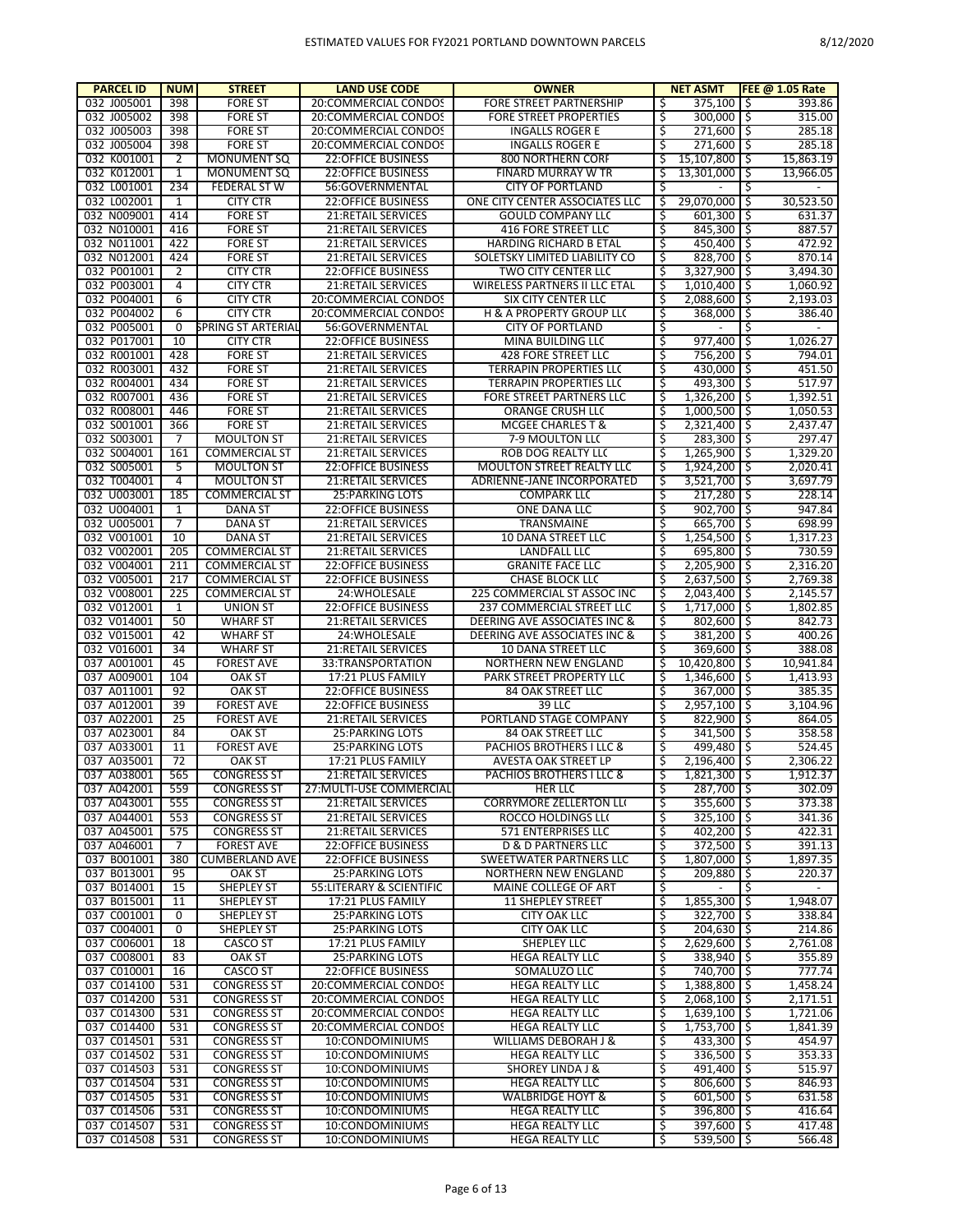| <b>PARCEL ID</b> | <b>NUM</b> | <b>STREET</b>         | <b>LAND USE CODE</b>      | <b>OWNER</b>                       |    | <b>NET ASMT</b> |   | FEE @ 1.05 Rate          |
|------------------|------------|-----------------------|---------------------------|------------------------------------|----|-----------------|---|--------------------------|
| 037 C014509      | 531        | <b>CONGRESS ST</b>    | 10:CONDOMINIUMS           | HEGA REALTY LLC                    | \$ | 310,900 \$      |   | 326.45                   |
| 037 C014510      | 531        | <b>CONGRESS ST</b>    | 10:CONDOMINIUMS           | SEASIDE PARTNERS LLC               | \$ | 439,600 \$      |   | 461.58                   |
| 037 C016001      | 551        | <b>CONGRESS ST</b>    | 21:RETAIL SERVICES        | <b>BENTLEY BUILDING LLC</b>        | \$ | $857,600$ \$    |   | 900.48                   |
| 037 C017006      | 547        | <b>CONGRESS ST</b>    | 10:CONDOMINIUMS           | <b>BLISSFUL BOUND LLC</b>          | \$ | 638,000 \$      |   | 669.90                   |
| 037 C01701A      | 547        | <b>CONGRESS ST</b>    | 20:COMMERCIAL CONDOS      | R & J 545 PARTNERS LLC             | \$ | $142,800$ \$    |   | 149.94                   |
| 037 C01701B      | 547        | <b>CONGRESS ST</b>    | 20:COMMERCIAL CONDOS      | R & J 545 PARTNERS LLC             | \$ | $150,900$ \$    |   | 158.45                   |
| 037 C01701C      | 547        | <b>CONGRESS ST</b>    | 20:COMMERCIAL CONDOS      | R & J 545 PARTNERS LLC             | \$ | $161,700$ \$    |   | 169.79                   |
| 037 C01702A      | 547        | <b>CONGRESS ST</b>    | 10:CONDOMINIUMS           | <b>HENAULT DOUGLAS S &amp;</b>     | \$ | $132,100$ \$    |   | 138.71                   |
| 037 C01702B      | 547        | <b>CONGRESS ST</b>    | 10:CONDOMINIUMS           | <b>SCULLY JOHN M</b>               | \$ | $123,900$ \$    |   | 130.10                   |
| 037 C01702C      | 547        | <b>CONGRESS ST</b>    | 10:CONDOMINIUMS           | FRIEL MATTHEW R                    | \$ | 155,500 \$      |   | 163.28                   |
| 037 C01702D      | 547        | <b>CONGRESS ST</b>    | 10:CONDOMINIUMS           | WHEELER-BERTA FRANCES H TRUSTEE    | Ŝ  | 204,700 \$      |   | 214.94                   |
| 037 C01702E      | 547        | <b>CONGRESS ST</b>    | 10:CONDOMINIUMS           | MONTMINY SHANE A                   | \$ | $124,250$ \$    |   | 130.46                   |
| 037 C01703A      | 547        | <b>CONGRESS ST</b>    | 10:CONDOMINIUMS           | YANG DAVID I                       | \$ | $182,450$ \$    |   | 191.57                   |
| 037 C01703B      | 547        | <b>CONGRESS ST</b>    | 10:CONDOMINIUMS           | <b>FOREMAN BROCK &amp;</b>         | \$ | 194,400 \$      |   | 204.12                   |
| 037 C01703C      | 547        | <b>CONGRESS ST</b>    | 10:CONDOMINIUMS           | PACKARD JEFFREY G &                | \$ | $247,550$ \$    |   | 259.93                   |
| 037 C01704A      | 547        | <b>CONGRESS ST</b>    | 10:CONDOMINIUMS           | <b>FITZPATRICK SUSAN E</b>         | \$ | 188,650 \$      |   | 198.08                   |
| 037 C01704B      | 547        | <b>CONGRESS ST</b>    | 10:CONDOMINIUMS           | <b>GRANO ROBERT C TRUSTEE</b>      | \$ | $160,200$ \$    |   | 168.21                   |
| 037 C01704C      | 547        | <b>CONGRESS ST</b>    | 10:CONDOMINIUMS           | <b>TYSON BRUCE &amp;</b>           | \$ | 270,800 \$      |   | 284.34                   |
| 037 C01705A      | 547        | <b>CONGRESS ST</b>    | 10:CONDOMINIUMS           | <b>HENRY MICHAEL T &amp;</b>       | \$ | $592,400$ \$    |   | 622.02                   |
| 037 C01705B      | 547        | <b>CONGRESS ST</b>    | 10:CONDOMINIUMS           | BLISSFUL BOUND LLC                 | \$ | $254,100$ \$    |   | 266.81                   |
| 037 D001001      | 45         | <b>CASCO ST</b>       | 21:RETAIL SERVICES        | FORTY FIVE CASCO STREET LLC        | \$ | $730,100$ \$    |   | 766.61                   |
| 037 D002001      | 511        | <b>CONGRESS ST</b>    | <b>22:OFFICE BUSINESS</b> | <b>OCEAN GATE LLC</b>              | \$ | $9,511,500$ \$  |   | 9,987.08                 |
| 037 D003001      | 360        | <b>CUMBERLAND AVE</b> | 27: MULTI-USE COMMERCIAL  | <b>STARK INDUSTRIES LLC</b>        | \$ | 465.800 \$      |   | 489.09                   |
| 037 D004001      | 48         | <b>BROWN ST</b>       | 27: MULTI-USE COMMERCIAL  | <b>OCEAN GATE LLC</b>              | \$ | $4,196,500$ \$  |   | 4,406.33                 |
| 037 D007001      |            |                       |                           |                                    | \$ |                 |   |                          |
|                  | 37         | <b>CASCO ST</b>       | 17:21 PLUS FAMILY         | AMBASSADOR LLC                     |    | $3,345,800$ \$  |   | 3,513.09                 |
| 037 D023001      | 15         | <b>CASCO ST</b>       | <b>22:OFFICE BUSINESS</b> | <b>15 CASCO STREET LLC</b>         | \$ | $973,000$ \$    |   | 1,021.65                 |
| 037 D024001      | 519        | <b>CONGRESS ST</b>    | 21:RETAIL SERVICES        | MAINE CHARITABLE MECHANIC          | \$ | $459,000$ \$    |   | 481.95                   |
| 037 E001001      | 595        | <b>CONGRESS ST</b>    | 58:LAND BANKS             | <b>CITY OF PORTLAND</b>            | \$ |                 | Ŝ | $\overline{\phantom{a}}$ |
| 037 E002001      | 585        | <b>CONGRESS ST</b>    | 20:COMMERCIAL CONDOS      | HAMMOND HEIRS LLC                  | \$ | $60,900$ \$     |   | 63.95                    |
| 037 E002002      | 585        | <b>CONGRESS ST</b>    | 20:COMMERCIAL CONDOS      | HAMMOND HEIRS LLC                  | \$ | $132,100$ \$    |   | 138.71                   |
| 037 E002003      | 585        | <b>CONGRESS ST</b>    | 20:COMMERCIAL CONDOS      | <b>PAUL'S BOUTIQUE LLC</b>         | \$ | 589,300 \$      |   | 618.77                   |
| 037 E002004      | 585        | <b>CONGRESS ST</b>    | 20:COMMERCIAL CONDOS      | HAMMOND HEIRS LLC                  | \$ | 768,100 \$      |   | 806.51                   |
| 037 E003001      | 10         | <b>CONGRESS SQ</b>    | 27: MULTI-USE COMMERCIAL  | PLAZA ASSOCIATES AT CONGRESS       | \$ | 10,029,900 \$   |   | 10,531.40                |
| 037 E004001      | 28         | <b>FOREST AVE</b>     | 25: PARKING LOTS          | PLAZA ASSOCIATES AT CONGRESS       | \$ | 197,750 \$      |   | 207.64                   |
| 037 E005001      | 32         | <b>FOREST AVE</b>     | 40: VACANT LAND           | <b>RB PORTLAND LLC</b>             | \$ | $162,900$ \$    |   | 171.05                   |
| 037 E005002      | 32         | <b>FOREST AVE</b>     | 25: PARKING LOTS          | PLAZA ASSOCIATES AT CONGRESS       | \$ | 175,560 \$      |   | 184.34                   |
| 037 E006001      | 173        | <b>HIGH ST</b>        | 27: MULTI-USE COMMERCIAL  | 420 CUMBERLAND AVE LLC             | \$ | 879,800 \$      |   | 923.79                   |
| 037 E006002      | 173        | <b>HIGH ST</b>        | 27: MULTI-USE COMMERCIAL  | 420 CUMBERLAND AVE LLC             | \$ | 586,800 \$      |   | 616.14                   |
| 037 E006003      | 173        | <b>HIGH ST</b>        | 27: MULTI-USE COMMERCIAL  | 420 CUMBERLAND AVE LLC             | \$ | $967,700$ \$    |   | 1,016.09                 |
| 037 E006004      | 173        | <b>HIGH ST</b>        | 20:COMMERCIAL CONDOS      | LUDWIG ROBERT C                    | \$ | 992,600 \$      |   | 1,042.23                 |
| 037 E006005      | 173        | <b>HIGH ST</b>        | 20:COMMERCIAL CONDOS      | CAPITAL AREA PROPERTIES LLC        | \$ | $375,100$ \$    |   | 393.86                   |
| 037 E006006      | 173        | <b>HIGH ST</b>        | 20:COMMERCIAL CONDOS      | HOPE GATEWAY UNITED                | \$ | 385,000 \$      |   | 404.25                   |
| 037 E006007      | 173        | <b>HIGH ST</b>        | 20:COMMERCIAL CONDOS      | 177 HIGH LLC                       | \$ | $456,700$ \$    |   | 479.54                   |
| 037 E006008      | 173        | <b>HIGH ST</b>        | 20:COMMERCIAL CONDOS      | <b>6 EAST OXFORD ST LLC</b>        | \$ | 208,100 \$      |   | 218.51                   |
| 037 E006009      | 173        | <b>HIGH ST</b>        | 20:COMMERCIAL CONDOS      | <b>181 HIGH STREET LLC</b>         | \$ | 8,309,400 \$    |   | 8,724.87                 |
| 037 E006010      | 173        | <b>HIGH ST</b>        | 10:CONDOMINIUMS           | CML LLC                            | \$ | $9,900$ \$      |   | 10.40                    |
| 037 E006011      | 173        | <b>HIGH ST</b>        | 10:CONDOMINIUMS           | CML LLC                            | \$ | $9,900$ \$      |   | 10.40                    |
| 037 E006012      | 173        | <b>HIGH ST</b>        | 10:CONDOMINIUMS           | CML LLC                            | \$ | $9,900$ \$      |   | 10.40                    |
| 037 E006013      | 173        | HIGH ST               | 10:CONDOMINIUMS           | <b>CML LLC</b>                     | र  | $9,900$ \$      |   | 10.40                    |
| 037 E006014      | 173        | HIGH ST               | 10:CONDOMINIUMS           | <b>CML LLC</b>                     | \$ | $9,900$ \$      |   | 10.40                    |
| 037 E006015      | 173        | <b>HIGH ST</b>        | 10:CONDOMINIUMS           | CML LLC                            | \$ | $9,900$ \$      |   | 10.40                    |
| 037 E006016      | 173        | <b>HIGH ST</b>        | 10:CONDOMINIUMS           | CML LLC                            | \$ | $9,900$ \$      |   | 10.40                    |
| 037 E006017      | 173        | <b>HIGH ST</b>        | 10:CONDOMINIUMS           | <b>CML LLC</b>                     | \$ | $9,900$ \$      |   | 10.40                    |
| 037 E006018      | 173        | <b>HIGH ST</b>        | 10:CONDOMINIUMS           | CML LLC                            | \$ | $9,900$ \$      |   | 10.40                    |
| 037 E006019      | 173        | <b>HIGH ST</b>        | 10:CONDOMINIUMS           | CML LLC                            | \$ | $9,900$ \$      |   | 10.40                    |
| 037 E006020      | 173        | <b>HIGH ST</b>        | 10:CONDOMINIUMS           | 420 CUMBERLAND AVE LLC             | \$ | $9,900$ \$      |   | 10.40                    |
| 037 E006021      | 173        | <b>HIGH ST</b>        | 10:CONDOMINIUMS           | 420 CUMBERLAND AVE LLC             | \$ | $9,900$ \$      |   | 10.40                    |
| 037 E006022      | 173        | <b>HIGH ST</b>        | 10:CONDOMINIUMS           | 420 CUMBERLAND AVE LLC             | \$ | $9,900$ \$      |   | 10.40                    |
| 037 E006023      | 173        | <b>HIGH ST</b>        | 10:CONDOMINIUMS           | 420 CUMBERLAND AVE LLC             | \$ | $9,900$ \$      |   | 10.40                    |
| 037 E006024      | 173        | <b>HIGH ST</b>        | 10:CONDOMINIUMS           | 420 CUMBERLAND AVE LLC             | \$ | $9,900$ \$      |   | 10.40                    |
| 037 E006025      | 173        | <b>HIGH ST</b>        | 10:CONDOMINIUMS           | CAPITAL AREA PROPERTIES LLC        | \$ | $9,900$ \$      |   | 10.40                    |
| 037 E006026      | 173        | <b>HIGH ST</b>        | 10:CONDOMINIUMS           | <b>CAPITAL AREA PROPERTIES LLC</b> | \$ | $9,900$ \$      |   | 10.40                    |
| 037 E006027      | 173        | <b>HIGH ST</b>        | 10:CONDOMINIUMS           | <b>LUDWIG ROBERT C 8</b>           | \$ | $9,900$ \$      |   | 10.40                    |
| 037 E006028      | 173        | <b>HIGH ST</b>        | 10:CONDOMINIUMS           | LUDWIG ROBERT C 8                  | \$ | $9,900$ \$      |   | 10.40                    |
| 037 E006029      | 173        | <b>HIGH ST</b>        | 10:CONDOMINIUMS           | LUDWIG ROBERT C 8                  | \$ | $9,900$ \$      |   | 10.40                    |
|                  |            |                       |                           |                                    |    | $9,900$ \$      |   |                          |
| 037 E006030      | 173        | <b>HIGH ST</b>        | 10:CONDOMINIUMS           | LUDWIG ROBERT C 8                  | \$ |                 |   | 10.40                    |
| 037 E006031      | 173        | <b>HIGH ST</b>        | 10:CONDOMINIUMS           | 420 CUMBERLAND AVE LLC             | \$ | $9,900$ \$      |   | 10.40                    |
| 037 E006032      | 173        | <b>HIGH ST</b>        | 10:CONDOMINIUMS           | 420 CUMBERLAND AVE LLC             | \$ | $9,900$ \$      |   | 10.40                    |
| 037 E006033      | 173        | <b>HIGH ST</b>        | 10:CONDOMINIUMS           | 420 CUMBERLAND AVE LLC             | \$ | $9,900$ \$      |   | 10.40                    |
| 037 E006034      | 173        | <b>HIGH ST</b>        | 10:CONDOMINIUMS           | 420 CUMBERLAND AVE LLC             | \$ | $9,900$ \$      |   | 10.40                    |
| 037 E006035      | 173        | <b>HIGH ST</b>        | 10:CONDOMINIUMS           | 420 CUMBERLAND AVE LLC             | \$ | $9,900$ \$      |   | 10.40                    |
| 037 E006036      | 173        | <b>HIGH ST</b>        | 10:CONDOMINIUMS           | LUDWIG ROBERT C                    | \$ | $9,900$ \$      |   | 10.40                    |
| 037 E006037      | 173        | <b>HIGH ST</b>        | 10:CONDOMINIUMS           | LUDWIG ROBERT C                    | \$ | $9,900$ \$      |   | 10.40                    |
| 037 E006038      | 173        | <b>HIGH ST</b>        | 10:CONDOMINIUMS           | 420 CUMBERLAND AVE LLC             | \$ | $9,900$ \$      |   | 10.40                    |
| 037 E006039      | 173        | <b>HIGH ST</b>        | 10:CONDOMINIUMS           | 177 HIGH LLC                       | \$ | $9,900$ \$      |   | 10.40                    |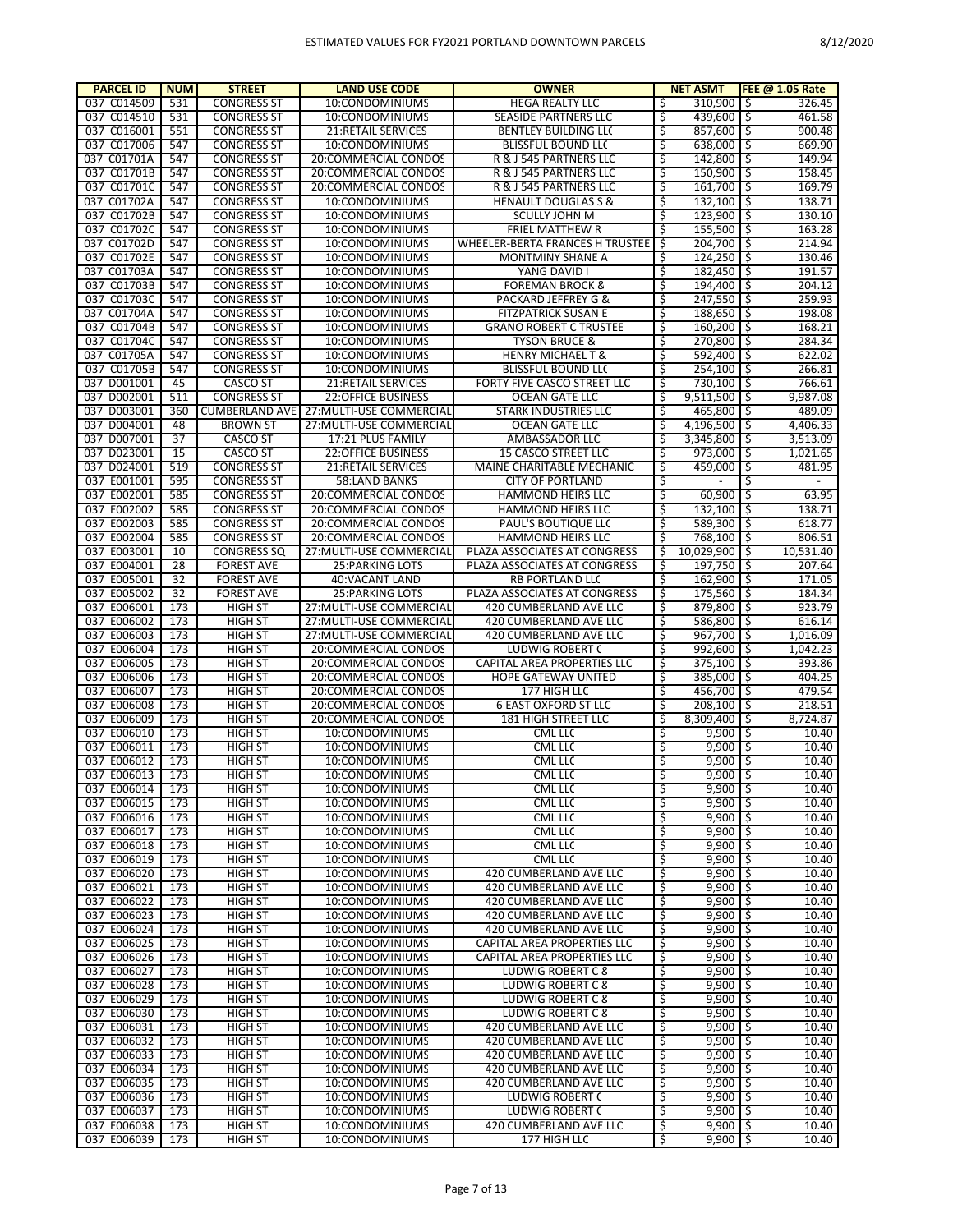| <b>PARCEL ID</b>           | <b>NUM</b> | <b>STREET</b>                            | <b>LAND USE CODE</b>                                   | <b>OWNER</b>                                    |          | <b>NET ASMT</b>                |         | <b>FEE @ 1.05 Rate</b> |
|----------------------------|------------|------------------------------------------|--------------------------------------------------------|-------------------------------------------------|----------|--------------------------------|---------|------------------------|
| 037 E006040                | 173        | HIGH ST                                  | 10:CONDOMINIUMS                                        | 177 HIGH LLC                                    | \$       | $9,900$   \$                   |         | 10.40                  |
| 037 E006041                | 173        | HIGH ST                                  | 10:CONDOMINIUMS                                        | LUDWIG ROBERT C 8                               | \$       | $9,900$   \$                   |         | 10.40                  |
| 037 E006042                | 173        | HIGH ST                                  | 10:CONDOMINIUMS                                        | LUDWIG ROBERT C 8                               | \$       | $9,900$ \$                     |         | 10.40                  |
| 037 E007001                | 157        | <b>HIGH ST</b>                           | 23: HOTEL & MOTEL                                      | <b>RB PORTLAND LLC</b>                          | \$       | 30,607,400 \$                  |         | 32,137.77              |
| 037 F002001                | 45         | <b>BROWN ST</b>                          | 27: MULTI-USE COMMERCIAL                               | <b>BROWN TOWER LLC</b>                          | \$       | $8,497,600$ \$                 |         | 8,922.48               |
| 037 F005001                | 28         | <b>PREBLE ST</b>                         | 27: MULTI-USE COMMERCIAL                               | EARL APARTMENTS LLC                             | \$       | 2,442,400 \$                   |         | 2,564.52               |
| 037 F007001                | 24         | <b>PREBLE ST</b>                         | <b>22:OFFICE BUSINESS</b>                              | 24 PREBLE STREET PROPERTIES LLC                 | \$       | $1,325,500$ \$                 |         | 1,391.78               |
| 037 F009001                | 338        | <b>CUMBERLAND AVE</b>                    | 32: WAREHOUSE & STORAGE                                | <b>SWEETWATER PARTNERS LLC</b>                  | \$       | 1,822,700                      | 1\$     | 1,913.84               |
| 037 F012001<br>037 F014001 | 41         | <b>BROWN ST</b>                          | 55: LITERARY & SCIENTIFIC                              | MHS INC<br>MAINE HISTORICAL SOCIETY             | \$       | $\blacksquare$                 | S<br>\$ |                        |
| 037 F017001                | 483<br>489 | <b>CONGRESS ST</b><br><b>CONGRESS ST</b> | 54:BENEVOLENT & CHARITABL<br>55: LITERARY & SCIENTIFIC | MHS INC                                         | \$<br>\$ | $\blacksquare$                 | \$      | $\blacksquare$         |
| 037 F020001                | 38         | <b>PREBLE ST</b>                         | 54:BENEVOLENT & CHARITABI                              | <b>PREBLE STREET</b>                            | \$       | $\blacksquare$                 | \$      |                        |
| 037 F022001                | 477        | <b>CONGRESS ST</b>                       | 27: MULTI-USE COMMERCIAL                               | TT MAINE VENTURE LLC                            | \$       | 4,524,500                      | I\$     | 4,750.73               |
| 037 G001001                | 594        | <b>CONGRESS ST</b>                       | 21: RETAIL SERVICES                                    | <b>HIGH POINT REALTY LLC</b>                    | \$       | 802.600                        | 1\$     | 842.73                 |
| 037 G004001                | 582        | <b>CONGRESS ST</b>                       | 21:RETAIL SERVICES                                     | <b>CORNER FREAK LLC</b>                         | \$       | 392,700 \$                     |         | 412.34                 |
| 037 G005001                | 580        | <b>CONGRESS ST</b>                       | <b>21:RETAIL SERVICES</b>                              | <b>BBB INC</b>                                  | \$       | $653,900$   \$                 |         | 686.60                 |
| 037 G006001                | 578        | <b>CONGRESS ST</b>                       | 27: MULTI-USE COMMERCIAL                               | 578 CONGRESS LLC                                | \$       | $219,400$ \$                   |         | 230.37                 |
| 037 G007001                | 576        | <b>CONGRESS ST</b>                       | 27: MULTI-USE COMMERCIAL                               | 576 CONGRESS LLC                                | \$       | 185,800 \$                     |         | 195.09                 |
| 037 G008001                | 574        | <b>CONGRESS ST</b>                       | 27: MULTI-USE COMMERCIAL                               | 576 CONGRESS LLC                                | \$       | $191,800$ \$                   |         | 201.39                 |
| 037 G009001                | 570        | <b>CONGRESS ST</b>                       | <b>22:OFFICE BUSINESS</b>                              | PRIDE RALPH H TRUSTEE                           | \$       | 542,700 \$                     |         | 569.84                 |
| 037 G010001                | 133        | <b>FREE ST</b>                           | 27: MULTI-USE COMMERCIAL                               | <b>HUBBARD'S APTS INC</b>                       | \$       | 532,700 \$                     |         | 559.34                 |
| 037 G012001                | 584        | <b>CONGRESS ST</b>                       | 21: RETAIL SERVICES                                    | <b>CORNER FREAK LLC</b>                         | \$.      | 137,000 \$                     |         | 143.85                 |
| 037 G014001                | 562        | <b>CONGRESS ST</b>                       | <b>22:OFFICE BUSINESS</b>                              | <b>TERBAX REALTY INC</b>                        | \$       | $5,500,000$ S                  |         | 5,775.00               |
| 037 H001001                | 550        | <b>CONGRESS ST</b>                       | 27: MULTI-USE COMMERCIAL                               | 550 CONGRESS STREET LLC                         | \$       | 480,400 \$                     |         | 504.42                 |
| 037 H002001                | 540        | <b>CONGRESS ST</b>                       | 55: LITERARY & SCIENTIFIC                              | MAINE COLLEGE OF ART                            | \$       |                                | \$      |                        |
| 037 H002002                | 540        | <b>CONGRESS ST</b>                       | 20:COMMERCIAL CONDOS                                   | <b>540 CONGRESS STREET LLC</b>                  | \$       | $2,152,700$ \$                 |         | 2,260.34               |
| 037 H002003                | 540        | <b>CONGRESS ST</b>                       | 10:CONDOMINIUMS                                        | 540 CONGRESS STREET LLC                         | \$       | 142.900 \$                     |         | 150.05                 |
| 037 H002004                | 540        | <b>CONGRESS ST</b>                       | 10:CONDOMINIUMS                                        | 540 CONGRESS STREET LLC                         | \$       | 145,400 \$                     |         | 152.67                 |
| 037 H002005                | 540        | <b>CONGRESS ST</b>                       | 10:CONDOMINIUMS                                        | 540 CONGRESS STREET LLC                         | \$       | 142,900                        | I\$     | 150.05                 |
| 037 H002006                | 540        | <b>CONGRESS ST</b>                       | 10:CONDOMINIUMS                                        | 540 CONGRESS STREET LLC                         | \$       | 160,700                        | \$      | 168.74                 |
| 037 H005001                | 536        | <b>CONGRESS ST</b>                       | 54:BENEVOLENT & CHARITABL                              | <b>SPACE GALLERY</b>                            | \$       |                                | \$      |                        |
| 037 H005003                | 536        | <b>CONGRESS ST</b>                       | 20:COMMERCIAL CONDOS                                   | <b>SPACE GALLERY</b>                            | \$       | 422,600                        | Τ\$     | 443.73                 |
| 037 H006001                | 522        | <b>CONGRESS ST</b>                       | 55: LITERARY & SCIENTIFIC                              | MAINE COLLEGE OF ART<br>PACHIOS BROTHERS II LLC | \$       |                                | \$      | 875.91                 |
| 037 H009001<br>037 H010001 | 516<br>510 | <b>CONGRESS ST</b><br><b>CONGRESS ST</b> | <b>21:RETAIL SERVICES</b><br>21:RETAIL SERVICES        | CENTER CITY PLAZA ASSOC                         | \$<br>\$ | 834,200 \$<br>$3,762,600$ S    |         | 3,950.73               |
| 037 H011001                | 500        | <b>CONGRESS ST</b>                       | 20:COMMERCIAL CONDOS                                   | <b>MATERIAL OBJECTS</b>                         | \$       | 177,800                        | 1\$     | 186.69                 |
| 037 H011002                | 500        | <b>CONGRESS ST</b>                       | 20:COMMERCIAL CONDOS                                   | 500 CONGRESS TOP FLOOR LLC                      | \$       | 188,600 \$                     |         | 198.03                 |
| 037 H013001                | 504        | <b>CONGRESS ST</b>                       | <b>21:RETAIL SERVICES</b>                              | KAPLAN 504 LLC                                  | \$       | $1,176,200$   \$               |         | 1,235.01               |
| 037 H014001                | 51         | <b>OAK ST</b>                            | 20:COMMERCIAL CONDOS                                   | MAINE COLLEGE OF ART                            | \$       | $155,430$   \$                 |         | 163.20                 |
| 037 H014002                | 51         | OAK ST                                   | 55: LITERARY & SCIENTIFIC                              | MAINE COLLEGE OF ART                            | \$       |                                | \$      |                        |
| 037 H014003                | 51         | OAK ST                                   | 20:COMMERCIAL CONDOS                                   | MAINE COLLEGE OF ART                            | \$       | 159,130                        | I\$     | 167.09                 |
| 037 H014004                | 51         | OAK ST                                   | 55: LITERARY & SCIENTIFIC                              | MAINE COLLEGE OF ART                            | \$       |                                | \$      | $\blacksquare$         |
| 037 H014005                | 51         | <b>OAK ST</b>                            | 20:COMMERCIAL CONDOS                                   | MAINE COLLEGE OF ART                            | \$       | 116,560                        | 1\$     | 122.39                 |
| 037 H025001                | 57         | OAK ST                                   | 21: RETAIL SERVICES                                    | <b>NEKOIE BAHMAN &amp;</b>                      | \$       | 77,300 \$                      |         | 81.17                  |
| 037 1001001                | 498        | <b>CONGRESS ST</b>                       | 21:RETAIL SERVICES                                     | <b>BEAVER BLOCK LLC</b>                         | \$       | 648,500 \$                     |         | 680.93                 |
| 037 1002101                | 490        | <b>CONGRESS ST</b>                       | 20:COMMERCIAL CONDOS                                   | <b>GRACE LLC</b>                                | \$       | 232,600 \$                     |         | 244.23                 |
| 037 1002102                | 492        | <b>CONGRESS ST</b>                       | 20:COMMERCIAL CONDOS                                   | <b>MZ-KIMBALL COURT LL(</b>                     | \$       | 284,900 \$                     |         | 299.15                 |
| 037 1002103                | 15         | <b>BROWN ST</b>                          | 20:COMMERCIAL CONDOS                                   | THE DOROTHEA &                                  | \$       | 131,900 \$                     |         | 138.50                 |
| 037 1002104                | 15         | <b>BROWN ST</b>                          | 10:CONDOMINIUMS                                        | O'SULLIVAN MICHAEL &                            |          | 242,400 \$                     |         | 254.52                 |
| 037 1002105                | 15         | <b>BROWN ST</b>                          | 10:CONDOMINIUMS                                        | ADLER JANICE B                                  | \$       | $215,950$ \$                   |         | 226.75                 |
| 037 1002201                | 15         | <b>BROWN ST</b>                          | 10:CONDOMINIUMS                                        | PYE JOHN F &                                    | Ŝ        | 201,800 \$                     |         | 211.89                 |
| 037 1002202                | 15         | <b>BROWN ST</b>                          | 10:CONDOMINIUMS                                        | SAUCEDO CHRISTIAN MANUEL                        | \$       | 199,100 \$                     |         | 209.06                 |
| 037 1002203<br>037 1002204 | 15<br>15   | <b>BROWN ST</b><br><b>BROWN ST</b>       | 10:CONDOMINIUMS<br>10:CONDOMINIUMS                     | HAVEY BENJAMIN M<br>SINGER ROBERT B TRUSTEE     | \$<br>\$ | $267,000$ \$<br>$185,100$   \$ |         | 280.35<br>194.36       |
| 037 1002205                | 15         | <b>BROWN ST</b>                          | 10:CONDOMINIUMS                                        | 207 INVESTS I LLC                               | \$       | $229,300$ \$                   |         | 240.77                 |
| 037 1002206                | 15         | <b>BROWN ST</b>                          | 10:CONDOMINIUMS                                        | MCILVAIN JOHN &                                 | \$       | 153,600 \$                     |         | 161.28                 |
| 037 1002207                | 15         | <b>BROWN ST</b>                          | 10:CONDOMINIUMS                                        | SOULE GEORGE &                                  | \$       | $141,150$   \$                 |         | 148.21                 |
| 037 1002208                | 15         | <b>BROWN ST</b>                          | 10:CONDOMINIUMS                                        | <b>DOCTOROFF MARK G</b>                         | \$       | 311,800 \$                     |         | 327.39                 |
| 037 1002301                | 15         | <b>BROWN ST</b>                          | 10:CONDOMINIUMS                                        | <b>BERZON TODD S</b>                            | \$       | 189,800 \$                     |         | 199.29                 |
| 037 1002302                | 15         | <b>BROWN ST</b>                          | 10:CONDOMINIUMS                                        | ANDREOLI HELEN L                                | \$       | 209,300 \$                     |         | 219.77                 |
| 037 1002303                | 15         | <b>BROWN ST</b>                          | 10:CONDOMINIUMS                                        | <b>BAUMAN PATRICIA J TRUSTEE</b>                | \$       | $270,300$ \$                   |         | 283.82                 |
| 037 1002304                | 15         | <b>BROWN ST</b>                          | 10:CONDOMINIUMS                                        | MOORE BRIAN D                                   | \$       | $\overline{224,100}$ \$        |         | 235.31                 |
| 037 1002305                | 15         | <b>BROWN ST</b>                          | 10:CONDOMINIUMS                                        | <b>COFFIN KATHLEEN M</b>                        | \$       | $205,900$ \$                   |         | 216.20                 |
| 037 1002306                | 15         | <b>BROWN ST</b>                          | 10:CONDOMINIUMS                                        | HUNT RYAN ETAL                                  | \$       | 246,400 \$                     |         | 258.72                 |
| 037 1002307                | 15         | <b>BROWN ST</b>                          | 10:CONDOMINIUMS                                        | DOCTOROFF MARK G                                | \$       | 283,100 \$                     |         | 297.26                 |
| 037 1002401                | 15         | <b>BROWN ST</b>                          | 10:CONDOMINIUMS                                        | KIM PAUL ETAL JTS                               | \$       | 351,900 \$                     |         | 369.50                 |
| 037 1002402                | 15         | <b>BROWN ST</b>                          | 10:CONDOMINIUMS                                        | JONES RUSSELL J                                 | \$       | $347,900$ \$                   |         | 365.30                 |
| 037 1002403                | 15         | <b>BROWN ST</b>                          | 10:CONDOMINIUMS                                        | LANGDON DARBY TRUSTEE                           | \$       | 395,850 \$                     |         | 415.64                 |
| 037 1002404                | 15         | <b>BROWN ST</b>                          | 10:CONDOMINIUMS                                        | ANDERHOLM JEFFREY &                             | Ŝ        | $351,500$ \$                   |         | 369.08                 |
| 037 1002405                | 15         | <b>BROWN ST</b>                          | 10:CONDOMINIUMS                                        | <b>MARCUS PETER H TRUSTEE &amp;</b>             | \$       | 384,500 \$                     |         | 403.73                 |
| 037 1002406                | 15         | <b>BROWN ST</b>                          | 10:CONDOMINIUMS                                        | SANTORO DAVID M                                 | \$       | $435,050$   \$                 |         | 456.80                 |
| 037 1003001                | 482        | <b>CONGRESS ST</b>                       | 21:RETAIL SERVICES                                     | <b>CENTER CONGRESS LLC</b>                      | \$       | $3,125,600$   \$               |         | 3,281.88               |
| 037 1004001                | 480        | <b>CONGRESS ST</b>                       | 22:OFFICE BUSINESS                                     | ASHBY TEAM LLC                                  | \$       | 983,700 \$                     |         | 1,032.89               |
| 037 1005001                | 486        | <b>CONGRESS ST</b>                       | 27: MULTI-USE COMMERCIAL                               | <b>BARTHE DONNA</b>                             | \$       | $316,000$ \$                   |         | 331.80                 |
| 037 100701A                | 11         | <b>BROWN ST</b>                          | 20:COMMERCIAL CONDOS                                   | PHELPS CRAIG REAL                               | \$       | $441,300$ \$                   |         | 463.37                 |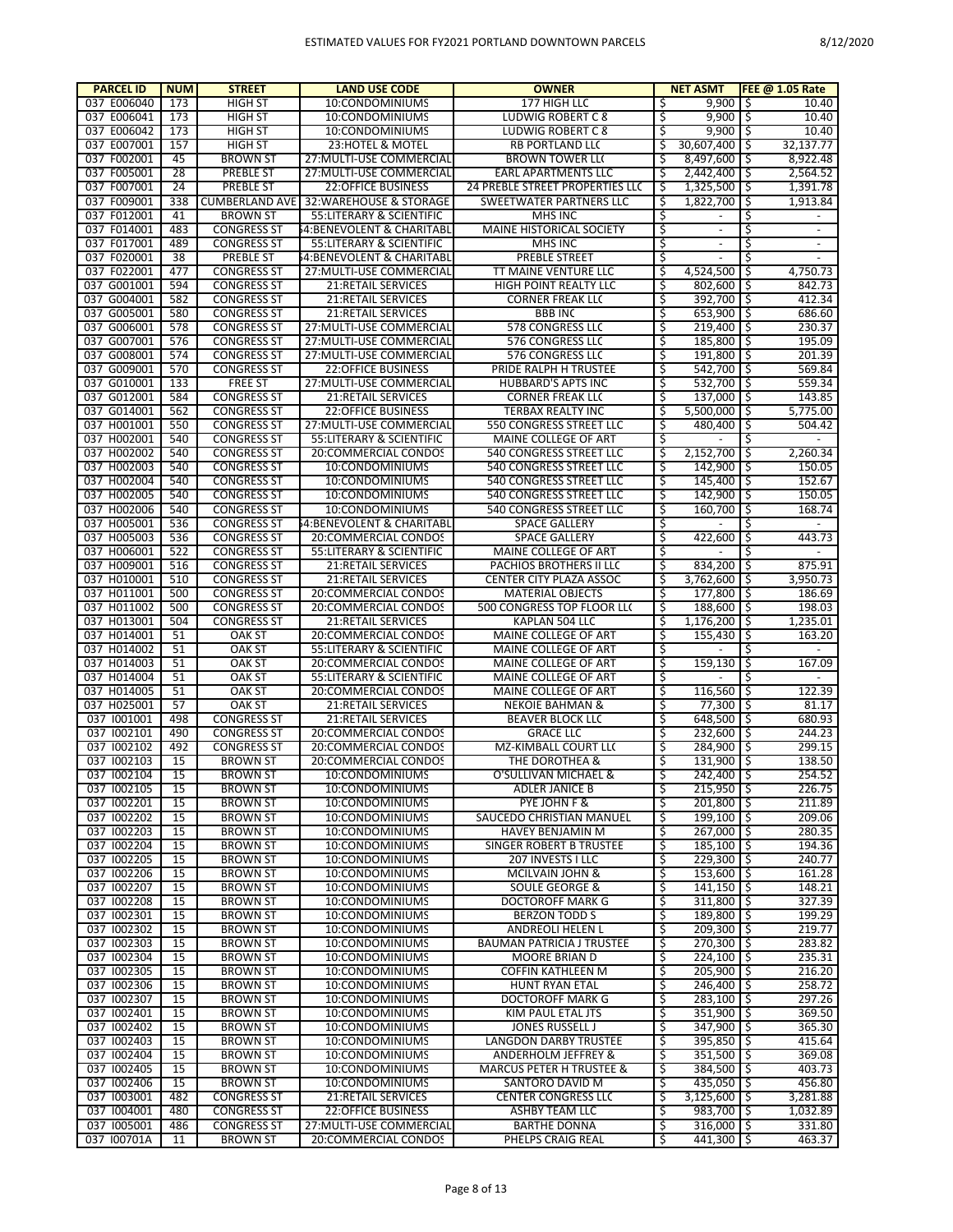| <b>PARCEL ID</b>           | <b>NUM</b>        | <b>STREET</b>                                | <b>LAND USE CODE</b>                              | <b>OWNER</b>                                              |           | <b>NET ASMT</b>                | FEE $@$ 1.05 Rate      |
|----------------------------|-------------------|----------------------------------------------|---------------------------------------------------|-----------------------------------------------------------|-----------|--------------------------------|------------------------|
| 037 I00702A                | 9                 | <b>BROWN ST</b>                              | 10:CONDOMINIUMS                                   | <b>HARRISON SYDNEY</b>                                    | Ŝ         | $262,300$ \$                   | 275.42                 |
| 037 I00702B                | 9                 | <b>BROWN ST</b>                              | 10:CONDOMINIUMS                                   | MB REAL ESTATE HOLDINGS LLC                               | \$        | $303,500$ \$                   | 318.68                 |
| 037 100703A                | 9                 | <b>BROWN ST</b>                              | 10:CONDOMINIUMS                                   | <b>ZELENER YAN &amp;</b>                                  | Ś         | 443,850 \$                     | 466.04                 |
| 037 I00704A                | 9                 | <b>BROWN ST</b>                              | 10:CONDOMINIUMS                                   | THORNDIKE WILLIAM N JR &                                  | \$        | $554,100$ \$                   | 581.81                 |
| 037 1009001                | 59                | <b>FREE ST</b>                               | <b>25: PARKING LOTS</b>                           | <b>JBG &amp; H ASSOCIATES</b>                             | Ś         | 448,260 \$                     | 470.67                 |
| 037 1012001                | 104               | <b>CENTER ST</b>                             | <b>25: PARKING LOTS</b>                           | <b>CENTER CONGRESS LLC</b>                                | \$        | $372,360$ \$                   | 390.98                 |
| 038 A001001                | 10                | <b>FREE ST</b>                               | 20:COMMERCIAL CONDOS                              | <b>JBG&amp;H ASSOCIATES</b>                               | \$        | 2,933,800 \$                   | 3,080.49               |
| 038 A001002                | 10                | <b>FREE ST</b>                               | 20:COMMERCIAL CONDOS                              | <b>BROWN J B &amp; SONS</b>                               | \$        | $833,100$ \$                   | 874.76                 |
| 038 A005001                | 22                | <b>FREE ST</b>                               | <b>22:OFFICE BUSINESS</b>                         | <b>BROWN J B &amp; SONS</b>                               | \$<br>Ś   | 2,569,600 \$                   | 2,698.08               |
| 038 B001001<br>038 B001007 | 1<br>$\mathbf{1}$ | PORTLAND SQ<br>PORTLAND SQ                   | 20:COMMERCIAL CONDOS<br>20:COMMERCIAL CONDOS      | NORTH RIVER IV LLC<br><b>PS ONE REALTY LLC</b>            | \$        | 15,876,300 \$                  | 16,670.12<br>13,974.77 |
| 038 B002001                | 2                 | PORTLAND SQ                                  | <b>22:OFFICE BUSINESS</b>                         | NORTH RIVER IV LLC                                        | \$        | 13,309,300 \$<br>26,677,900 \$ | 28,011.80              |
| 038 B003001                | 481               | <b>FORE ST</b>                               | <b>25:PARKING LOTS</b>                            | NORTH RIVER IV LLC                                        | \$        | $3,634,900$ \$                 | 3,816.65               |
| 038 C008001                | 28                | <b>COTTON ST</b>                             | 56:GOVERNMENTAL                                   | <b>CITY OF PORTLAND</b>                                   | \$        |                                | \$                     |
| 038 C009001                | 24                | <b>COTTON ST</b>                             | <b>25: PARKING LOTS</b>                           | CASCO VIEW HOLDINGS III LLC                               | \$        | 729,500 \$                     | 765.98                 |
| 038 C012001                | 8                 | <b>COTTON ST</b>                             | 27: MULTI-USE COMMERCIAL                          | CASCO VIEW HOLDINGS III LLC                               | \$        | $1,862,500$   \$               | 1,955.63               |
| 038 C030001                | 59                | <b>CENTER ST</b>                             | 21:RETAIL SERVICES                                | CASCO VIEW HOLDINGS III LLC                               | \$        | 333,600 \$                     | 350.28                 |
| 038 D015001                | 82                | <b>FREE ST</b>                               | 56:GOVERNMENTAL                                   | <b>CUMBERLAND COUNTY MAINE</b>                            | \$        |                                | \$                     |
| 038 E009105                | 70                | <b>CENTER ST</b>                             | 20:COMMERCIAL CONDOS                              | MITCHELL JOHN D                                           | \$        | $196,000$ \$                   | 205.80                 |
| 038 E009106                | 70                | <b>CENTER ST</b>                             | 20:COMMERCIAL CONDOS                              | <b>APPLE REAL ESTATE</b>                                  | \$        | 179,300 \$                     | 188.27                 |
| 038 E009204                | 70                | <b>CENTER ST</b>                             | 20:COMMERCIAL CONDOS                              | F & H REALTY PARTNERSHIP                                  | Ś         | 194,600 \$                     | 204.33                 |
| 038 E009205                | 70                | <b>CENTER ST</b>                             | 20:COMMERCIAL CONDOS                              | F & H REALTY PARTNERSHIP                                  | \$        | $202,300$ \$                   | 212.42                 |
| 038 E009304                | 70                | <b>CENTER ST</b>                             | 20:COMMERCIAL CONDOS                              | EAST COAST CONSTRUCTION AND                               | Ś         | $203,900$ \$                   | 214.10                 |
| 038 E009305                | 70                | <b>CENTER ST</b>                             | 20:COMMERCIAL CONDOS                              | MCKERSIE FAMILY LLC                                       | \$        | $202,900$ \$                   | 213.05                 |
| 038 E009401                | 70                | <b>CENTER ST</b>                             | 20:COMMERCIAL CONDOS                              | ALDER RUN DEVELOPMENT                                     | \$        | $352,300$ \$                   | 369.92                 |
| 038 E009G07                | 70                | <b>CENTER ST</b>                             | 20:COMMERCIAL CONDOS                              | 70 CENTER STREET BASEMENT LLC                             | \$        | 184,900 \$                     | 194.15                 |
| 038 E009G08                | 70                | <b>CENTER ST</b>                             | 20:COMMERCIAL CONDOS                              | MAINE BUSINESS SERVICES INC                               | \$        | 181,700 \$                     | 190.79                 |
| 038 E010001                | 17                | <b>SOUTH ST</b>                              | 20:COMMERCIAL CONDOS                              | LEVINE ROBERT A &                                         | \$        | 144,200 \$                     | 151.41                 |
| 038 E010002                | 17                | <b>SOUTH ST</b>                              | 20:COMMERCIAL CONDOS                              | SOUTH STREET PARTNERS 2 LLC                               | Ś         | 144,200 \$                     | 151.41                 |
| 038 E010003                | 17                | <b>SOUTH ST</b>                              | 20:COMMERCIAL CONDOS                              | <b>PRESTIGE WORLD-WIDE</b>                                | \$        | 233,800 \$                     | 245.49                 |
| 038 E012001                | 52                | <b>CENTER ST</b>                             | <b>21:RETAIL SERVICES</b>                         | PICTURE ISLAND INC                                        | \$        | $413,000$ \$                   | 433.65                 |
| 038 E019001                | 1                 | PLEASANT ST                                  | 21:RETAIL SERVICES                                | RSP PLEASANT LLC                                          | \$        | 696,700 \$                     | 731.54                 |
| 038 E020001                | $\overline{7}$    | PLEASANT ST                                  | 27: MULTI-USE COMMERCIAL                          | 7-19 PLEASANT STREET LLC                                  | \$        | 392,200 \$                     | 411.81                 |
| 038 E021001<br>038 E022001 | 9<br>9            | PLEASANT ST<br>PLEASANT ST                   | <b>25:PARKING LOTS</b><br><b>25: PARKING LOTS</b> | 7-19 PLEASANT STREET LLC<br>7-19 PLEASANT STREET LLC      | \$<br>\$  | 79,990 \$<br>$11,800$   \$     | 83.99<br>12.39         |
| 038 E023001                | 15                | PLEASANT ST                                  | 27: MULTI-USE COMMERCIAL                          | 7-19 PLEASANT STREET LLC                                  | \$        | $811,000$ \$                   | 851.55                 |
| 038 E024001                | 21                | PLEASANT ST                                  | 27: MULTI-USE COMMERCIAL                          | ANADILYA PROPERTIES LLC                                   | \$        | 431,300 \$                     | 452.87                 |
| 038 E025001                | 11                | <b>SOUTH ST</b>                              | <b>13:THREE FAMILY</b>                            | AMORY JONATHAN &                                          | \$        | $357,350$ \$                   | 375.22                 |
| 038 E026001                | 9                 | <b>SOUTH ST</b>                              | 12:TWO FAMILY                                     | <b>HANSON ANJA-BRITT &amp;</b>                            | \$        | $316,150$ \$                   | 331.96                 |
| 038 E027001                | 5                 | <b>SOUTH ST</b>                              | 27: MULTI-USE COMMERCIAL                          | FIVE SOUTH STREET LLC                                     | \$        | 289,400 \$                     | 303.87                 |
| 038 E029001                | 19                | <b>SOUTH ST</b>                              |                                                   | 27: MULTI-USE COMMERCIAL 19 SOUTH STREET DEVELOPMENT LLC  | \$        | 724,200 \$                     | 760.41                 |
| 038 E030001                | 58                | <b>CENTER ST</b>                             | <b>25: PARKING LOTS</b>                           | STEELE DANIEL L                                           | \$        | $500,630$ \$                   | 525.66                 |
| 038 F004001                | 241               | <b>COMMERCIAL ST</b>                         | 24: WHOLESALE                                     | <b>SLM PROPERTIES INC</b>                                 | \$        | 1,586,800 \$                   | 1,666.14               |
| 038 F006001                | 245               | <b>COMMERCIAL ST</b>                         | <b>22:OFFICE BUSINESS</b>                         | CASCO VIEW HOLDINGS LLC                                   | \$        | 4,676,900 \$                   | 4,910.75               |
| 038 F008001                | 470               | <b>FORE ST</b>                               | <b>22:OFFICE BUSINESS</b>                         | <b>DICTAR ASSOCIATES II</b>                               | Ś         | $2,148,000$ \$                 | 2,255.40               |
| 038 F009001                | 468               | <b>FORE ST</b>                               | 23: HOTEL & MOTEL                                 | HARBOR PLAZA ASSOCIATES II                                | \$        | 7,658,200 \$                   | 8.041.11               |
| 038 F009002                | 468               | <b>FORE ST</b>                               | <b>22:OFFICE BUSINESS</b>                         | <b>DICTAR ASSOCIATES II</b>                               | Ś         | $2,360,900$ \$                 | 2,478.95               |
| 038 F019001                | 19                | <b>CROSS ST</b>                              | <b>22:OFFICE BUSINESS</b>                         | <b>CASCO VIEW HOLDINGS II LLC</b>                         | \$        | 7,127,700                      | -\$<br>7,484.09        |
| 038 G001001                | 486               | <b>FORE ST</b>                               | 23: HOTEL & MOTEL                                 | NORTH RIVER IV LLC                                        |           | 7,100,000 \$                   | 7,455.00               |
| 038 G00202A                | 269               | COMMERCIAL ST                                | 10:CONDOMINIUMS                                   | <b>GOSSELIN EUGENE D &amp;</b>                            | \$        | $135,200$ \$                   | 141.96                 |
| 038 G00202B                | 269               | <b>COMMERCIAL ST</b>                         | 10:CONDOMINIUMS                                   | POE MAXWELL                                               | \$        | $137,600$ \$                   | 144.48                 |
| 038 G00202C<br>038 G00202D | 269               | <b>COMMERCIAL ST</b>                         | 10:CONDOMINIUMS                                   | <b>SCHNEIDER PAUL</b>                                     | \$<br>\$  | $131,250$ \$<br>$199,900$ \$   | 137.81<br>209.90       |
| 038 G00202E                | 269<br>269        | <b>COMMERCIAL ST</b><br><b>COMMERCIAL ST</b> | 10:CONDOMINIUMS<br>10:CONDOMINIUMS                | <b>CUMMING JEAN S &amp;</b><br><b>DEVILLIER JACQUES K</b> | \$        | $120,650$ \$                   | 126.68                 |
| 038 G00202F                | 269               | <b>COMMERCIAL ST</b>                         | 10:CONDOMINIUMS                                   | MCKENZIE ANNE-MARIE &                                     | \$        | $147,600$ \$                   | 154.98                 |
| 038 G00203A                | 269               | <b>COMMERCIAL ST</b>                         | 10:CONDOMINIUMS                                   | ALBEE PETER J                                             | \$        | 140,900 \$                     | 147.95                 |
| 038 G00203B                | 269               | <b>COMMERCIAL ST</b>                         | 10:CONDOMINIUMS                                   | RICE LEE P                                                | \$        | $133,900$ \$                   | 140.60                 |
| 038 G00203C                | 269               | <b>COMMERCIAL ST</b>                         | 10:CONDOMINIUMS                                   | NORCHI CHARLES H                                          | \$        | 151,400 \$                     | 158.97                 |
| 038 G00203D                | 269               | <b>COMMERCIAL ST</b>                         | 10:CONDOMINIUMS                                   | <b>HUDON WILFRED R</b>                                    | \$        | $140,400$ \$                   | 147.42                 |
| 038 G00203E                | 269               | <b>COMMERCIAL ST</b>                         | 10:CONDOMINIUMS                                   | <b>CONKLIN HENRY C</b>                                    | \$        | 170,000 \$                     | 178.50                 |
| 038 G00203F                | 269               | <b>COMMERCIAL ST</b>                         | 10:CONDOMINIUMS                                   | <b>TUCKER HAROLD W III</b>                                | \$        | $143,900$ \$                   | 151.10                 |
| 038 G00204A                | 269               | <b>COMMERCIAL ST</b>                         | 10:CONDOMINIUMS                                   | SERNOFFSKY SUSAN                                          | \$        | $104,750$ \$                   | 109.99                 |
| 038 G00204B                | 269               | <b>COMMERCIAL ST</b>                         | 10:CONDOMINIUMS                                   | 269 COMMERCIAL LLC                                        | \$        | $150,000$ \$                   | 157.50                 |
| 038 G00204C                | 269               | <b>COMMERCIAL ST</b>                         | 10:CONDOMINIUMS                                   | VANTAGE RETIREMENT PLANS LLC                              | \$        | $168,100$ \$                   | 176.51                 |
| 038 G00204D                | 269               | <b>COMMERCIAL ST</b>                         | 10:CONDOMINIUMS                                   | KIMBLE ELLEN SUE                                          | \$        | $127,200$ \$                   | 133.56                 |
| 038 G00204E                | 269               | <b>COMMERCIAL ST</b>                         | 10:CONDOMINIUMS                                   | <b>LOWRY KATE</b>                                         | \$        | $141,900$ \$                   | 149.00                 |
| 038 G00204F                | 269               | <b>COMMERCIAL ST</b>                         | 10:CONDOMINIUMS                                   | WONG ROCKET 8                                             | \$        | $149,000$ \$                   | 156.45                 |
| 038 G00205A                | 269               | <b>COMMERCIAL ST</b>                         | 10:CONDOMINIUMS                                   | BERG ERIC O JR TRUSTEE                                    | \$        | $160,100$ \$                   | 168.11                 |
| 038 G00205B                | 269               | <b>COMMERCIAL ST</b>                         | 10:CONDOMINIUMS                                   | TARBOX JEFFERY H                                          | \$        | $174,500$ \$                   | 183.23                 |
| 038 G00205C                | 269               | <b>COMMERCIAL ST</b>                         | 10:CONDOMINIUMS                                   | CALDWELL ROBERT A                                         | \$        | 155,000 \$                     | 162.75                 |
| 038 G00205D                | 269               | <b>COMMERCIAL ST</b>                         | 10:CONDOMINIUMS                                   | MUEHLE BRENNA L                                           | \$        | 198,800 \$                     | 208.74                 |
| 038 G00205E                | 269               | <b>COMMERCIAL ST</b>                         | 10:CONDOMINIUMS                                   | <b>FLAHERTY CHRISTOPHER F</b>                             | \$        | 173,800 \$                     | 182.49                 |
| 038 G00205F                | 269               | <b>COMMERCIAL ST</b>                         | 10:CONDOMINIUMS                                   | <b>FOSTER ANTHONY W</b>                                   | \$        | $150,500$ \$                   | 158.03                 |
| 038 G002267<br>038 G002271 | 269<br>269        | <b>COMMERCIAL ST</b><br><b>COMMERCIAL ST</b> | 20:COMMERCIAL CONDOS<br>20:COMMERCIAL CONDOS      | 267 COMMERCIAL STREET LLC<br><b>JKC LLC</b>               | \$<br>\$, | 280,300 \$<br>$257,100$ \$     | 294.32<br>269.96       |
|                            |                   |                                              |                                                   |                                                           |           |                                |                        |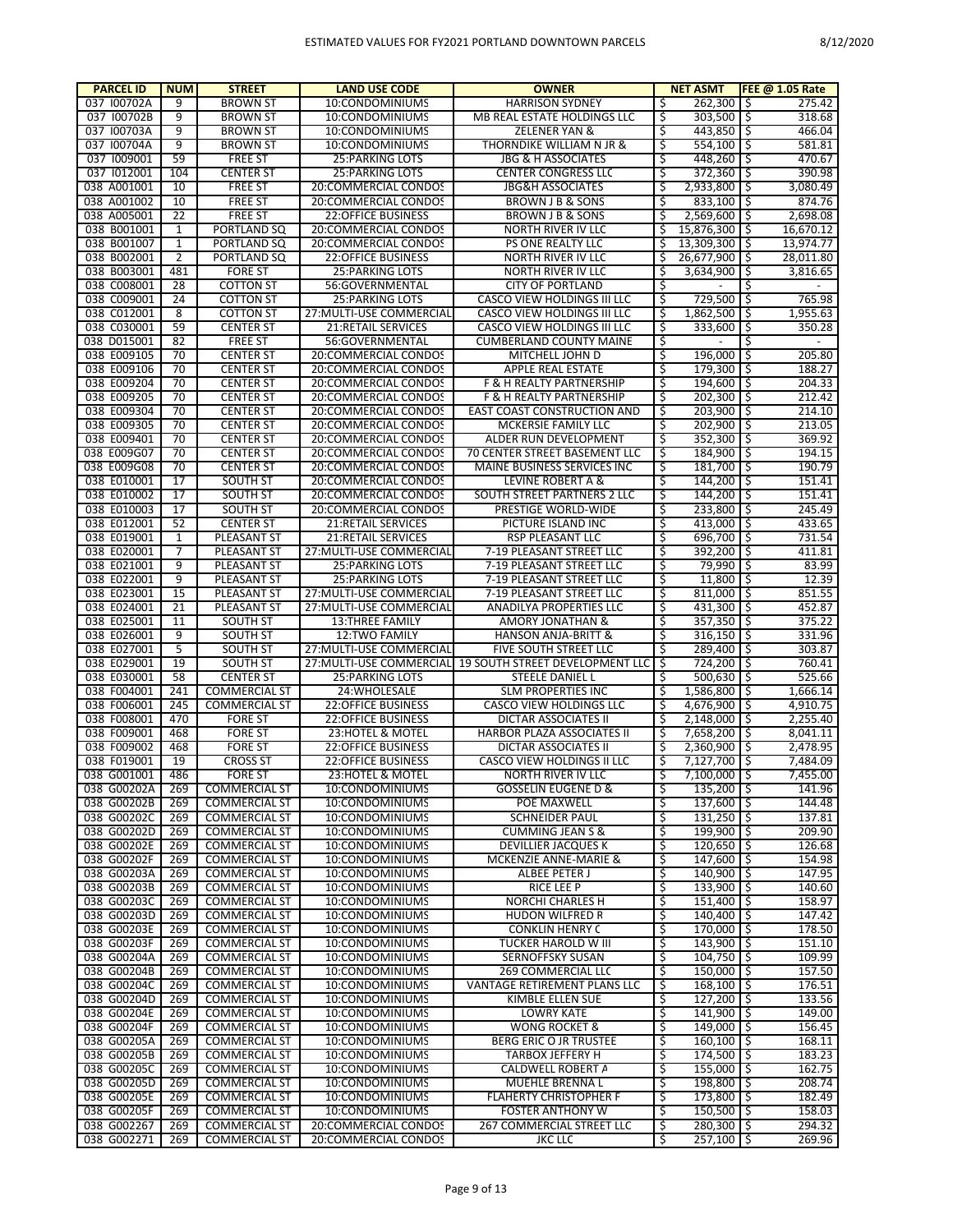| <b>PARCEL ID</b>           | <b>NUM</b> | <b>STREET</b>                        | <b>LAND USE CODE</b>                         | <b>OWNER</b>                                        |          | <b>NET ASMT</b>            |     | <b>FEE @ 1.05 Rate</b>   |
|----------------------------|------------|--------------------------------------|----------------------------------------------|-----------------------------------------------------|----------|----------------------------|-----|--------------------------|
| 038 G005001                | 9          | <b>CENTER ST</b>                     | 40: VACANT LAND                              | FATHOM CC LLC                                       | Ŝ        | 15.160.000 \$              |     | 15,918.00                |
| 038 1001001                | 28         | <b>FREE ST</b>                       | 27: MULTI-USE COMMERCIAL                     | 40 FREE LLC                                         | \$       | $3,010,300$ $\mid$ \$      |     | 3,160.82                 |
| 038 1003001                | 15         | <b>SPRING ST</b>                     | <b>25:PARKING LOTS</b>                       | BROWN J B & SONS                                    | Ś        | $902,300$ \$               |     | 947.42                   |
| 038 1018001                | 46         | <b>FREE ST</b>                       | 21:RETAIL SERVICES                           | <b>BROWN J B &amp; SONS</b>                         | \$       | $2,359,200$ \$             |     | 2,477.16                 |
| 039 A001001                | 626        | <b>CONGRESS ST</b>                   | 21:RETAIL SERVICES                           | <b>PARK WONBAE &amp;</b>                            | Ś        | $810,700$ \$               |     | 851.24                   |
| 039 A002001                | 622        | <b>CONGRESS ST</b>                   | 21:RETAIL SERVICES                           | <b>WAYNE ENTERPISES LLC</b>                         | \$       | $1.030.000$ S              |     | 1,081.50                 |
| 039 A005001                | 616<br>143 | <b>CONGRESS ST</b>                   | <b>21:RETAIL SERVICES</b>                    | <b>614 CONGRESS STREET LLC</b>                      | Ś        | $1.093.900$ S              |     | 1,148.60                 |
| 039 A006001<br>039 A007001 | 612        | <b>PARK ST</b><br><b>CONGRESS ST</b> | 25: PARKING LOTS<br><b>25:PARKING LOTS</b>   | 614 CONGRESS STREET LLC<br>RICE GEOFFREY I          | \$<br>Ś  | 78,860 \$<br>$46,390$ \$   |     | 82.80<br>48.71           |
| 039 A008001                | 610        | <b>CONGRESS ST</b>                   | 21:RETAIL SERVICES                           | <b>19 SOUTH STREET LLC</b>                          | \$       | 328,800 \$                 |     | 345.24                   |
| 039 A009001                | 608        | <b>CONGRESS ST</b>                   | <b>21:RETAIL SERVICES</b>                    | <b>19 SOUTH STREET LLC</b>                          | Ś        | $289,700$ \$               |     | 304.19                   |
| 039 A010001                | 606        | <b>CONGRESS ST</b>                   | 21:RETAIL SERVICES                           | <b>602 CONGRESS LLC</b>                             | \$       | 248,200 \$                 |     | 260.61                   |
| 039 A011001                | 141        | <b>PARK ST</b>                       | <b>25:PARKING LOTS</b>                       | <b>WAYNE ENTERPRISES LLC</b>                        | Ś        | $139,040$ \$               |     | 145.99                   |
| 039 A013001                | 600        | <b>CONGRESS ST</b>                   | <b>22:OFFICE BUSINESS</b>                    | <b>602 CONGRESS LLC</b>                             | \$       | $1,176,700$ \$             |     | 1,235.54                 |
| 039 A016001                | 122        | <b>HIGH ST</b>                       | 40: VACANT LAND                              | PACIFIC & SOUTHERN COMPANY INC                      | Ś        | $79,500$ \$                |     | 83.48                    |
| 039 A016002                | 122        | <b>HIGH ST</b>                       | <b>25:PARKING LOTS</b>                       | PACIFIC AND SOUTHERN LLC                            | \$       | $813,050$   \$             |     | 853.70                   |
| 039 A017001                | 128        | <b>HIGH ST</b>                       | <b>22:OFFICE BUSINESS</b>                    | PACIFIC & SOUTHERN COMPANY INC                      | Ś        | $2,817,500$ \$             |     | 2,958.38                 |
| 039 A027001                | 116        | <b>HIGH ST</b>                       | <b>26: PRIVATE CLUBS</b>                     | <b>CUMBERLAND CLUE</b>                              | \$       | $1,317,200$ \$             |     | 1,383.06                 |
| 039 A028001                | 135        | <b>SPRING ST</b>                     | 04:BED & BREAKFAST                           | MARCUM HOSPITALITY LLC                              | Ś        | $593,000$ \$               |     | 622.65                   |
| 039 A029001                | 133        | <b>SPRING ST</b>                     | 27: MULTI-USE COMMERCIAL                     | <b>STADLER CECILE</b>                               | \$       | 366,700 \$                 |     | 385.04                   |
| 039 A030001                | 131        | <b>SPRING ST</b>                     | 27: MULTI-USE COMMERCIAL                     | NOUVEAU-NE LLC                                      | Ś        | $305,200$ \$               |     | 320.46                   |
| 039 A031001                | 129        | <b>SPRING ST</b>                     | 27: MULTI-USE COMMERCIAL                     | 129 SPRING STREET LLC                               | \$       | 352.500 \$                 |     | 370.13                   |
| 039 A032001                | 127        | <b>SPRING ST</b>                     | <b>25:PARKING LOTS</b>                       | <b>CUMBERLAND CLUE</b>                              | Ś        | $167,120$ \$               |     | 175.48                   |
| 039 A035001                | 110        | <b>HIGH ST</b>                       | 27: MULTI-USE COMMERCIAL                     | ONE HUNDRED AND TEN HIGH ST                         | \$       | 382,800 \$                 |     | 401.94                   |
| 039 A037001                | 106        | <b>HIGH ST</b>                       | <b>21:RETAIL SERVICES</b>                    | M2BM LLC                                            | Ś        | $548,100$ \$               |     | 575.51                   |
| 039 A038001                | 612        | <b>CONGRESS ST</b>                   | 21:RETAIL SERVICES                           | <b>BLUE BAY LLC</b>                                 | \$       | 302,700 \$                 |     | 317.84                   |
| 039 B001001                | 97         | <b>SPRING ST</b>                     | 55: LITERARY & SCIENTIFIC                    | PORTLAND MUSEUM OF ART                              | \$       | $\overline{\phantom{a}}$   | \$  | $\blacksquare$           |
| 039 B003001                | 142        | <b>FREE ST</b>                       | 55: LITERARY & SCIENTIFIC                    | PORTLAND MUSEUM OF ART                              | \$       | $\blacksquare$             | \$  | $\overline{\phantom{a}}$ |
| 039 B004001                | 130        | <b>FREE ST</b>                       | <b>25:PARKING LOTS</b>                       | MAINEHEALTH                                         | \$       | 723,380                    | 1\$ | 759.55                   |
| 039 B007001                | 128        | <b>FREE ST</b>                       | <b>21:RETAIL SERVICES</b>                    | MAINEHEALTH                                         | \$       | 305,000 \$                 |     | 320.25                   |
| 039 B008001                | 120<br>44  | <b>FREE ST</b>                       | <b>25:PARKING LOTS</b>                       | MAINEHEALTH                                         | \$       | 586,840 \$                 |     | 616.18                   |
| 039 B011001<br>039 B011002 | 44         | <b>OAK ST</b><br><b>OAK ST</b>       | 20:COMMERCIAL CONDOS<br>20:COMMERCIAL CONDOS | <b>EVERYTHING LLC</b><br><b>EVERYTHING LLC</b>      | \$<br>Ś  | 484,900 \$<br>$191,100$ \$ |     | 509.15<br>200.66         |
| 039 B011003                | 44         | <b>OAK ST</b>                        | 20:COMMERCIAL CONDOS                         | <b>CLOUD SKY LLC</b>                                | \$       | 195,500 \$                 |     | 205.28                   |
| 039 B011004                | 44         | <b>OAK ST</b>                        | 10:CONDOMINIUMS                              | <b>KEON MICHAEL P</b>                               | Ś        | 702,900 \$                 |     | 738.05                   |
| 039 B013001                | 148        | <b>FREE ST</b>                       | 55: LITERARY & SCIENTIFIC                    | PORTLAND MUSEUM OF ART                              | \$       |                            | \$  | $\overline{\phantom{a}}$ |
| 039 B015001                | 87         | <b>SPRING ST</b>                     | 55: LITERARY & SCIENTIFIC                    | PORTLAND MUSEUM OF ART                              | \$       | $\blacksquare$             | \$  | $\overline{\phantom{a}}$ |
| 039 C001002                | 110        | <b>FREE ST</b>                       | 54:BENEVOLENT & CHARITABL                    | MAINEHEALTH                                         | \$       | $\overline{\phantom{a}}$   | \$  | $\overline{\phantom{a}}$ |
| 039 C00101A                | 110        | <b>FREE ST</b>                       | 54:BENEVOLENT & CHARITABL                    | MAINEHEALTH                                         | \$       | $\blacksquare$             | \$  |                          |
| 039 C00101B                | 110        | <b>FREE ST</b>                       | 20:COMMERCIAL CONDOS                         | MAINEHEALTH                                         | \$       | 730,800                    | 1\$ | 767.34                   |
| 039 C00101C                | 110        | <b>FREE ST</b>                       | 20:COMMERCIAL CONDOS                         | MAINEHEALTH                                         | Ś        | $1,032,900$ \$             |     | 1,084.55                 |
| 039 C0010GB                | 110        | <b>FREE ST</b>                       | 64:BENEVOLENT & CHARITABL                    | MAINEHEALTH                                         | \$       | $\blacksquare$             | \$  | $\overline{\phantom{a}}$ |
| 039 C0010GC                | 110        | <b>FREE ST</b>                       | 54:BENEVOLENT & CHARITABL                    | MAINEHEALTH                                         | \$       | $\blacksquare$             | \$  | $\blacksquare$           |
| 039 C001301                | 110        | <b>FREE ST</b>                       | 54:BENEVOLENT & CHARITABL                    | MAINEHEALTH                                         | \$       | $\overline{\phantom{a}}$   | \$  | $\overline{a}$           |
| 039 C001302                | 110        | <b>FREE ST</b>                       | 54:BENEVOLENT & CHARITABL                    | MAINEHEALTH                                         | \$       | $\blacksquare$             | \$  | $\overline{\phantom{a}}$ |
| 039 C001GA1                | 110        | <b>FREE ST</b>                       | 54:BENEVOLENT & CHARITABL                    | MAINEHEALTH                                         | \$       | $\overline{\phantom{a}}$   | \$  | $\overline{\phantom{a}}$ |
| 039 C001GA2                | 110        | <b>FREE ST</b>                       | 64:BENEVOLENT & CHARITABL                    | MAINEHEALTH                                         | 5        | $\overline{\phantom{a}}$   | \$  | $\overline{\phantom{a}}$ |
| 039 C002001                | 0          | <b>FREE ST</b>                       | 56:GOVERNMENTAL                              | <b>CITY OF PORTLAND</b>                             | \$       | $\overline{\phantom{a}}$   | \$  | $\overline{\phantom{a}}$ |
| 039 D005001                | 98         | HIGH ST                              | 56:GOVERNMENTAL                              | <b>CITY OF PORTLAND</b>                             |          |                            | Ŝ   |                          |
| 039 E001001                | 94         | SPRING ST ARTERIAL                   | 56:GOVERNMENTAL                              | <b>CITY OF PORTLAND</b>                             | \$       |                            | \$  | $\overline{\phantom{a}}$ |
| 039 E008001                | 93         | <b>HIGH ST</b>                       | <b>22:OFFICE BUSINESS</b>                    | <b>GREATER PORTLAND</b>                             | \$       | 730,600 \$                 |     | 767.13                   |
| 039 E009001<br>039 E010001 | 87         | <b>HIGH ST</b>                       | 54:BENEVOLENT & CHARITABL                    | ST ELIZABETH'S ROMAN<br>LAFAYETTE PORTLAND LLC      | \$<br>\$ | $\sim$<br>$17,438,200$ \$  | \$  | $\blacksquare$           |
| 039 F001001                | 88<br>40   | SPRING ST<br>SPRING ST ARTERIAL      | 23: HOTEL & MOTEL<br>25: PARKING LOTS        | LAFAYETTE PORTLAND LLC                              | \$       | 2,648,700 \$               |     | 18,310.11<br>2,781.14    |
| 039 F013001                | 59         | PLEASANT ST                          | 32: WAREHOUSE & STORAGE                      | BAKERY LIMITED LIABILITY CO                         | \$       | 952,600 \$                 |     | 1,000.23                 |
| 039 F017001                | 22         | <b>SOUTH ST</b>                      | 12:TWO FAMILY                                | LOMBARDI BRIAN D                                    | \$       | $260,350$ \$               |     | 273.37                   |
| 039 F018001                | 20         | <b>SOUTH ST</b>                      | 12:TWO FAMILY                                | SCHMIDT REMINGTON O                                 | \$       | 264,700 \$                 |     | 277.94                   |
| 039 F019001                | 16         | <b>SOUTH ST</b>                      | 12:TWO FAMILY                                | LEWIS CLARENCE MICHAEL &                            | \$       | $214,650$ \$               |     | 225.38                   |
| 039 F020001                | 14         | <b>SOUTH ST</b>                      | 12:TWO FAMILY                                | MCLAUGHLIN KATHERINE A TRUSTEE                      | Ś        | 252,450 \$                 |     | 265.07                   |
| 039 F021001                | 10         | <b>SOUTH ST</b>                      | 25: PARKING LOTS                             | BROWN J B & SONS                                    | \$       | $9,600$ \$                 |     | 10.08                    |
| 039 F022001                | 37         | PLEASANT ST                          | 10:CONDOMINIUMS                              | <b>SERAICHICK SUSAN &amp;</b>                       | \$       | 179,800 \$                 |     | 188.79                   |
| 039 F022002                | 37         | PLEASANT ST                          | 10:CONDOMINIUMS                              | <b>WEATHERFORD CLAUDINE &amp;</b>                   | \$       | 172,900 \$                 |     | 181.55                   |
| 039 F022003                | 37         | PLEASANT ST                          | 10:CONDOMINIUMS                              | <b>WATSON MICHAEL P &amp;</b>                       | \$       | 179,800 \$                 |     | 188.79                   |
| 039 F022004                | 37         | PLEASANT ST                          | 10:CONDOMINIUMS                              | FOLEY RONALD G VN VET                               | \$       | 154,430 \$                 |     | 162.15                   |
| 039 F022005                | 37         | PLEASANT ST                          | 10:CONDOMINIUMS                              | COMEAU PETER W &                                    | \$       | 194,000 \$                 |     | 203.70                   |
| 039 F022006                | 37         | PLEASANT ST                          | 10:CONDOMINIUMS                              | HAAS JOHN E &                                       | \$       | $187,100$ \$               |     | 196.46                   |
| 039 F023001                | 35         | PLEASANT ST                          | 20:COMMERCIAL CONDOS                         | 35 PLEASANT ST LLC                                  | \$       | 167,800 \$                 |     | 176.19                   |
| 039 F023002                | 35         | PLEASANT ST                          | 10:CONDOMINIUMS                              | <b>REITER LAUREN J &amp;</b>                        | \$       | $505,600$ \$               |     | 530.88                   |
| 039 F025001                | 24         | <b>SOUTH ST</b>                      | 58:LAND BANKS                                | <b>CITY OF PORTLAND</b>                             | \$       | $\overline{\phantom{a}}$   | \$  | $\sim$                   |
| 039 F026001                | 22         | <b>SOUTH ST</b>                      | 40: VACANT LAND                              | LOMBARDI DEBRA &                                    | \$       | $27,000$ \$                |     | 28.35                    |
| 040 A001001                | 79         | <b>HIGH ST</b>                       | 16:11 TO 20 FAMILY                           | AVESTA INGRAHAM HOUSE LLC                           | \$       | 778,000 \$                 |     | 816.90                   |
| 040 A002001                | 98         | PLEASANT ST                          | 14: FOUR FAMILY                              | O'SULLIVAN PATRICIA &                               | \$       | 391,100 \$                 |     | 410.66                   |
| 040 A003001                | 92         | PLEASANT ST                          | 12:TWO FAMILY                                | CROTEAU COLLEEN O 8                                 | \$       | 317,800 \$                 |     | 333.69                   |
| 040 A004001<br>040 A005001 | 88<br>76   | PLEASANT ST<br>PLEASANT ST           | 15:5 TO 10 FAMILY<br>25: PARKING LOTS        | C M SCRIBNER & CO LIMITED<br>LAFAYETTE PORTLAND LLC | \$<br>\$ | 594,400 \$<br>$219,690$ \$ |     | 624.12<br>230.67         |
|                            |            |                                      |                                              |                                                     |          |                            |     |                          |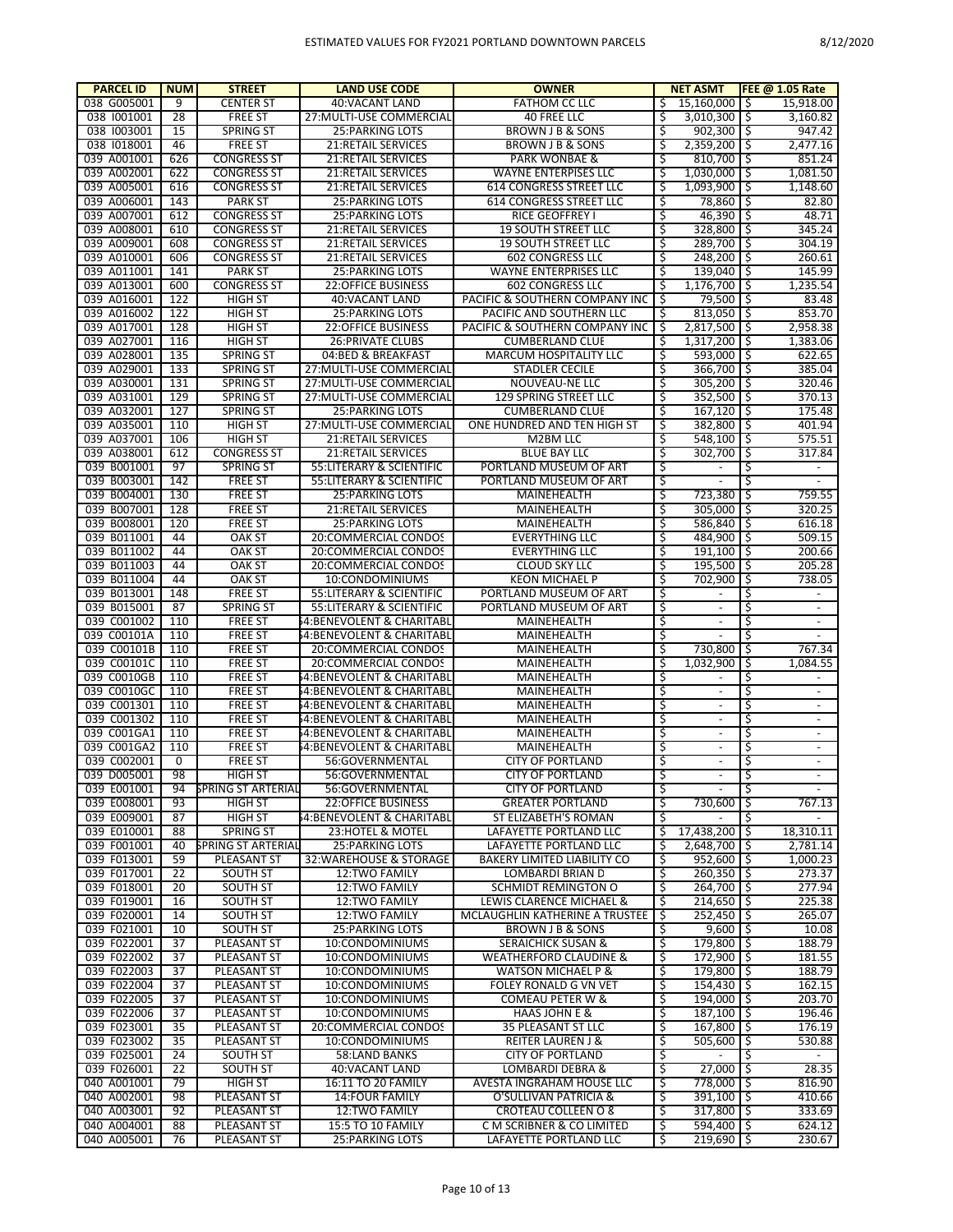| <b>PARCEL ID</b>           | <b>NUM</b>     | <b>STREET</b>                    | <b>LAND USE CODE</b>               | <b>OWNER</b>                                                    |         | <b>NET ASMT</b>            | <b>FEE @ 1.05 Rate</b>  |
|----------------------------|----------------|----------------------------------|------------------------------------|-----------------------------------------------------------------|---------|----------------------------|-------------------------|
| 040 A008001                | 74             | PLEASANT ST                      | <b>25: PARKING LOTS</b>            | BROWN J B & SONS                                                | \$      | 42,700                     | 44.84<br>-\$            |
| 040 A009001                | 68             | PLEASANT ST                      | <b>14:FOUR FAMILY</b>              | SCHWARTZ DONNA L                                                | \$      | 386,900 \$                 | 406.25                  |
| 040 A010001                | 54             | <b>MAPLE ST</b>                  | 27: MULTI-USE COMMERCIAL           | AXE CAP LLC                                                     | Ś       | 394,300 \$                 | 414.02                  |
| 040 A011001                | 67             | <b>HIGH ST</b>                   | 11:SINGLE FAMILY                   | <b>SCHAIR ANNEMIEKE</b>                                         | \$      | $363,700$ \$               | 381.89                  |
| 040 A013001                | 53             | <b>DANFORTH ST</b>               | 17:21 PLUS FAMILY                  | 53 DANFORTH STREET LP                                           | \$      | 2,711,900                  | \$<br>2,847.50          |
| 040 A014001                | 52             | <b>MAPLE ST</b>                  | <b>11:SINGLE FAMILY</b>            | <b>ADLER BRENT</b>                                              | \$      | $227,100$ \$               | 238.46                  |
| 040 A015001                | 65             | <b>HIGH ST</b>                   | <b>15:5 TO 10 FAMILY</b>           | <b>BRICKLIGHT PROPERTIES LLC</b>                                | ऽ       | $505,500$ \$               | 530.78                  |
| 040 A016001                | 81             | DANFORTH ST                      | 17:21 PLUS FAMILY                  | DANFORTH ON HIGH LP                                             | \$      | $2,013,200$ \$             | 2,113.86                |
| 040 A017001                | 77             | <b>DANFORTH ST</b>               | 15:5 TO 10 FAMILY                  | <b>EAST DANFORTH LLC</b>                                        | Ś       | 454,100 \$                 | 476.81                  |
| 040 A018001                | 75             | <b>DANFORTH ST</b>               | 15:5 TO 10 FAMILY                  | <b>EAST DANFORTH LLC</b>                                        | \$      | $322,100$ \$               | 338.21                  |
| 040 A019001                | 71             | <b>DANFORTH ST</b>               | <b>15:5 TO 10 FAMILY</b>           | <b>EAST DANFORTH LLC</b>                                        | Ś       | 427,800                    | 449.19<br>-\$           |
| 040 A022001                | 67             | <b>DANFORTH ST</b>               | 15:5 TO 10 FAMILY                  | <b>EAST DANFORTH LLC</b>                                        | \$      | $311,300$ \$               | 326.87                  |
| 040 A024001                | 63             | <b>DANFORTH ST</b>               | 15:5 TO 10 FAMILY                  | <b>EAST DANFORTH LLC</b>                                        | Ś       | 289.500 \$                 | 303.98                  |
| 040 A027001                | 50             | <b>MAPLE ST</b>                  | <b>11:SINGLE FAMILY</b>            | <b>BRIGHAM JORDAN &amp;</b>                                     | \$      | $226,650$ \$               | 237.98                  |
| 040 A028001                | 46             | <b>MAPLE ST</b>                  | 40: VACANT LAND                    | <b>BROWN J B &amp; SONS</b>                                     | Ś       | $23,500$   \$              | 24.68                   |
| 040 A030001                | 69             | <b>HIGH ST</b>                   | 16:11 TO 20 FAMILY                 | <b>BRICKLIGHT PROPERTIES LLC</b>                                | \$      | 467,100 \$                 | 490.46                  |
| 040 B001001                | 55             | <b>MAPLE ST</b>                  | <b>25:PARKING LOTS</b>             | BAKERY LIMITED LIABILITY CO                                     | Ś       | 67,750                     | \$<br>71.14             |
| 040 B002001                | 58             | PLEASANT ST                      | <b>25: PARKING LOTS</b>            | BROWN J B & SONS                                                | \$      | $45,150$   \$              | 47.41                   |
| 040 B003001                | 54             | PLEASANT ST                      | <b>13:THREE FAMILY</b>             | JR SAPPERSTEIN HOLDINGS LLC                                     | Ś       | 348,400 \$                 | 365.82                  |
| 040 B004001                | 44             | PLEASANT ST                      | 27: MULTI-USE COMMERCIAL           | 44 PLEASANT STREET LLC                                          | \$      | $820,400$ \$               | 861.42                  |
| 040 B006001                | 40             | PLEASANT ST                      | <b>11:SINGLE FAMILY</b>            | <b>SPERRY ELISABETH &amp;</b>                                   | Ś       | 493,300                    | ا \$<br>517.97          |
| 040 B007001                | 23             | <b>DANFORTH ST</b>               | 27: MULTI-USE COMMERCIAL           | SCHWARTZ DONNA L                                                | \$      | $338,500$ \$               | 355.43                  |
| 040 B008001                | 32             | PLEASANT ST                      | <b>22:OFFICE BUSINESS</b>          | 32 PLEASANT STREET LLC                                          | Ś       | 247,400                    | -\$<br>259.77           |
| 040 B009001                | 30             | PLEASANT ST                      | 10:CONDOMINIUMS                    | LEVANDOWSKI THERESE M                                           | \$      | 149,600 \$                 | 157.08                  |
| 040 B009002                | 30             | PLEASANT ST                      | 10:CONDOMINIUMS                    | HANSON JUNE ANDREA                                              | Ś       | 139,600 \$                 | 146.58                  |
| 040 B009003                | 30             | PLEASANT ST                      | 10:CONDOMINIUMS                    | <b>HOULE RONALD J &amp;</b>                                     | \$      | $142,500$ \$               | 149.63                  |
| 040 B010001                | 20             | PLEASANT ST                      | <b>12:TWO FAMILY</b>               | <b>18 PLEASANT STREET ASSOCIATES</b>                            | Ś       | $211,700$ \$               | 222.29                  |
| 040 B012001                | 18             | PLEASANT ST                      | <b>22:OFFICE BUSINESS</b>          | <b>18 PLEASANT ST ASSOC</b>                                     | \$      | $190,400$ \$               | 199.92                  |
| 040 B013001                | 14             | PLEASANT ST                      | <b>11:SINGLE FAMILY</b>            | <b>GIOBBI CARLO A JR &amp;</b>                                  | Ś       | 274,700                    | -\$<br>288.44           |
| 040 B015001                | 10             | PLEASANT ST                      | <b>25: PARKING LOTS</b>            | <b>GIOBBI CARLO A JR &amp;</b>                                  | \$      | $15,100$   \$              | 15.86                   |
| 040 B017001                | $\overline{4}$ | PLEASANT ST                      | 21: RETAIL SERVICES                | <b>GIOBBI ARCHIE S &amp;</b>                                    | Ś       | $46,020$ \$                | 48.32                   |
| 040 B018001                | 51             | <b>MAPLE ST</b>                  | 40: VACANT LAND                    | <b>BRIGHAM JORDAN &amp;</b>                                     | \$      | $8,100$   \$               | 8.51                    |
| 040 B020001                | 35             | <b>DANFORTH ST</b>               | 21:RETAIL SERVICES                 | <b>TOBEY LINDA W</b>                                            | Ś       | 371,000                    | -\$<br>389.55           |
| 040 B021001                | 33             | <b>DANFORTH ST</b>               | <b>13:THREE FAMILY</b>             | <b>FOX STEPHEN H</b>                                            | \$      | $208,500$ \$               | 218.93                  |
| 040 B022001                | 29             | <b>DANFORTH ST</b>               | 40:VACANT LAND                     | SCHAIR-CARDONA ERICA &                                          | Ś       | $119,900$ \$               | 125.90                  |
| 040 B023001                | 13             | <b>DANFORTH ST</b>               | 25: PARKING LOTS                   | WRIGHT-RYAN REAL ESTATE LLC                                     | \$      | $102,950$ \$               | 108.10                  |
| 040 B028001                | 1              | DANFORTH ST                      | 21:RETAIL SERVICES                 | <b>GIOBBI ARCHIE S &amp;</b>                                    | \$      | 394,000 \$                 | 413.70                  |
| 040 B032001                | 45             | <b>DANFORTH ST</b>               | 21:RETAIL SERVICES                 | CIGRI & DENG PROPERTIES LL(                                     | \$      | $305,700$ \$               | 320.99                  |
| 040 B033001                | 56             | PLEASANT ST                      | 10:CONDOMINIUMS                    | <b>SPRAGUE ERIC T</b>                                           | \$      | 148,550                    | 155.98<br>-\$           |
| 040 B033002                | 56             | PLEASANT ST                      | 10:CONDOMINIUMS                    | <b>BARTHELMAN TIMOTHY S</b>                                     | \$      | 171,500 \$                 | 180.08                  |
| 040 B033003                | 56             | PLEASANT ST                      | 10:CONDOMINIUMS                    | <b>RUNNING SALLY</b>                                            | Ś       | $156,250$ \$               | 164.06                  |
| 040 C001001                | 51             | <b>HIGH ST</b>                   | 16:11 TO 20 FAMILY                 | <b>GILLIS PETER J</b>                                           | \$      | 751,100 \$                 | 788.66                  |
| 040 C002001                | 78             | <b>DANFORTH ST</b>               | <b>15:5 TO 10 FAMILY</b>           | <b>WEST COMPANY</b>                                             | Ś       | 412,800 \$                 | 433.44<br>1.199.63      |
| 040 C005001                | 101            | YORK ST<br><b>HIGH ST</b>        | 20:COMMERCIAL CONDOS               | BROWN J B & SONS<br><b>VEALE PATRICK J &amp;</b>                | \$<br>Ś | $1,142,500$   \$           |                         |
| 040 C005201<br>040 C005202 | 25<br>25       |                                  | 10:CONDOMINIUMS                    |                                                                 | \$      | 329,900                    | -\$<br>346.40<br>245.49 |
| 040 C005203                | 25             | <b>HIGH ST</b>                   | 10:CONDOMINIUMS                    | <b>ESCHBACH KELLY S &amp;</b><br><b>KLEINLERER MICHAL FREDA</b> | Ś       | 233,800 \$                 | -\$<br>306.50           |
| 040 C005204                | 25             | <b>HIGH ST</b><br><b>HIGH ST</b> | 10:CONDOMINIUMS                    | <b>PARK KYUNG SAM</b>                                           | \$      | 291,900<br>232,400         | -\$                     |
|                            | 25             | HIGH ST                          | 10:CONDOMINIUMS                    |                                                                 |         |                            | 244.02                  |
| 040 C005206<br>040 C005207 | 25             | HIGH ST                          | 10:CONDOMINIUMS<br>10:CONDOMINIUMS | <b>BINNS PATRICIA</b><br><b>GORDON CLAYTON S &amp;</b>          | \$      | 237,400 \$<br>$204,500$ \$ | 249.27<br>214.73        |
| 040 C005208                | 25             | <b>HIGH ST</b>                   | 10:CONDOMINIUMS                    | LAGHAEI FARID &                                                 | \$      | 292,300 \$                 | 306.92                  |
| 040 C005209                | 25             | HIGH ST                          | 10:CONDOMINIUMS                    | <b>GATOS PAMELA &amp;</b>                                       | \$      | $269,400$ \$               | 282.87                  |
| 040 C005210                | 25             | <b>HIGH ST</b>                   | 10:CONDOMINIUMS                    | 239 MADISON AVENUE ASSOCIATES LLC \$                            |         | 296,000 \$                 | 310.80                  |
| 040 C005211                | 25             | <b>HIGH ST</b>                   | 10:CONDOMINIUMS                    | JONES JONAH L                                                   | \$      | 270,000 \$                 | 283.50                  |
| 040 C005212                | 25             | <b>HIGH ST</b>                   | 10:CONDOMINIUMS                    | WEATHERILL CAROLINE AVERY                                       | \$      | 276,550 \$                 | 290.38                  |
| 040 C005213                | 25             | HIGH ST                          | 10:CONDOMINIUMS                    | PRICE JASON LLOYD &                                             | \$      | 250,850 \$                 | 263.39                  |
| 040 C005214                | 25             | <b>HIGH ST</b>                   | 10:CONDOMINIUMS                    | <b>DIRECTOR STEVEN &amp;</b>                                    | Ś       | 295,800 \$                 | 310.59                  |
| 040 C005215                | 25             | <b>HIGH ST</b>                   | 10:CONDOMINIUMS                    | <b>CUSHMAN ROBIN MARI TRUSTEE</b>                               | \$      | $332,250$ \$               | 348.86                  |
| 040 C005216                | 25             | <b>HIGH ST</b>                   | 10:CONDOMINIUMS                    | KAVANAUGH DEIRDRE FLYNN &                                       | \$      | 298,400 \$                 | 313.32                  |
| 040 C005301                | 25             | HIGH ST                          | 10:CONDOMINIUMS                    | LYONS THOMAS W &                                                | \$      | $333,250$ \$               | 349.91                  |
| 040 C005302                | 25             | <b>HIGH ST</b>                   | 10:CONDOMINIUMS                    | <b>HARROW DAVID</b>                                             | Ś       | 244,400 \$                 | 256.62                  |
| 040 C005303                | 25             | <b>HIGH ST</b>                   | 10:CONDOMINIUMS                    | <b>SMITH TEALE &amp;</b>                                        | \$      | $287,150$ \$               | 301.51                  |
| 040 C005304                | 25             | <b>HIGH ST</b>                   | 10:CONDOMINIUMS                    | <b>WALLACE ROBERT C &amp;</b>                                   | ऽ       | $228,350$ \$               | 239.77                  |
| 040 C005305                | 25             | HIGH ST                          | 10:CONDOMINIUMS                    | WRIGHT WILLIAM R &                                              | \$      | 310,600 \$                 | 326.13                  |
| 040 C005306                | 25             | HIGH ST                          | 10:CONDOMINIUMS                    | LACOGNATA STUART A                                              | \$      | 247,900 \$                 | 260.30                  |
| 040 C005307                | 25             | HIGH ST                          | 10:CONDOMINIUMS                    | <b>GRIFFIN ALEXANDER &amp;</b>                                  | \$      | $211,000$ \$               | 221.55                  |
| 040 C005308                | 25             | <b>HIGH ST</b>                   | 10:CONDOMINIUMS                    | MARTINEZ DANIEL M &                                             | Ś       | $306,400$ \$               | 321.72                  |
| 040 C005309                | 25             | HIGH ST                          | 10:CONDOMINIUMS                    | ADLER SUSAN                                                     | \$      | $262,350$ \$               | 275.47                  |
| 040 C005310                | 25             | <b>HIGH ST</b>                   | 10:CONDOMINIUMS                    | <b>MORRIS AARON</b>                                             | \$      | 294,650 \$                 | 309.38                  |
| 040 C005311                | 25             | HIGH ST                          | 10:CONDOMINIUMS                    | LAMPNER GLENNA H &                                              | \$      | $285,100$ \$               | 299.36                  |
| 040 C005312                | 25             | HIGH ST                          | 10:CONDOMINIUMS                    | MCCARTHY SHAUN N &                                              | \$      | $313,600$ \$               | 329.28                  |
| 040 C005313                | 25             | HIGH ST                          | 10:CONDOMINIUMS                    | <b>GRIDLEY GUY G</b>                                            | \$      | 285,100 \$                 | 299.36                  |
| 040 C005314                | 25             | <b>HIGH ST</b>                   | 10:CONDOMINIUMS                    | MAHMOUND AMMAR                                                  | \$      | $313,600$ \$               | 329.28                  |
| 040 C005315                | 25             | <b>HIGH ST</b>                   | 10:CONDOMINIUMS                    | <b>MARICHEL LLC</b>                                             | \$      | 374,800 \$                 | 393.54                  |
| 040 C005316                | 25             | <b>HIGH ST</b>                   | 10:CONDOMINIUMS                    | MILLER DEREK                                                    | \$      | $318,000$ \$               | 333.90                  |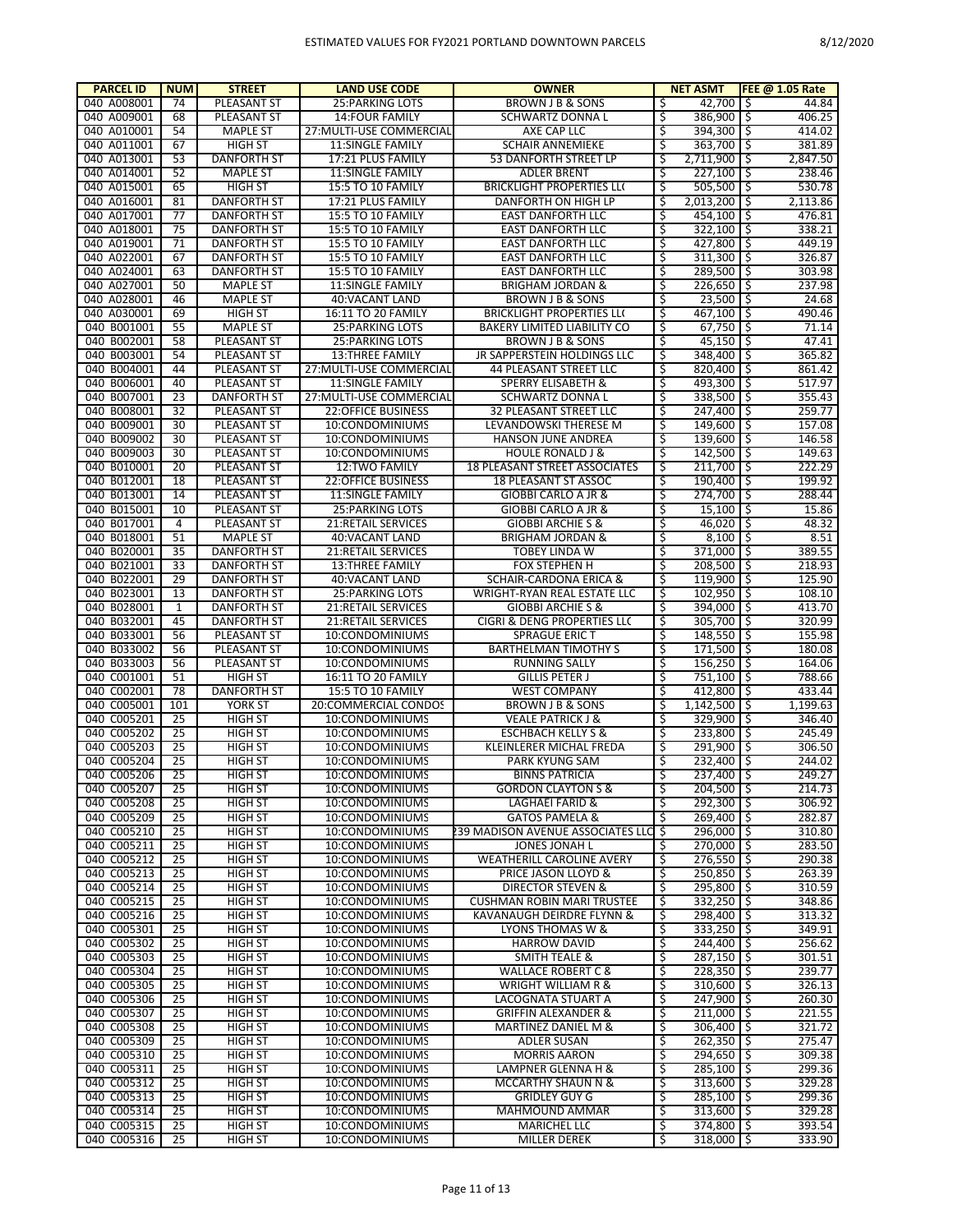| <b>PARCEL ID</b>           | <b>NUM</b> | <b>STREET</b>                                | <b>LAND USE CODE</b>                        | <b>OWNER</b>                                             |          | <b>NET ASMT</b>            | <b>FEE @ 1.05 Rate</b>         |
|----------------------------|------------|----------------------------------------------|---------------------------------------------|----------------------------------------------------------|----------|----------------------------|--------------------------------|
| 040 C005401                | 25         | <b>HIGH ST</b>                               | 10:CONDOMINIUMS                             | <b>KEELING MATTHEW R &amp;</b>                           | \$       | 345.650 \$                 | 362.93                         |
| 040 C005402                | 25         | <b>HIGH ST</b>                               | 10:CONDOMINIUMS                             | TAMASHIRO KASEY-KALEI                                    | \$       | 254,900 \$                 | 267.65                         |
| 040 C005403                | 25         | <b>HIGH ST</b>                               | 10:CONDOMINIUMS                             | <b>WOON ASHLEY HARDI</b>                                 | Ś        | 328,400 \$                 | 344.82                         |
| 040 C005404                | 25         | <b>HIGH ST</b>                               | 10:CONDOMINIUMS                             | <b>MORSE KRISTY M</b>                                    | \$       | $243,450$ \$               | 255.62                         |
| 040 C005405                | 25         | <b>HIGH ST</b>                               | 10:CONDOMINIUMS                             | <b>CHEUNG PATRICIA K</b>                                 | \$       | $321,100$ \$               | 337.16                         |
| 040 C005406                | 25         | <b>HIGH ST</b>                               | 10:CONDOMINIUMS                             | STOPPANI MAURO                                           | \$       | 262.700 \$                 | 275.84                         |
| 040 C005407                | 25         | <b>HIGH ST</b>                               | 10:CONDOMINIUMS                             | SHELLEY W KIRBY &                                        | Ś        | $206,950$ \$               | 217.30                         |
| 040 C005408                | 25         | <b>HIGH ST</b>                               | 10:CONDOMINIUMS                             | <b>WELCH STANLEY E &amp;</b>                             | \$       | $321,100$ \$               | 337.16                         |
| 040 C005409                | 25         | <b>HIGH ST</b>                               | 10:CONDOMINIUMS                             | PIASIO GEOFF B                                           | \$       | 295,600 \$                 | 310.38                         |
| 040 C005410<br>040 C005411 | 25<br>25   | <b>HIGH ST</b><br><b>HIGH ST</b>             | 10:CONDOMINIUMS<br>10:CONDOMINIUMS          | SADLER CLIFFORD H &<br><b>SCHAFER MORGAN &amp;</b>       | \$<br>Ś  | $309,150$ \$<br>295,600 \$ | 324.61<br>310.38               |
| 040 C005412                | 25         | <b>HIGH ST</b>                               | 10:CONDOMINIUMS                             | KRONENBERG MARIANNE L &                                  | \$       | 328,400 \$                 | 344.82                         |
| 040 C005413                | 25         | <b>HIGH ST</b>                               | 10:CONDOMINIUMS                             | DORNEMAN PENELOPE LEE &                                  | Ś        | 295.600 \$                 | 310.38                         |
| 040 C005414                | 25         | <b>HIGH ST</b>                               | 10:CONDOMINIUMS                             | YATES RUTH A TRUSTEE                                     | \$       | 328,400 \$                 | 344.82                         |
| 040 C005415                | 25         | <b>HIGH ST</b>                               | 10:CONDOMINIUMS                             | <b>MUNDHENK THOMAS &amp;</b>                             | \$       | $367,550$ \$               | 385.93                         |
| 040 C005416                | 25         | <b>HIGH ST</b>                               | 10:CONDOMINIUMS                             | <b>ROSS NATHAN T &amp;</b>                               | \$       | $332,100$ \$               | 348.71                         |
| 040 C005501                | 25         | <b>HIGH ST</b>                               | 10:CONDOMINIUMS                             | <b>CHANG BENNY &amp;</b>                                 | \$       | 401,400 \$                 | 421.47                         |
| 040 C005502                | 25         | <b>HIGH ST</b>                               | 10:CONDOMINIUMS                             | JOHNSTON EDWARD R &                                      | \$       | $277,300$ \$               | 291.17                         |
| 040 C005503                | 25         | <b>HIGH ST</b>                               | 10:CONDOMINIUMS                             | <b>HARK ROBERT S &amp;</b>                               | Ś        | 334,850 \$                 | 351.59                         |
| 040 C005504                | 25         | <b>HIGH ST</b>                               | 10:CONDOMINIUMS                             | FREEDMAN PAUL R TRUSTEE                                  | \$       | 284,600 \$                 | 298.83                         |
| 040 C005505                | 25         | <b>HIGH ST</b>                               | 10:CONDOMINIUMS                             | <b>JOHNSON THOMAS</b>                                    | Ś        | 331,050 \$                 | 347.60                         |
| 040 C005506                | 25         | <b>HIGH ST</b>                               | 10:CONDOMINIUMS                             | <b>MARSDEN DAVID &amp;</b>                               | \$       | $277,300$ \$               | 291.17                         |
| 040 C005507                | 25         | <b>HIGH ST</b>                               | 10:CONDOMINIUMS                             | <b>LADAN LUKA</b>                                        | \$       | 247,500 \$                 | 259.88                         |
| 040 C005508                | 25         | <b>HIGH ST</b>                               | 10:CONDOMINIUMS                             | CARTER DONALD D JR &                                     | \$       | $331,050$ \$               | 347.60                         |
| 040 C005509                | 25         | <b>HIGH ST</b>                               | 10:CONDOMINIUMS                             | GALLUZZO DONNA &                                         | \$       | 313,800 \$                 | 329.49                         |
| 040 C005510                | 25         | <b>HIGH ST</b>                               | 10:CONDOMINIUMS                             | <b>LARLEE BRENT A &amp;</b>                              | \$       | $350,300$ \$               | 367.82                         |
| 040 C005511                | 25         | <b>HIGH ST</b>                               | 10:CONDOMINIUMS                             | <b>OSTERGAARD LLC</b>                                    | \$       | 313,800 \$                 | 329.49                         |
| 040 C005512                | 25         | <b>HIGH ST</b>                               | 10:CONDOMINIUMS                             | DANIELSEN KERRY E                                        | \$       | $350,300$ \$               | 367.82                         |
| 040 C005513                | 25         | <b>HIGH ST</b>                               | 10:CONDOMINIUMS                             | <b>CONRAD ERIC &amp;</b>                                 | Ś        | 313,800 \$                 | 329.49                         |
| 040 C005514                | 25         | <b>HIGH ST</b>                               | 10:CONDOMINIUMS                             | <b>SHAW DAVID E &amp;</b>                                | \$       | $350,300$ \$               | 367.82                         |
| 040 C005515                | 25         | <b>HIGH ST</b>                               | 10:CONDOMINIUMS                             | <b>PARK MIRI</b>                                         | \$       | 423,300 \$                 | 444.47                         |
| 040 C005516                | 25         | <b>HIGH ST</b>                               | 10:CONDOMINIUMS                             | STEWART ROBERT W TRUSTEE                                 | \$       | $354,100$ \$               | 371.81                         |
| 040 C009001                | 50         | <b>DANFORTH ST</b>                           | 31:MANUFACTURING                            | <b>BROWN J B &amp; SONS</b>                              | \$       | $908,200$ \$               | 953.61                         |
| 040 C014001                | 41         | <b>HIGH ST</b>                               | 14: FOUR FAMILY                             | SACRE LINDA &                                            | \$       | 332,600 \$                 | 349.23                         |
| 040 C015001                | 37         | <b>HIGH ST</b><br><b>HIGH ST</b>             | 10:CONDOMINIUMS                             | <b>CORRALES ANNAMARIE &amp;</b>                          | Ś        | $135,500$ \$               | 142.28                         |
| 040 C015002<br>040 C015003 | 37<br>37   | <b>HIGH ST</b>                               | 10:CONDOMINIUMS<br>10:CONDOMINIUMS          | SOLSTICE INVESTMENTS LLC<br><b>BAILLARGEON CHARLES C</b> | \$<br>\$ | $108,400$ \$<br>264,300 \$ | 113.82<br>277.52               |
| 040 C015004                | 37         | <b>HIGH ST</b>                               | 10:CONDOMINIUMS                             | THIS THYME AROUND LLC                                    | \$       | $125,100$ \$               | 131.36                         |
| 040 C016001                | 31         | <b>HIGH ST</b>                               | 12:TWO FAMILY                               | BERNOTAVICZ JARAD                                        | \$       | 277,600 \$                 | 291.48                         |
| 040 C021001                | 27         | <b>HIGH ST</b>                               | 06: MULTI-USE RESIDENTIAL                   | <b>BROWN J B &amp; SONS</b>                              | \$       | 3,418,300 \$               | 3,589.22                       |
| 040 C026001                | 75         | YORK ST                                      | 24: WHOLESALE                               | 75 YORK STREET LLC                                       | Ś        | 669,000 \$                 | 702.45                         |
| 040 C030001                | 53         | YORK ST                                      | 21:RETAIL SERVICES                          | <b>CASTINE 53 LLC</b>                                    | \$       | $926,800$ \$               | 973.14                         |
| 040 D001001                | 20         | <b>DANFORTH ST</b>                           | <b>22:OFFICE BUSINESS</b>                   | <b>BROWN J B &amp; SONS</b>                              | \$       | 2,818,400 \$               | 2,959.32                       |
| 040 D002001                | 10         | <b>DANFORTH ST</b>                           | <b>22:OFFICE BUSINESS</b>                   | WRIGHT-RYAN REAL ESTATE LLC                              | \$       | $1,003,100$ \$             | 1,053.26                       |
| 040 E001001                | 40         | YORK ST                                      | <b>25: PARKING LOTS</b>                     | <b>BROWN J B &amp; SONS</b>                              | \$       | 667,900 \$                 | 701.30                         |
| 040 E003001                | 311        | <b>COMMERCIAL ST</b>                         | 10:CONDOMINIUMS                             | <b>JR SEELY COMPANY LLC</b>                              | \$       | 428,500 \$                 | 449.93                         |
| 040 E003002                | 311        | <b>COMMERCIAL ST</b>                         | 10:CONDOMINIUMS                             | <b>HIGONNET CAMILLE</b>                                  | \$       | 286,800 \$                 | 301.14                         |
| 040 E003003                | 311        | <b>COMMERCIAL ST</b>                         | 10:CONDOMINIUMS                             | WOODS MARY A &                                           | \$       | $264,350$ \$               | 277.57                         |
| 040 E003004                | 311        | <b>COMMERCIAL ST</b>                         | 10:CONDOMINIUMS                             | LEVIN-MARTIN MINDY F &                                   | Ŝ        | 412.900 \$                 | 433.55                         |
| 040 E003005                | 311        | <b>COMMERCIAL ST</b>                         | 10:CONDOMINIUMS                             | TAYLOR-CHIARELLO ROBIN                                   | \$       | 495,600 \$                 | 520.38                         |
| 040 E003006                | 311        | <b>COMMERCIAL ST</b>                         | 10:CONDOMINIUMS                             | JR SEELY COMPANY LLC                                     | \$       | 420,100 \$                 | 441.11                         |
| 040 E003007                | 311        | <b>COMMERCIAL ST</b>                         | 10:CONDOMINIUMS                             | <b>KRUITHOFF CATHERINE H &amp;</b>                       | \$       | 274,600 \$                 | 288.33                         |
| 040 E003008                | 311        | <b>COMMERCIAL ST</b>                         | 10:CONDOMINIUMS                             | JR SEELY COMPANY LLC                                     | Ś        | 343,100 \$                 | 360.26                         |
| 040 E003009                | 311        | <b>COMMERCIAL ST</b>                         | 10:CONDOMINIUMS                             | <b>KROON THOMAS J &amp;</b>                              | \$       | 377,500 \$                 | 396.38                         |
| 040 E00300H                | 311        | <b>COMMERCIAL ST</b>                         | 20:COMMERCIAL CONDOS                        | <b>JBB HOSPITALITY I LLC</b>                             | \$       | $12,301,600$ \$            | 12,916.68                      |
| 040 E00300R                | 311        | <b>COMMERCIAL ST</b>                         | 20:COMMERCIAL CONDOS                        | TIQA LEGACY LLC                                          | \$       | $1,314,100$ \$             | 1,379.81                       |
| 040 E003010                | 311        | <b>COMMERCIAL ST</b>                         | 10:CONDOMINIUMS                             | <b>GRIMM KRISTY &amp;</b>                                | \$       | 527,800 \$                 | 554.19                         |
| 040 E003011                | 311        | <b>COMMERCIAL ST</b>                         | 10:CONDOMINIUMS                             | <b>CLANCY PAUL</b>                                       | \$       | 358,500 \$                 | 376.43                         |
| 040 E003012                | 311        | <b>COMMERCIAL ST</b>                         | 10:CONDOMINIUMS                             | <b>HOUCK THOMAS K &amp;</b>                              | Ś        | 395,000 \$                 | 414.75                         |
| 040 E003013<br>040 E003014 | 311<br>311 | <b>COMMERCIAL ST</b>                         | 10:CONDOMINIUMS                             | <b>DERMER HARRY &amp;</b>                                | \$<br>\$ | $350,100$ \$<br>397.900 \$ | 367.61                         |
| 040 F009001                | 305        | <b>COMMERCIAL ST</b><br><b>COMMERCIAL ST</b> | 10:CONDOMINIUMS<br>27: MULTI-USE COMMERCIAL | SIMARK ACQUISITIONS LLC<br><b>BAXTER PLACE LLC</b>       | \$       | $6,327,600$ $\uparrow$ \$  | 417.80<br>6,643.98             |
| 040 F011001                | 14         | YORK ST                                      | <b>22:OFFICE BUSINESS</b>                   | BROWN J B & SONS                                         | Ŝ.       | $2,264,000$ \$             | 2,377.20                       |
| 041 A015001                | 260        | <b>COMMERCIAL ST</b>                         | 24: WHOLESALE                               | WATERFRONT MAINE BT LLC                                  | \$       | $1,194,800$ \$             | 1,254.54                       |
| 041 A016001                | 252        | <b>COMMERCIAL ST</b>                         | <b>22:OFFICE BUSINESS</b>                   | <b>WATERFRONT MAINE</b>                                  | \$       | $15,187,300$ \$            | 15,946.67                      |
| 042 A001001                | 0          | <b>COMMERCIAL ST</b>                         | 23: HOTEL & MOTEL                           | <b>NPCC LLC</b>                                          | \$       | $4,154,600$ \$             | 4,362.33                       |
| 042 A002001                | 0          | <b>COMMERCIAL ST</b>                         | 17:21 PLUS FAMILY                           | <b>DEERING PROPERTY</b>                                  | \$       | 18,196,900 \$              | 19,106.75                      |
| 042 A003001                | 383        | <b>COMMERCIAL ST</b>                         | 21:RETAIL SERVICES                          | DPD LOT 3 LLC                                            | \$       | $1,577,200$ \$             | 1,656.06                       |
| 042 A007001                | 54         | YORK ST                                      | 55: LITERARY & SCIENTIFIC                   | <b>UNITY COLLEGE</b>                                     | \$       | $\sim$                     | S,<br>$\overline{\phantom{a}}$ |
| 042 C001110                | 344        | <b>COMMERCIAL ST</b>                         | 55: LITERARY & SCIENTIFIC                   | GULF OF MAINE PROPERTIES INC                             | \$       | $\sim$                     | \$<br>$\overline{\phantom{a}}$ |
| 042 C001120                | 344        | <b>COMMERCIAL ST</b>                         | 55: LITERARY & SCIENTIFIC                   | GULF OF MAINE PROPERTIES INC                             | \$       | $\sim$                     | ड<br>$\blacksquare$            |
| 042 C001130                | 344        | <b>COMMERCIAL ST</b>                         | 20:COMMERCIAL CONDOS                        | GULF OF MAINE PROPERTIES INC                             | \$       | $85,380$ \$                | 89.65                          |
| 042 C00114A                | 344        | <b>COMMERCIAL ST</b>                         | 20:COMMERCIAL CONDOS                        | GULF OF MAINE PROPERTIES INC                             | \$       | $59,880$ \$                | 62.87                          |
| 042 C00114B                | 344        | <b>COMMERCIAL ST</b>                         | 20:COMMERCIAL CONDOS                        | GULF OF MAINE PROPERTIES INC                             | \$       | $30,880$   \$              | 32.42                          |
| 042 C00114C                | 344        | <b>COMMERCIAL ST</b>                         | 20:COMMERCIAL CONDOS                        | GULF OF MAINE PROPERTIES INC                             | \$       | $14,630$ \$                | 15.36                          |